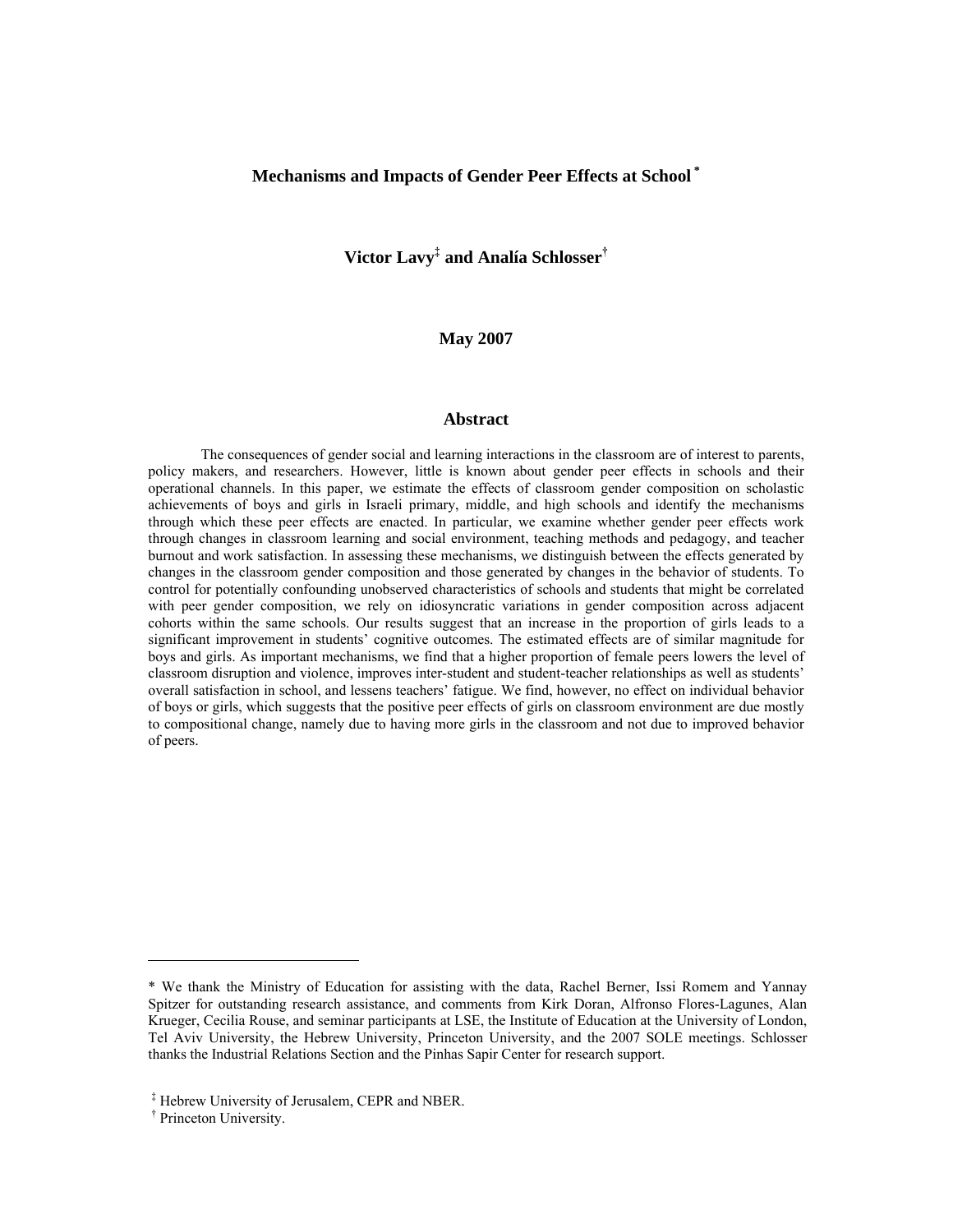## **I. Introduction**

l

The question of whether classroom gender composition matters for student learning has long been of concern to social scientists, educators, and policymakers. The general view is that social interactions between genders at school often play an important role in academic achievement and career choices. However, little scientific evidence supports these beliefs and not much is known about the mechanisms of these peer effects. Such evidence is even more relevant now given the revival of the debate about the benefits of single-sex versus coeducational schooling and the question of how best to group students into classrooms.<sup>1</sup> For example, in October 2006, the United States Secretary of Education announced the release of final Title IX single-sex regulations that give communities more flexibility in offering single-sex classes and permit school districts to provide single-sex schools. $2$ 

These new regulations have implications beyond the debate on the advantages of single-sex versus coeducational schooling since they might generate imbalanced sex ratios in coeducational public schools due to an increased demand for single-sex schooling for girls, as has occurred in some places in the United Kingdom.<sup>3</sup> In Inner London, for example, 52 percent of girls attend girls' schools while only 27 percent of boys attend boys' schools. The higher ratio of girls in single-sex schools is reflected in coeducational schools, where 59 percent of the students are boys.<sup>4</sup> Understanding the effects of classroom gender composition is therefore also important for assessing the consequences of imbalanced sex ratios in coeducational public schools and for determining an efficient allocation of resources within and across schools.

<sup>&</sup>lt;sup>1</sup> See the National Association for Single Sex Public Education website: http://www.singlesexschools.org and Campbell and Sanders (2002) for a discussion of the pros and cons of single-sex schooling.

 $2$  The final regulations were published in the Federal Register on October 25<sup>th</sup> and took effect on November 24<sup>th</sup>, 2006. These new regulations amend existing regulations that implement Title IX of the Education Amendments of 1972, which prohibit sex discrimination in education programs or activities that receive federal funds. For more information see: http://www.ed.gov/news/pressreleases/2006/10/10242006.html.

While the previous regulations permitted school districts to provide single-sex public schools to students of one sex if they provided comparable single-sex public schools to students of the other sex, the new regulations only require providing equal coeducational schooling to students of the other sex. Private schools have long been allowed to provide single-sex classes and are not required to provide single-sex classes to students of the other sex.

<sup>&</sup>lt;sup>4</sup> The gender gap in enrollment in single-sex classes is even more pronounced in certain boroughs in London. One of the extreme cases of sex imbalance in the coeducational sector occurs in Islington, where boys make up 71 percent of the coed secondary school population (Whatford, 2005).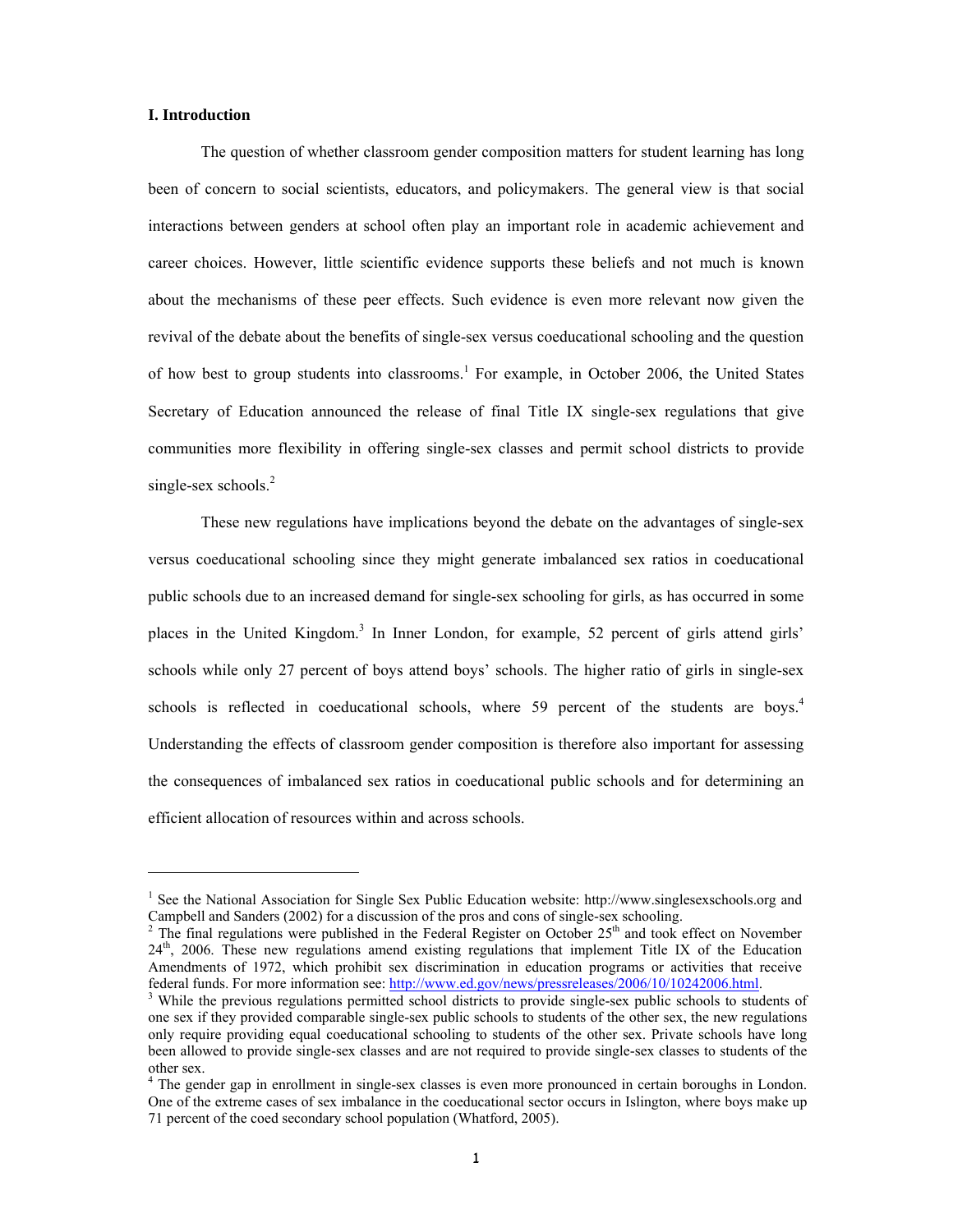This paper examines the extent of gender peer effects in the educational production function. The first part of the paper explores how classroom gender composition affects scholastic achievements of boys and girls in different stages of the schooling cycle. As outcomes in primary school and in middle school, we use test scores in English, Hebrew, math, and science for  $5<sup>th</sup>$  and  $8<sup>th</sup>$ grades. For high school, we use several measures of students' performance in the matriculation exams. We also examine the gender peer effects on students' enrollment in advanced courses in math, computer science, and science to assess the widely claimed statement that human capital investment of girls in math and science is enhanced in an environment with more girls.

The second part of the paper identifies mechanisms by which the gender peer composition affects academic outcomes. Our study appears to be the first to uncover the "black box" of peer effects, particularly that deriving from classroom gender composition. We focus on the following mechanisms: classroom disruption and violence, inter-student interactions, student-teacher relationships, school discipline, students' satisfaction with school, teaching methods, and teachers' sense of "fatigue" or "burnout" with their job. Lastly, we explore these mechanisms to distinguish between the effects generated by changes in classroom gender composition and those caused by changes in the behavior of students. This analysis is based on contrasting students' views about their classroom environment with students' self-reports on their own behavior.

To control for unobserved characteristics of schools and students that might be correlated with peer gender composition and that can also affect students' outcomes, we rely on idiosyncratic variations in the proportion of female students across adjacent cohorts within the same school. By using multiple cohorts and conditioning on school fixed effects and school-specific time trends, we are able to control for unobserved factors that might confound the gender peer effect in schools. We show that within schools, there is considerable cohort-to-cohort variation in gender composition that is unlikely to be predicted by parents or manipulated by school authorities. We also demonstrate that this within-school variation in the proportion of female students is not related to variation in student background characteristics and is sufficiently large to allow estimating the gender peer effects precisely.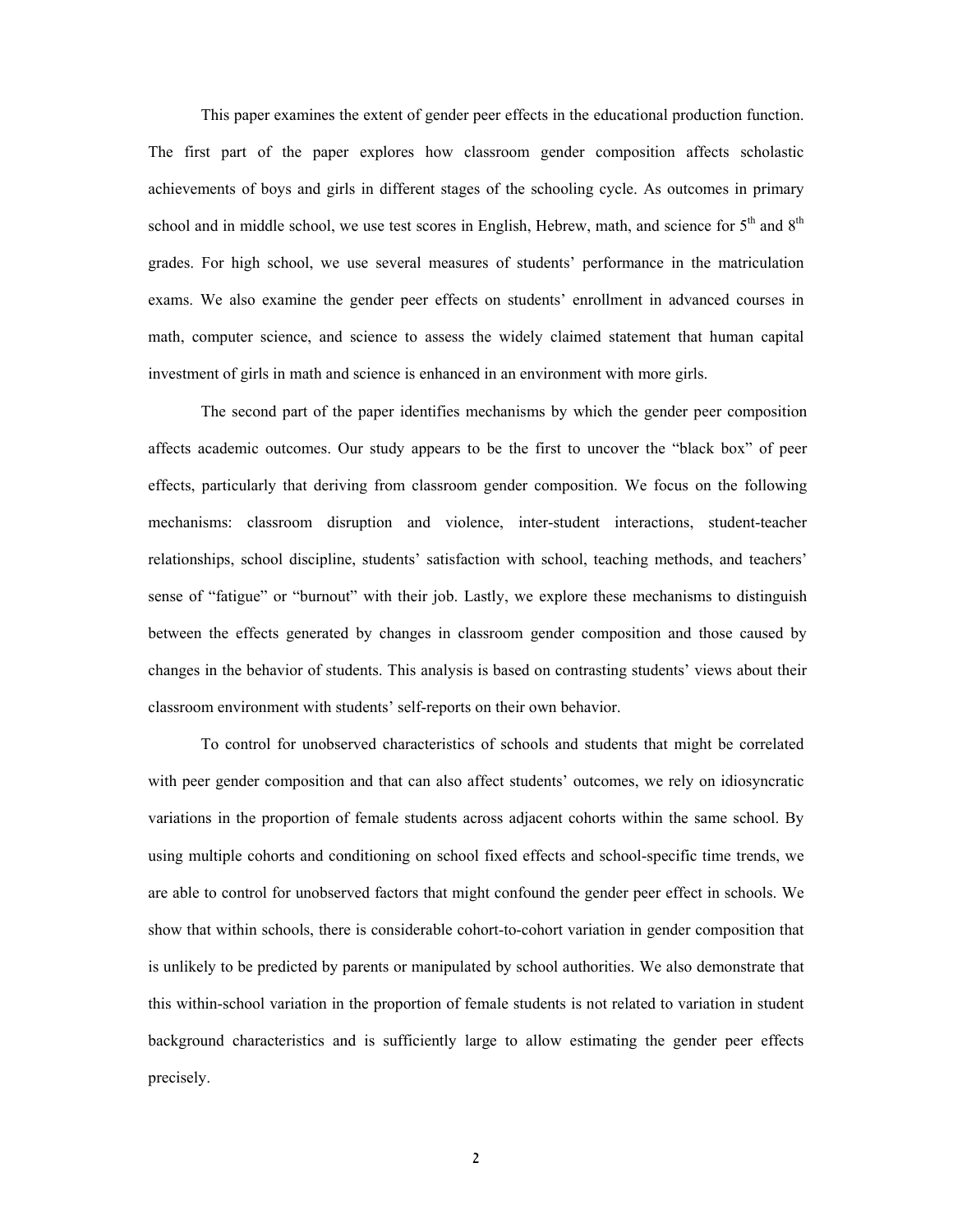The empirical evidence on gender peer effects in schools is based primarily on studies that contrast outcomes for students, usually for girls, in single-sex and coeducational classes. The United States Department of Education (2005) and Morse (1998) review such studies in elementary and high schools, and Harwarth et al. (1997) includes a review of studies in colleges. The evidence is mixed; some studies suggest no differences between single-sex and coeducational schooling while others find that single-sex schooling may be beneficial. Evidence favoring coeducational schooling is much more limited. Nevertheless, it is difficult to interpret the results since most of these studies do not account for the non-random selection of students into single-sex and coeducational schools and the unobserved potentially confounding differences between these two types of institutions.

Evidence on the effects of gender composition within a mixed-gender environment is very limited. Ulku-Steiner et al. (2000) look at doctoral students' experiences in gender-balanced and male-dominated graduate programs and find lower academic self-concept and lower career commitment among women involved in male-dominated programs. However, this study accounted neither for the non-random sorting of students across graduate programs nor for unobserved aspects of these programs that may generate *correlated effects* (Manski, 1993) and be confounded with peer effects. Some recent studies resort to experimental or quasi-experimental research designs to separate the *social effects* in the classroom from the *correlated effects* (see, e.g., Sacerdote, 2001; Zimmerman, 2003; Angrist and Lang, 2004; Arcidiacono and Nicholson, 2005; Hanushek et al., 2003; Gould, Lavy, and Paserman, 2005; Hoxby and Weingarth, 2005; Ammermueller and Pischke, 2006; and Gibbons and Telhaj, 2006). However, only a few studies focused on gender peer effects.

A notable exception is Hoxby (2000), who estimates gender and race peer effects in Texas elementary schools and finds that boys and girls have higher test scores when classrooms have more female students. Whitmore (2005), on the other hand, finds mixed results for the effects of the proportion of female students (positive in Kindergarten and second grade, zero at first grade and negative at third grade), using gender variation generated by the random assignment of students into classrooms in the Tennessee's Project STAR. A third study is Hansen et al. (2006), who use data from an introductory undergraduate management course and find that male-dominated groups achieved lower scores, both in group work and in individually taken exams, than female-dominated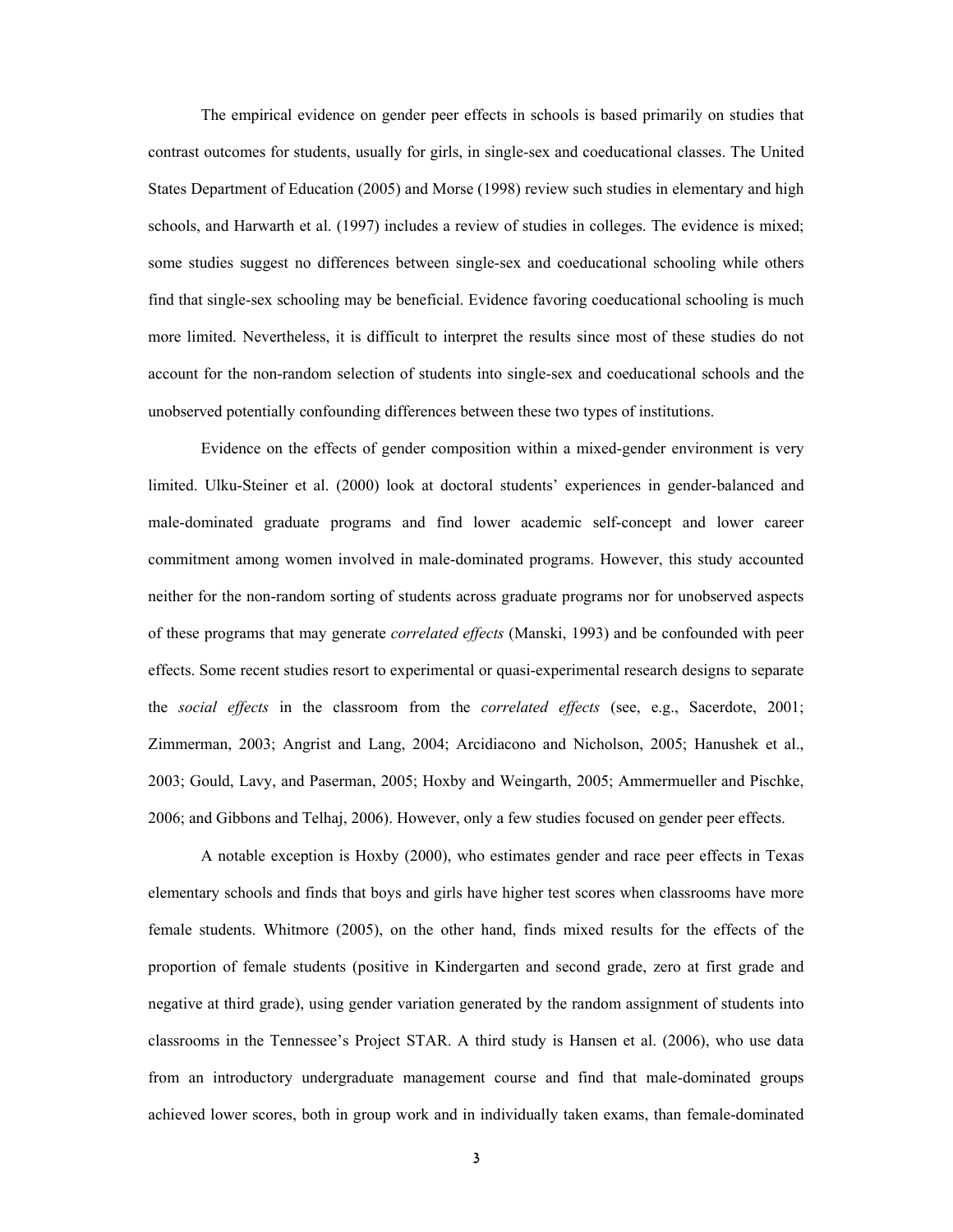and equally mixed gender groups. None of the referenced or other studies on peer effects, including those that focused on gender peer effects, examined the mechanisms through which peers affect students' scholastic achievement.<sup>5</sup>

The results we present in the paper show that the proportion of girls in a class has a positive and significant effect on academic achievements of girls and of boys in high school. The effect is non-linear and it is mainly evident when the proportion of girls in a class is over 55 to 60 percent. The sizes of the estimated effects are similar for both genders. We also find that boys who have a higher proportion of female peers have higher enrollment rates in advanced math and science classes during high school. Surprisingly, we find a smaller and less significant effect for girls, though relative to the respective means, the size effects are similar to those found for boys.

Both sets of results, the estimates on matriculation outcomes and those on enrollment in various subjects, are significantly different from the results of falsification tests based on placebo treatments, which show no effect at all. These falsification tests are based on replacing the treatment variable with the proportion of females in the previous or the subsequent cohort in the same school. The lack of any discernable effects when the placebo treatments are used suggests that the estimated effects of the correct measure of treatment are not biased due to omitted unobservable confounders of the effect of interest.

The evidence for primary school students' achievement suggests that the proportion of girls positively affects math, science, and technology test scores of boys and girls but not language test scores. In middle school, the effects are mainly evident for girls in math, Hebrew, and English test scores; for boys, the effects are positive but less precise. This is probably due to the lower precision in the estimation as it is based on only two years of data and on fewer schools.

An examination of the underlying mechanisms of the gender peer effects shows that a higher proportion of girls in the classroom lowers the level of classroom disruption and violence, and improves inter-student and teacher-student relationships as well as students' satisfaction with school. It also significantly alters teaching methods and lessens teachers' fatigue and feelings of burnout,

l

 $5$  See Lazear (2001) for a model that illustrates one such possible mechanism.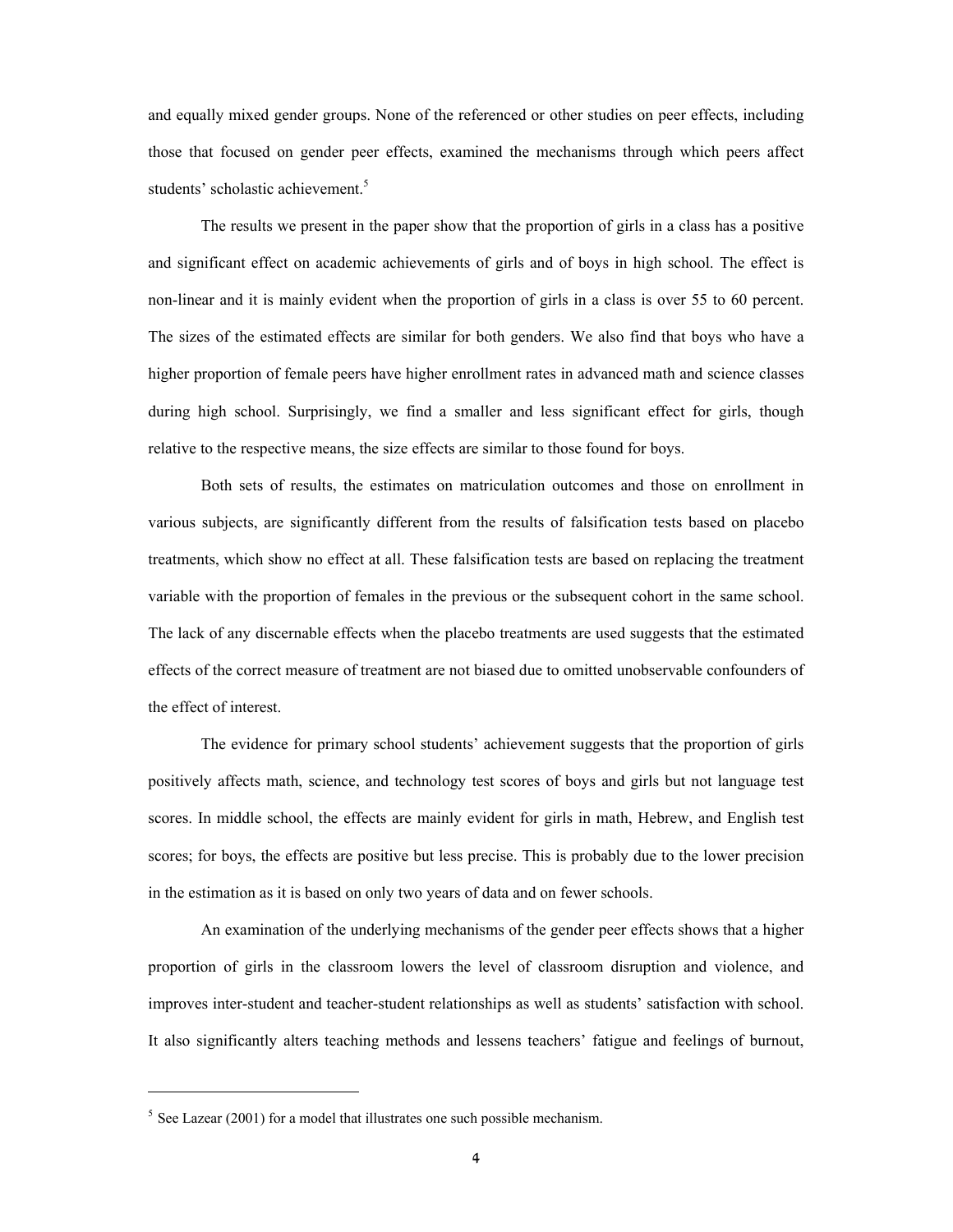although it does not affect their overall work satisfaction. On the other hand, we find no evidence that having more girls in a class leads to clearer and more enforceable disciplinary rules at school.

The estimates of the effect of the proportion of girls on student's (self-reported) violent behavior, disciplinary problems, and study effort show no systematic or significant relationship, suggesting that much of the improvement in the classroom environment associated with a higher proportion of girls is due to a change in classroom gender composition and not to changes in individual student behavior.

The rest of the paper is organized as follows: Section II describes the identification strategy. Section III discusses the data and the construction of the analysis samples, while section IV presents the main OLS and school fixed effects estimates of gender peer effects on primary, middle, and high school students' achievement. Section V presents evidence on the possible mechanisms driving the positive female peer effects on students' achievement, and section VI shows results suggesting that a change in classroom gender composition and not behavioral changes among students is the driving force behind the estimated gender peer effects on classroom environment. Section VII concludes.

## **II. Empirical Strategy**

l

## *Identification of Gender Peer Effects*

The effect of classroom gender composition on students' outcomes is usually confounded by the effects of unobserved correlated factors. Such correlations could result if self-selection and sorting of students across schools are affected by school gender composition or if there is a correlation between school gender composition and other characteristics of the school that can affect students' outcomes. One possible way to account for both sources of confounding factors in the estimation of peer effects is by relying on within school variations in the proportion of female students across adjacent cohorts.<sup>6</sup> Based on this approach, we examine whether cohort-to-cohort changes in male and female outcomes within the same grade and school are systematically associated

<sup>&</sup>lt;sup>6</sup> A similar identification strategy was recently applied by Hoxby (2000) to estimate gender and race peer effects in elementary schools in Texas. Other studies that rely on within school variation in peer composition are Angrist and Lang (2004); Gould, Lavy, and Paserman (2005); and Ammermuller and Pischke (2006).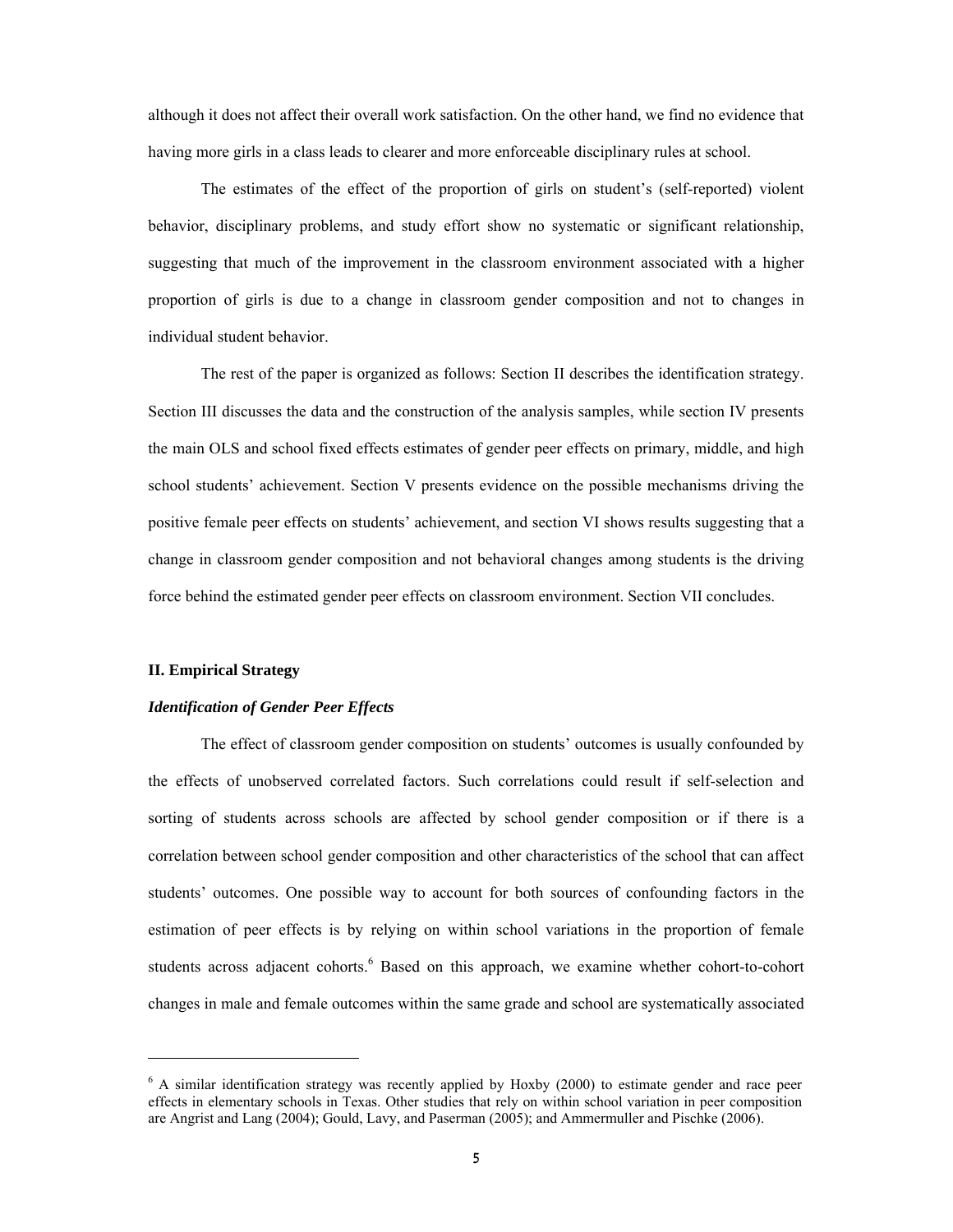with cohort-to-cohort changes in the proportion of female students. The basic idea is to compare the outcomes of students from adjacent cohorts who have similar characteristics and face the same school environment, except for the fact that one cohort has more female students than the other due to purely random factors.

While implementing this methodology, we use the proportion of female students measured at the grade and not at the classroom level, because the latter might be endogenous as parents and school authorities may have some discretion in placing students in different classes within a grade. This is not a very restrictive compromise because within a given school the proportion of female students in a grade is highly correlated with the proportion of female students in a class.<sup>7</sup>

 Using repeated cross-sectional data, we estimate the following reduced-form equation separately for boys and girls:

$$
y_{\text{igst}} = \alpha_{g} + \beta_{s} + \gamma_{t} + x_{\text{igst}}^{'} \lambda_{1} + S_{\text{gst}}^{'} \lambda_{2} + \pi P_{\text{gst}} + \varepsilon_{\text{igst}} \tag{1}
$$

where *i* denotes individuals, *g* denotes grades, *s* denotes schools, and *t* denotes time.  $y_{\text{igst}}$  is an achievement measure for a male/female student *i* in grade *g*, school *s*, and year *t*;  $\alpha_g$  is a grade effect,  $\beta_s$  is a school effect,  $\gamma_t$  is a time effect,  $x_{\text{test}}$  is a vector of student's covariates that includes mother's and father's years of schooling, number of siblings, immigration status, and ethnic origin, and indicators for missing values in these covariates,  $S_{\text{gst}}$  is a vector of characteristics of a grade *g* in school *s* and time *t* and includes a quadratic function of enrollment and a set of variables for the average characteristics of the students in the grade;  $P_{\text{S}st}$  is the proportion of female students in grade *g*, school *s*, and year *t*, and  $\varepsilon_{\text{test}}$  is the error term, which is composed of a school-specific random element that allows for any type of correlation within observations of the same school across time and an individual random element.<sup>8</sup> The coefficient of interest is  $\pi$ , which captures the effects of having more female peers on student achievement.

l

 $7$  The correlation between the proportion of female students in the grade and the proportion of female students in the class is 0.67 for elementary schools. The correlation for middle schools and high schools is 0.56 and 0.55 respectively. Nevertheless, we think that at higher levels of education, the proportion of female students in the grade (and not in the class) is a more relevant measure of treatment since students spend a lower proportion of the school day in their homeroom class.

<sup>&</sup>lt;sup>8</sup> While the fixed effect coefficient in equation (1) captures much of the unobserved correlation within observations of the same school, it is still important to account for within school correlations that are not fixed. For example, if corr( $\varepsilon_{\text{igst}}$ , $\varepsilon_{\text{igst-k}}$ )= $\rho$  + (1-  $\rho$ ) $\Phi^k$  the school fixed effect coefficient will absorb  $\rho$  while (1-  $\rho$ ) $\Phi^k$ will be left in the error term (see e.g., Petersen, 2006). Therefore, standard errors of fixed effects regressions that do not account for this type of correlation will be misleading.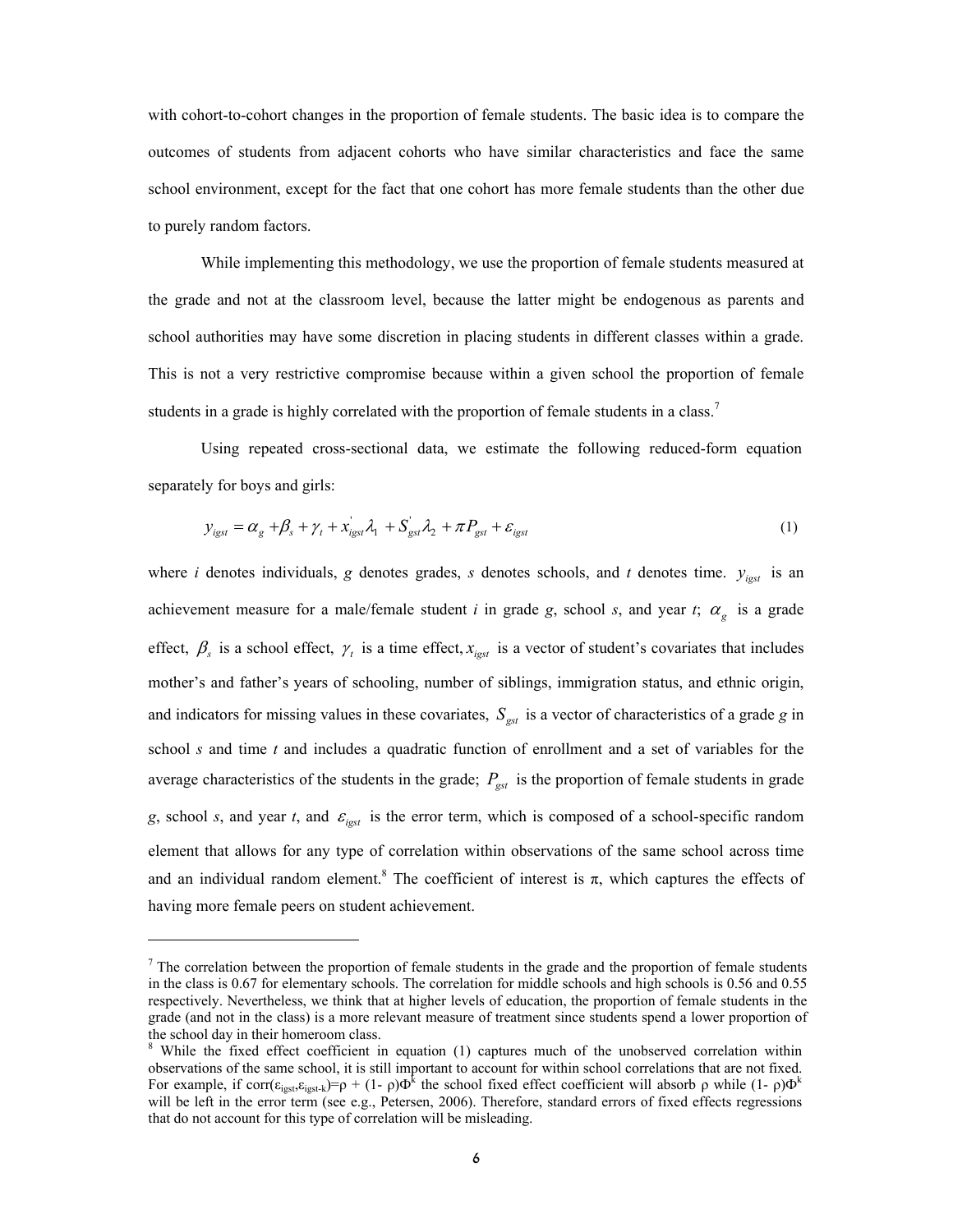We estimate equation (1) separately for samples of primary, middle, and high school students in order to explore how gender peer effects evolve through the different schooling stages. We also estimate the following model using aggregate data by grade and gender, weighted by group size:

$$
\overline{y}_{gst} = \alpha_g + \beta_s + \gamma_t + \overline{x}_{gst} \lambda_1 + S_{gst} \lambda_2 + \pi P_{gst} + \eta_{gst}
$$
\n(2)

where  $\overline{y}_{gst}$  is the mean outcome of the male/female group in grade *g*, school *s*, and year *t* and  $\overline{x}_{gst}$  is a vector of the mean characteristics of the group.

To address the concern that there could be school trends in unobserved factors correlated with the proportion of female students, we add to equations (1) and (2) school-specific linear time trends  $(\delta)$ , resulting in the following estimating equations at the micro and aggregate levels respectively:<sup>9</sup>

$$
y_{\text{igst}} = \alpha_{g} + \beta_{s} + \delta_{s} \text{ year}_{st} + \gamma_{t} + x_{\text{igst}}' \lambda_{1} + S_{\text{gst}}' \lambda_{2} + \pi P_{\text{gst}} + \varepsilon_{\text{igst}} \tag{3}
$$

$$
\overline{y}_{gst} = \alpha_g + \beta_s + \delta_s \text{year}_{st} + \gamma_t + \overline{x}_{gst} \lambda_1 + S_{gst}^{\dagger} \lambda_2 + \pi P_{gst} + \eta_{gst}
$$
\n(4)

### *Identification of Mechanisms*

l

The parameter  $\pi$  in equations (1) through (4) measures gender peer effects that could be enacted through various channels. This could include effects through changes in the classroom climate, in the quality of interactions among students and between students and teachers, in the level of motivation and self-confidence of students; through modifications in students' effort and study habits; and also through responses of teachers in terms of their effort, attitudes towards the class, and teaching methods. To assess the importance of each of these mechanisms, we estimate models identical to model (1) where the dependent variables are constructed from students' responses to a school questionnaire about classroom environment, teaching methods, study efforts, and their own behavior, as well as from teachers' reports about their sense of fatigue and work satisfaction. The student and teacher questionnaires are described in more detail in the data section.

 $9$  Equations (3) and (4) are estimated for high school outcomes because we have a longer panel and also because secular trends in school gender composition are more likely to exist in high schools since there is school choice at this level of education.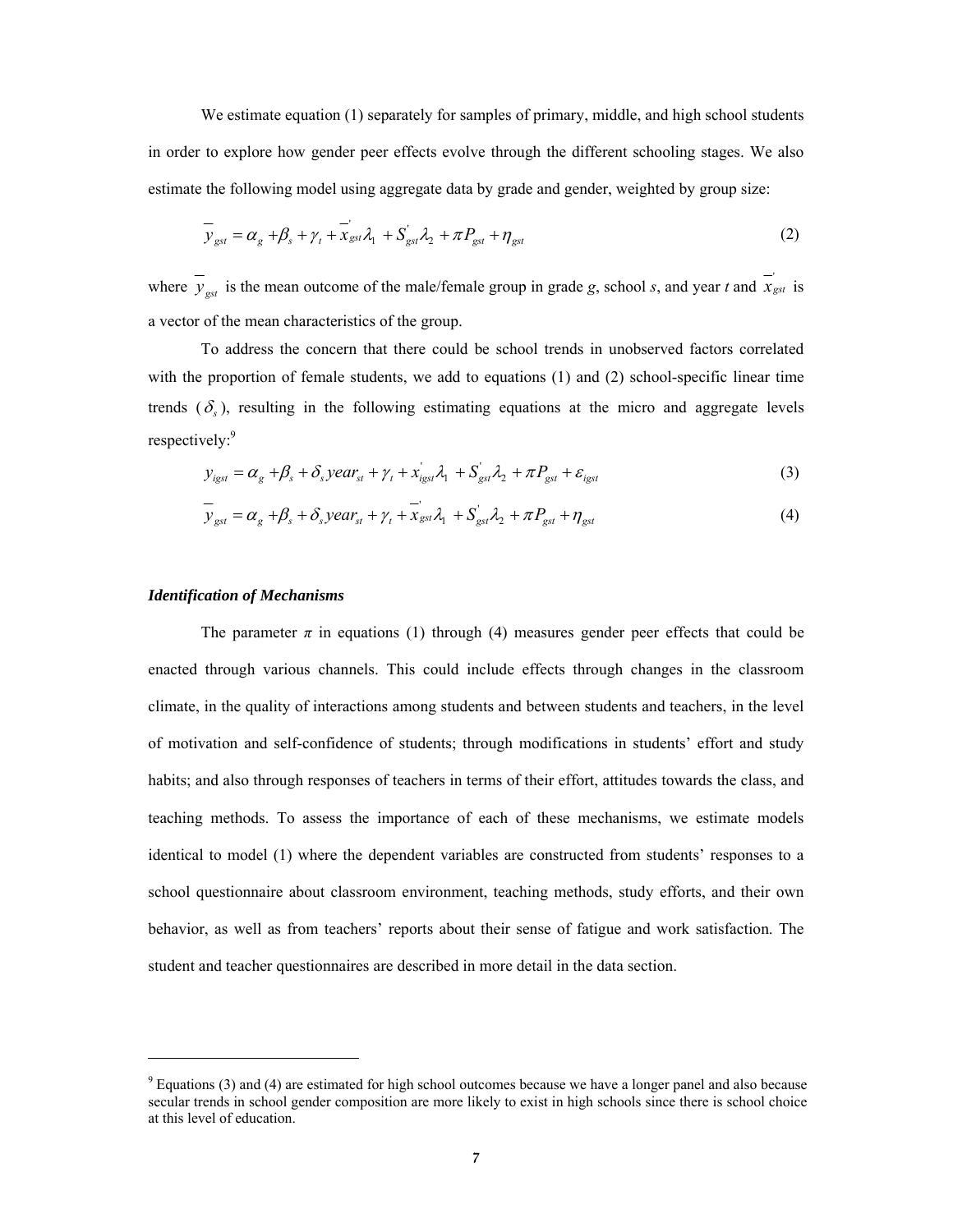It is important to note that the mechanisms through which gender peer effects may operate can simply reflect a change in classroom gender composition but can also reflect changes in the individual behavior of students and teachers. For example, a higher proportion of girls in the classroom can improve the classroom climate by lowering the incidence of disruptions just because there are fewer boys, who tend to be more disruptive than girls. In addition, having more girls in a class may affect students' individual behavior. A violent boy may be more tranquil and less disruptive due to a more relaxed atmosphere that girls may create or because teachers may be more patient with more girls in the class. These behavioral changes impact the average environment in school in addition to the compositional effect described above.

We propose to disentangle these two alternative explanations by using two different types of questions in the student questionnaire. In one set of questions, students are asked about their views regarding general aspects of their classroom (for example, the level of violence). The effect of the gender mix on these measures captures the overall gender peer effect (due to compositional changes and changes in students' behavior). In another set of questions, students are asked about their own behavior (for example, if they were involved in a violent interaction during the current year). We interpret the effect of classroom gender composition on measures of students' own, self-reported behavior as indications of changes in individual behavior. More details about these questions are provided in the next section.

The structure of the panel data that we use and the nature of our treatment variable present us with an unusual opportunity to test for the internal validity of the results obtained from the identification strategy described above. We can replace the measure of treatment with the proportion of girls in an older or younger cohort at the same school to check for possible biases originating from any short-term changes at the school level correlated with the proportion of female students that are not captured by the school-specific linear time trend. We will present estimates of the effect of the placebo treatments alongside the estimates based on the true treatment measure.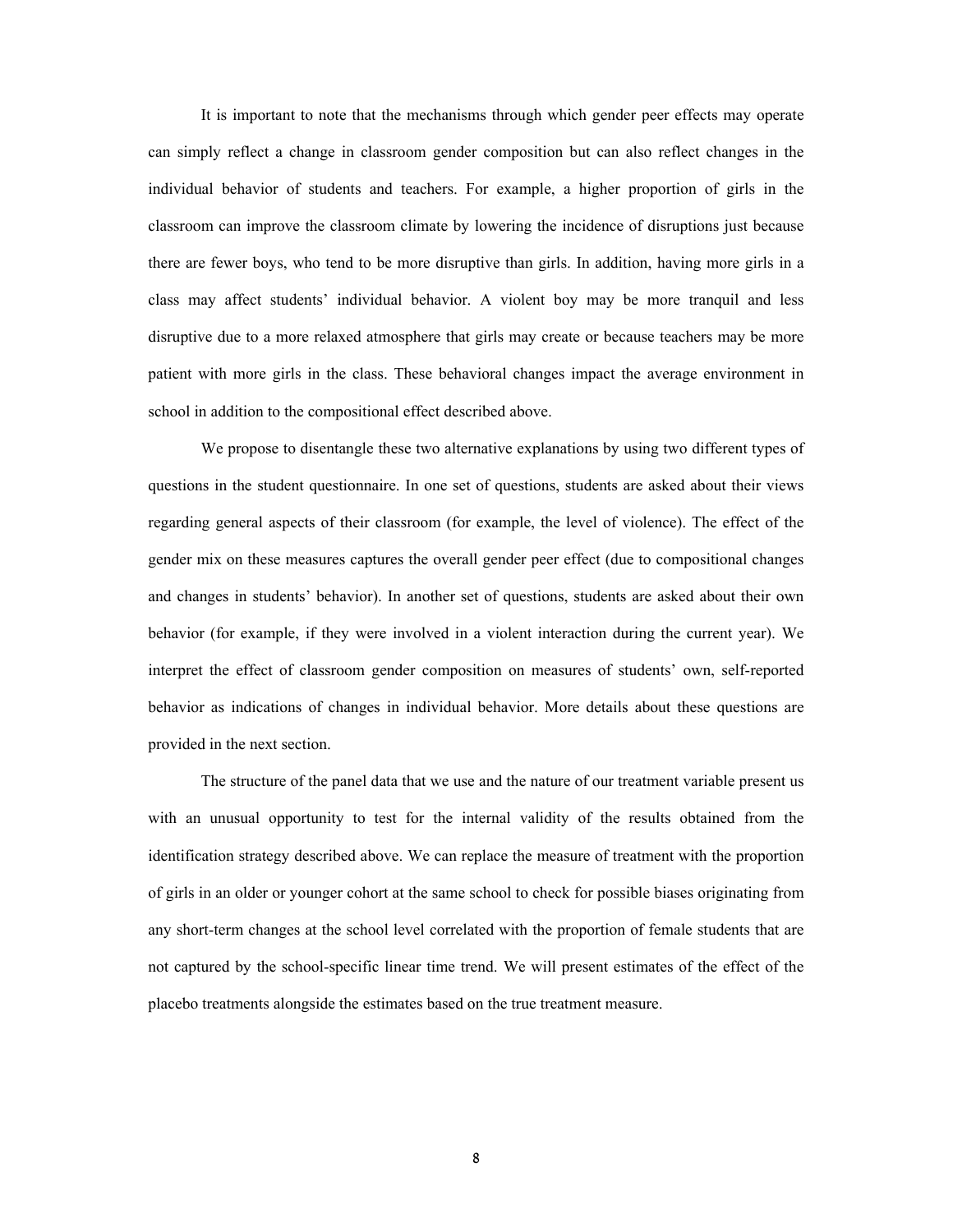## **III. Data**

The empirical analysis is based on three samples that include elementary, middle, and high school students, respectively. All three samples include only schools that have mixed-gender classes because the identification strategy is based on within school variation in the proportion of female students. This condition is met in all Jewish secular elementary, middle, and high public schools and in about 50 percent of the Jewish religious elementary public schools. A small number of religious schools have mixed-sex classes at the middle and high school level but since this sample is very selective, we prefer not to include them in the analysis. Below we describe the three samples.

# *The High School Data*

 $\overline{a}$ 

We use administrative records collected by the Israel Ministry of Education for eight consecutive cohorts (from 1993 to 2000) of  $10<sup>th</sup>$  grade students. The data are based on annual reports submitted by school authorities to the Ministry of Education at the beginning of the school year. Each record contains an individual identifier, a school and class identifier, and detailed demographic information on the student: gender, parental education, number of siblings, year of immigration (where relevant), and ethnicity. We use  $10<sup>th</sup>$  grade to define the base population because it is the first year of high school and the last year of compulsory schooling. The measure of treatment in high school in terms of the proportion of female peers is also based on  $10<sup>th</sup>$ -grade enrollment because any later change in this rate is endogenous. The sample is restricted to students in non-special education classes in secular schools that have a matriculation track.<sup>10</sup> As a further restriction, we drop all schools that experienced a change in enrollment of 80 percent or more between two consecutive years of the analyzed period to avoid changes in school gender composition that might have originated from structural changes in the school. In addition, we drop schools that have an annual enrollment lower than 10 students.

<sup>&</sup>lt;sup>10</sup> This step leads to only small reduction in the sample since there are few special education high schools.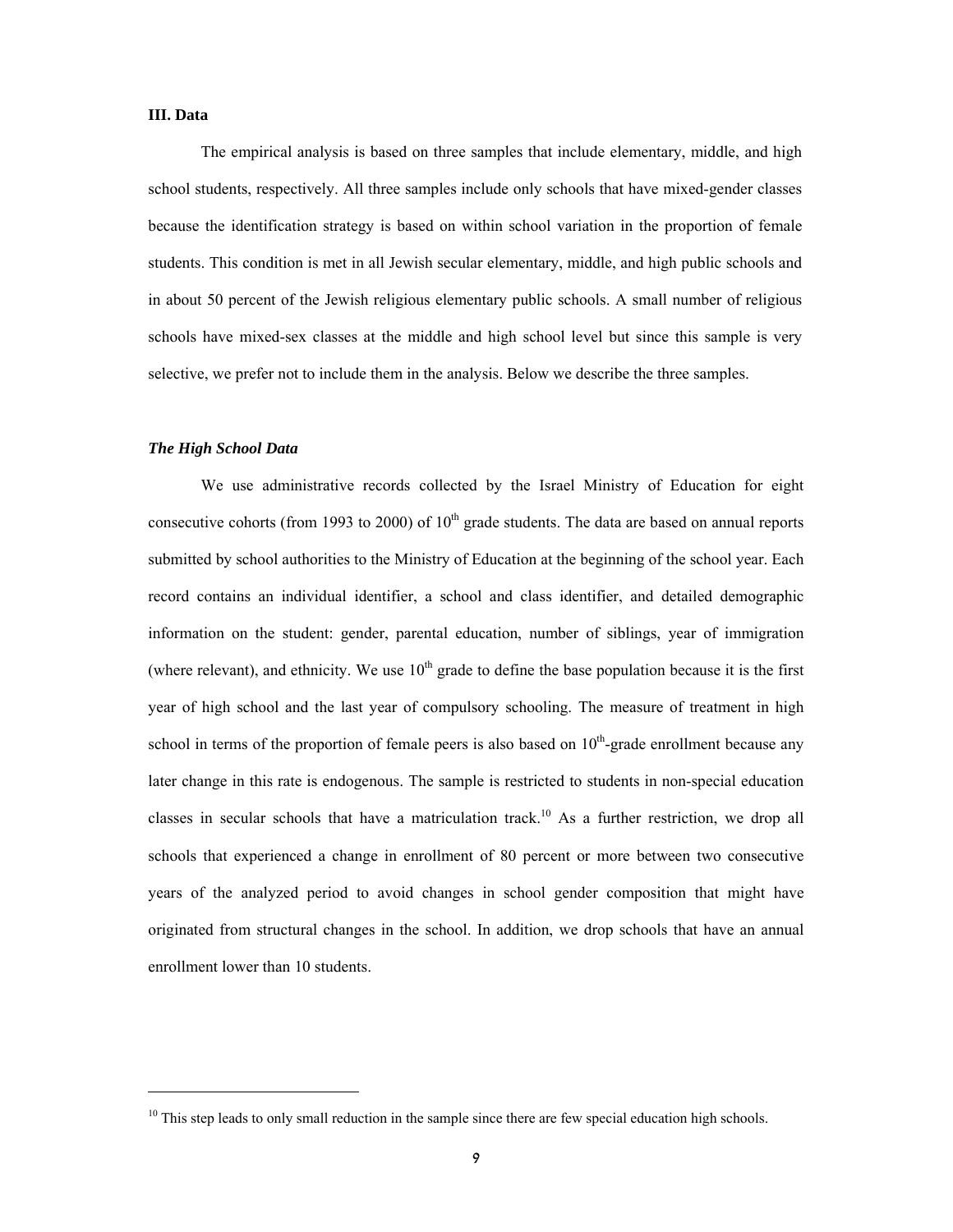Israeli high school students are enrolled either in an academic track leading to a matriculation certificate (*Bagrut* in Hebrew) or in an alternative track leading only to a high school diploma.<sup>11</sup> The *Bagrut* is completed by passing a series of national exams in core and elective subjects taken by the students between  $10<sup>th</sup>$  and  $12<sup>th</sup>$  grade. Students choose to be tested at various levels of proficiency, with each test awarding from one to five credit units per subject, depending on difficulty. Some subjects are mandatory, and for many the most basic level is three credit units. Advanced level subjects are those subjects taken at four or five credit units. A minimum of 20 credit units is required to qualify for a matriculation certificate. We link the students' datasets with administrative records that include the results (test scores) of these matriculation exams.

We focus on the following matriculation outcomes that are available for all the years: the average score in the matriculation exams, matriculation status  $(=1)$  if awarded with the matriculation diploma and 0 otherwise), number of credit units, number of advanced level subjects in science, and matriculation status that meets university entrance requirements (at least 4 credits in English and another subject at a level of 4 or 5 credits).<sup>12</sup> We also constructed indicator variables for student enrollment in advanced courses in math, physics, computer science, biology, chemistry, and English.

#### *The Middle and Elementary School Data*

Data for elementary and middle schools are based on the GEMS (Growth and Effectiveness Measures for Schools - *Meizav* in Hebrew) datasets for the years 2002-2005. The GEMS includes a series of tests and questionnaires administered by the Division of Evaluation and Measurement of the Ministry of Education.<sup>13</sup> The GEMS is administered at the midterm of each school year to a

 $11$  The matriculation certificate is a prerequisite for university admission and receiving it is one of the most economically important educational milestones. Similar high school matriculation exams are found in many countries and in some states in the United States. Examples include the French Baccalaureate, the German Certificate of Maturity (Reifezeugnis), the Italian Diploma di Maturità, the New York State Regents examinations, and the South African Matriculation Certificate.

 $12$  Roughly, 10 percent of the students in the sample did not take the matriculation exams. These students get zero values in the matriculation outcomes.<br> $^{13}$  The CFMG

<sup>13</sup> The GEMS are not administered for school accountability purposes and only aggregated results at the district level are published. For more information on the GEMS see the Division of Evaluation and Measurement website (in Hebrew): http://cms.education.gov.il/educationcms/units/rama/odotrama/odot.htm.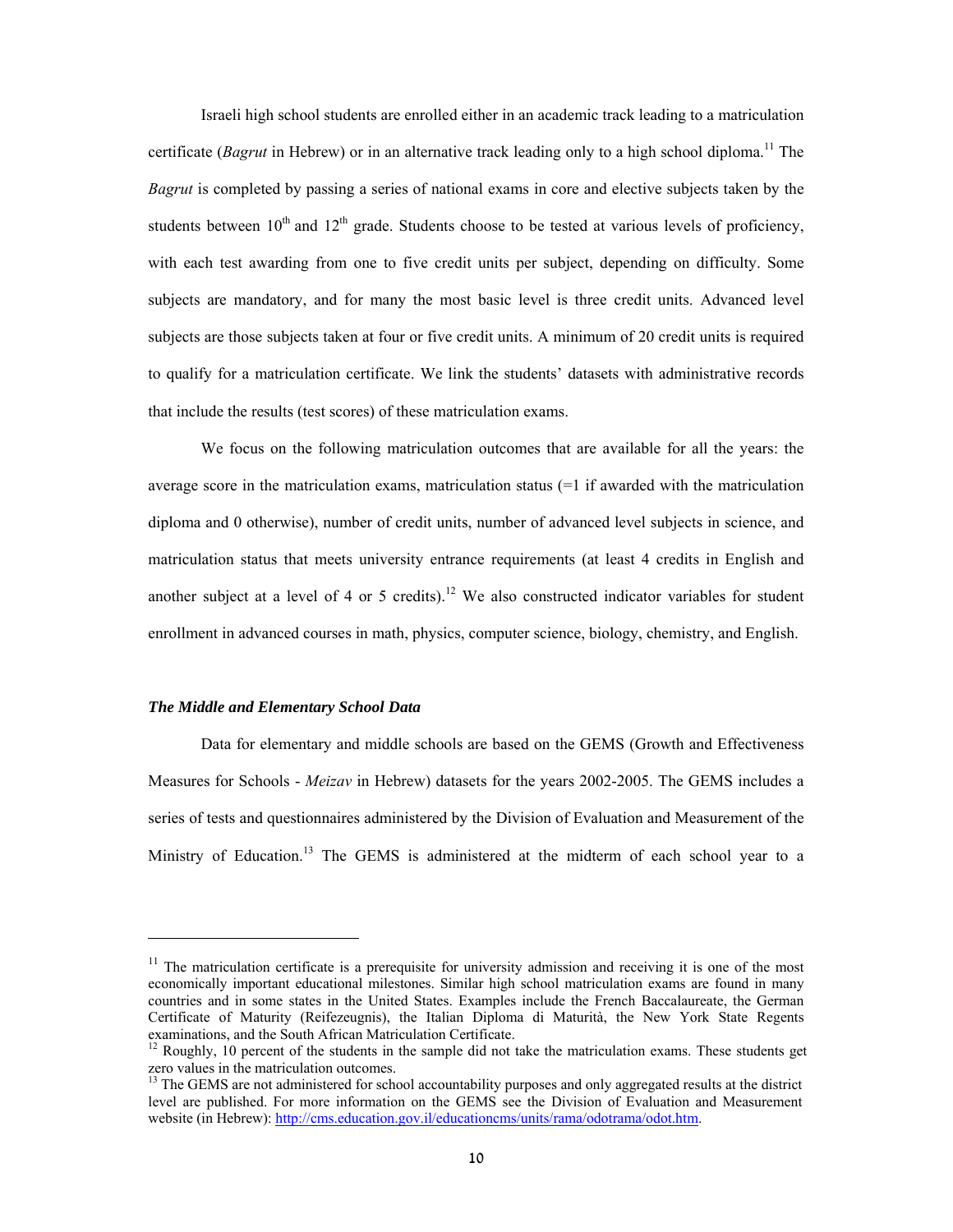representative 1-in-2 sample of all elementary and middle schools in Israel, so that each school participates in GEMS once every two years.

The GEMS student data include test scores of  $5<sup>th</sup>$  and  $8<sup>th</sup>$  graders in math, science, Hebrew, and English, as well as the responses of  $5<sup>th</sup>$  through  $9<sup>th</sup>$  grade students to questionnaires. In principle, all students except those in special education classes are tested and required to complete the questionnaire. The proportion of students who are tested is above 90 percent, and the rate of questionnaire completion is roughly 91 percent. The raw test scores used a 1-to-100 scale that we transformed into z-scores to facilitate interpretation of the results.

The 71 questions in the GEMS student questionnaire address various aspects of the school and learning environment. We focus on two sections of the questionnaire. The first section describes the classroom climate and pedagogics. In this section, students are asked to rate the extent to which they agree with a series of general statements that describe the classroom environment and teaching methods used by their teachers. The students' responses, on a 6-point scale ranging from 1 (strongly disagree) to 6 (strongly agree), are used as outcome measures for the overall gender peer effects on classroom environment (that are due to compositional changes and changes in students' behavior).

In a second section, the student is asked a series of questions about his/her own behavior. These questions allow us to assess whether gender peer effects on classroom environment come from changes in students' individual behavior rather than only through changes in the class gender composition. We also look at a third set of questions that provide information on time allocated to homework in math, Hebrew, English, and science and technology. We use this information to highlight the effect of the classroom gender composition on another potential dimension of behavioral change — students' study effort in each of these subjects.

 The student questionnaire data and test scores for the years 2002-2005 were linked to student administrative records collected by the Israel Ministry of Education (identical in structure to the data used for high school students). The administrative records include student demographics and were used to construct peer gender composition and all measures of students' background characteristics. Using the linked datasets, we built a panel for elementary schools and a panel for middle schools. As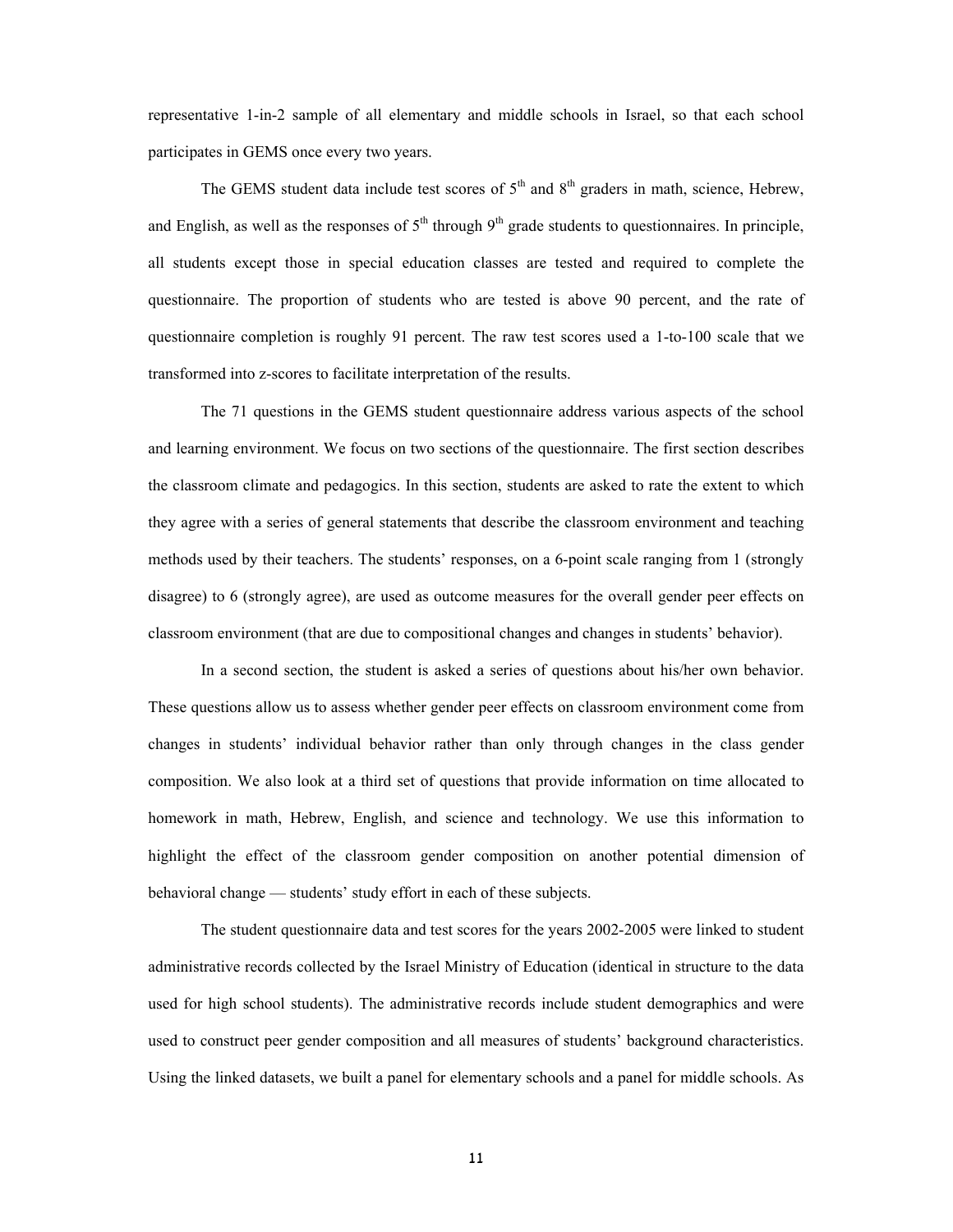we did for the high school sample, we drop from the panel any schools with an annual enrollment lower than 10 students.

The elementary school panel includes data from  $5<sup>th</sup>$ - and  $6<sup>th</sup>$ -grade student questionnaires and  $5<sup>th</sup>$ -grade student test scores for the years 2002-2005. The sample is restricted to Jewish public schools that have mixed-gender classes. There are 997 elementary schools (808 secular and 189 religious) with test score data and 1,010 elementary schools (808 secular and 202 religious) with student-questionnaire data. Since every school is sampled once in two years, we have two observations of the same school and grade for more than 90 percent of the schools.<sup>14</sup>

The middle school panel includes student questionnaires for  $7<sup>th</sup>$  through  $9<sup>th</sup>$  grades and  $8<sup>th</sup>$ grade student test scores for the years 2002-2005. The sample is restricted to secular schools, since there are only a few religious middle schools with mixed-gender classes. There are 395 secular schools in the sample, of which 85 percent appear in two years.

Since we have multiple grades for each school in the student's questionnaire data, we pool all grades and years and exploit within school variation in the proportion of female students across grades and years to gain more variability in this variable. We therefore have four observations of the same school for elementary schools  $(5<sup>th</sup>$  and  $6<sup>th</sup>$  grade for two years) and six observations of the same school for middle schools  $(7<sup>th</sup>, 8<sup>th</sup>,$  and  $9<sup>th</sup>$  grade for two years). The analysis on student test scores for elementary and middle schools has a more limited power since only one grade was tested, leaving us with only two observations per school.

The GEMS also includes interviews with all teachers and the school principal. The teacher survey, which was conducted by phone and had a very high response rate, included mainly questions about resources for instruction and training, but it also included three questions about teaching fatigue ("burnout"), the amount of workload, and overall work satisfaction. We use teachers' responses to these items to explore another mechanism of the gender peer effect: namely, whether the proportion of girls in the classroom affects teachers' fatigue and work satisfaction, which are likely correlated with teachers unobserved productivity.

 $\overline{a}$ 

<sup>&</sup>lt;sup>14</sup> About 3.3 percent of the schools appear in three years.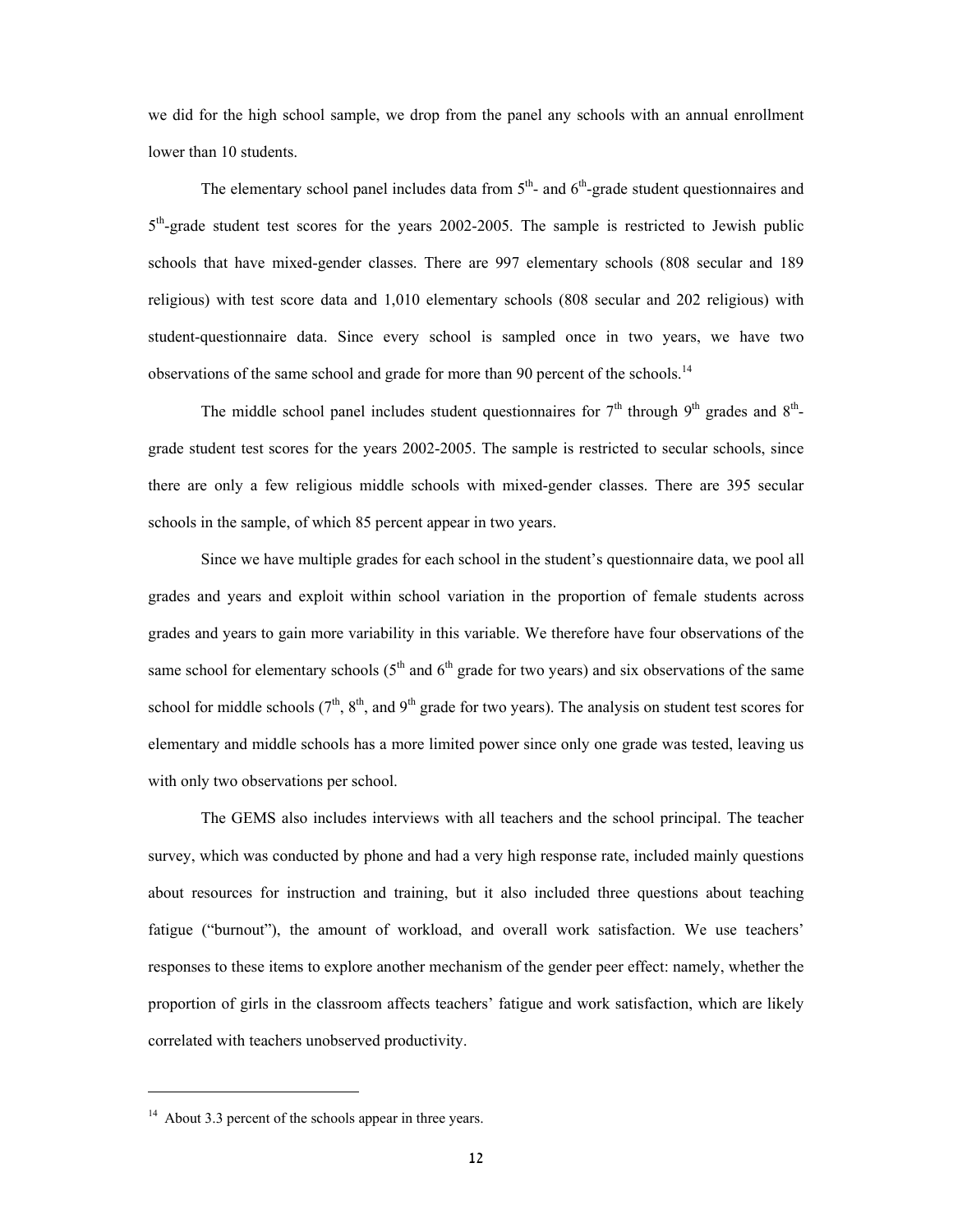## *Evidence on the Validity of the Identification Strategy*

The identification strategy outlined in section II raises two main concerns. The first is related to precision: since identification relies on within school variation in the proportion of female students, sufficient variation in peer gender composition across cohorts within schools is needed to obtain precise estimates. The evidence reported in Table 1 shows that this is indeed the case. The table reports the variance decomposition of the proportion of female students in the elementary, middle, and high school samples. At elementary schools, the within school variation is larger than the between school variation, since every elementary school that has mixed-gender classes is expected, on average, to have an equal proportion of male and female students, so that between school variations should be relatively small. The within school variation is smaller in middle schools and high schools since schools are larger at these levels. On the other hand, the between school variation is larger at the high-school level since there is some sorting of students across schools by gender.

Overall, the evidence presented in Table 1 shows that there is a considerable amount of within school variation in the proportion of female students in all levels of education that can be exploited in the empirical analysis. Figures 1 and 2 show that this variation is evident not only in small schools but also in medium and large schools as well as in schools located in towns of different sizes. Figure 1 displays the within school standard deviation in the proportion of female students by the average cohort size of the schools. In all three panels it is evident that the within school variation is larger in small schools but there is significant variation in larger schools as well. Figure 2 shows that there are schools with significant within school variation both in large and small towns. The evidence in Figures 1-2 is important because it suggests that the identification of gender peer effects will not rely solely on variation in small schools and towns, which are mainly situated in the periphery of the country, but will also derive from variation in medium and large schools and towns, including the large metropolitan areas in the center of the country.

A second concern is whether the within school variation in the proportion of female students is indeed random. It could be that changes in the proportion of female students in a school are correlated with unobserved determinants of student outcomes. The lack of school choice at the primary and middle school level and the very limited scope of private schooling in Israel, diminish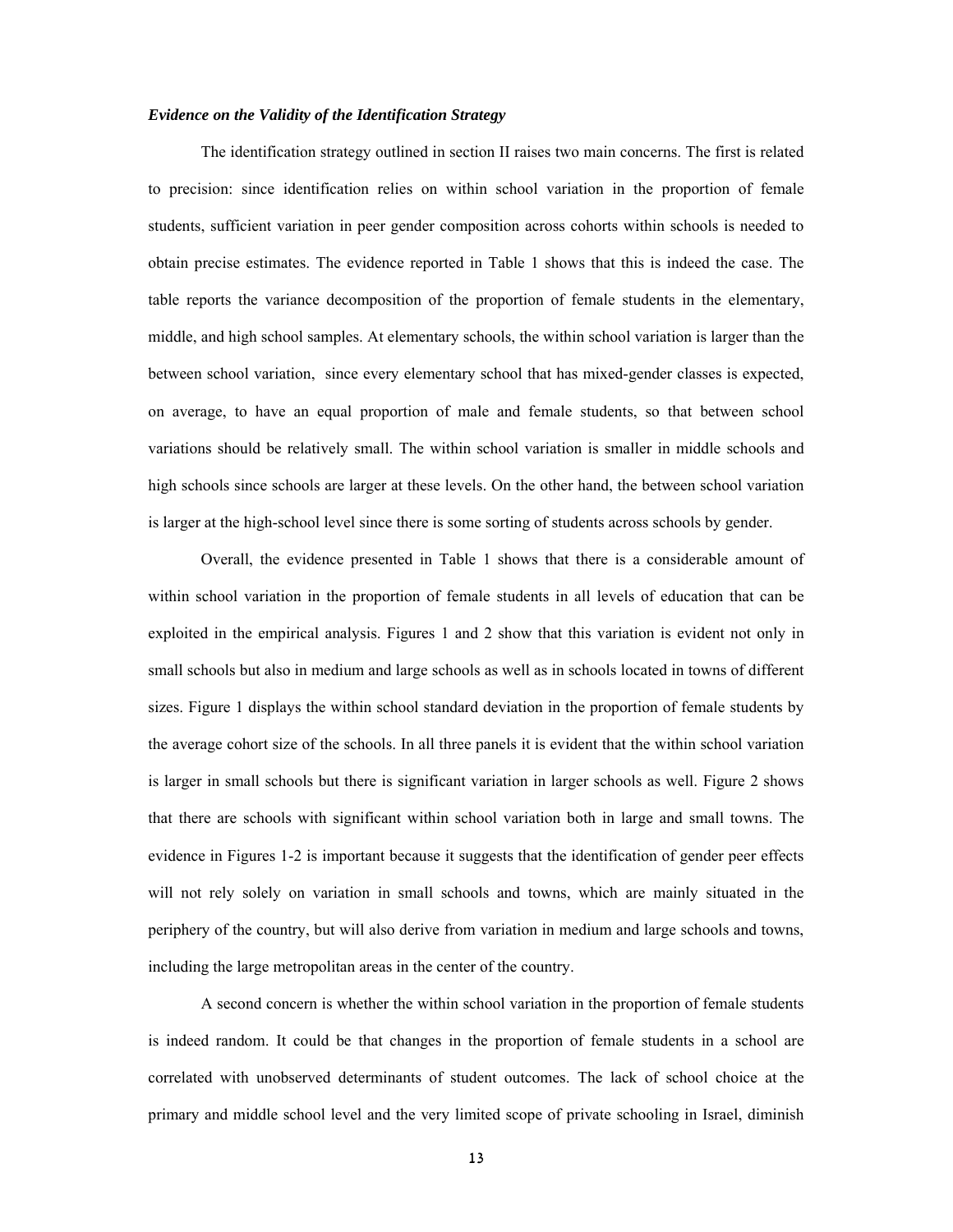significantly the possibility that parents will respond to the gender composition of a cohort. In high schools, such selection could potentially occur, but it is very unlikely since while parents may know the average gender composition of a school, it will be difficult for them to predict in advance the gender composition of a cohort that begins high school in a particular year.

Nevertheless, to address this issue, we checked whether the proportion of girls within a school is correlated with student background characteristics such as parental education, family size, and proportion of new immigrants. Table 2 provides evidence on these balancing tests by reporting the estimated coefficients from within school regressions (by including school fixed effects) of various student characteristics on the proportion of female students in primary, middle, and high school. OLS estimates are also reported, as a benchmark for comparison.

In the elementary school sample, the proportion of female students in a grade is not related to any of the observable student characteristics, both in the OLS and the within school fixed-effects regressions. In the middle school sample, the OLS estimates suggest that grades with a higher proportion of female students have a lower proportion of new immigrants. This negative correlation, however, is largely reduced and becomes insignificant in the within school regression. The results suggest that cohort-to-cohort changes in the proportion of female students within a school are not correlated with other changes in student characteristics.<sup>15</sup>

At the high school level, the OLS estimates show some associations between school gender composition and student background characteristics. However, these correlations are largely reduced and became insignificant in the within school regressions. The addition of school-specific linear time trends wipes away all associations. For example, the coefficient on father's years of schooling is 0.825 (s.e.=0.633) in the OLS regression. It drops to 0.561 (s.e.=0.425) in the within school regression and it is further reduced to  $0.051$  (s.e.=0.392) when adding school specific linear time trends. Overall, by conditioning on school fixed effects and school specific linear time trends we

 $\overline{a}$ 

<sup>&</sup>lt;sup>15</sup> There could of course be a systematic correlation between students' unobservables and the proportion of female students. We cannot entirely rule out this possibility, even though the lack of a correlation in the observables hints that the presence of a strong correlation in the unobservables is very unlikely.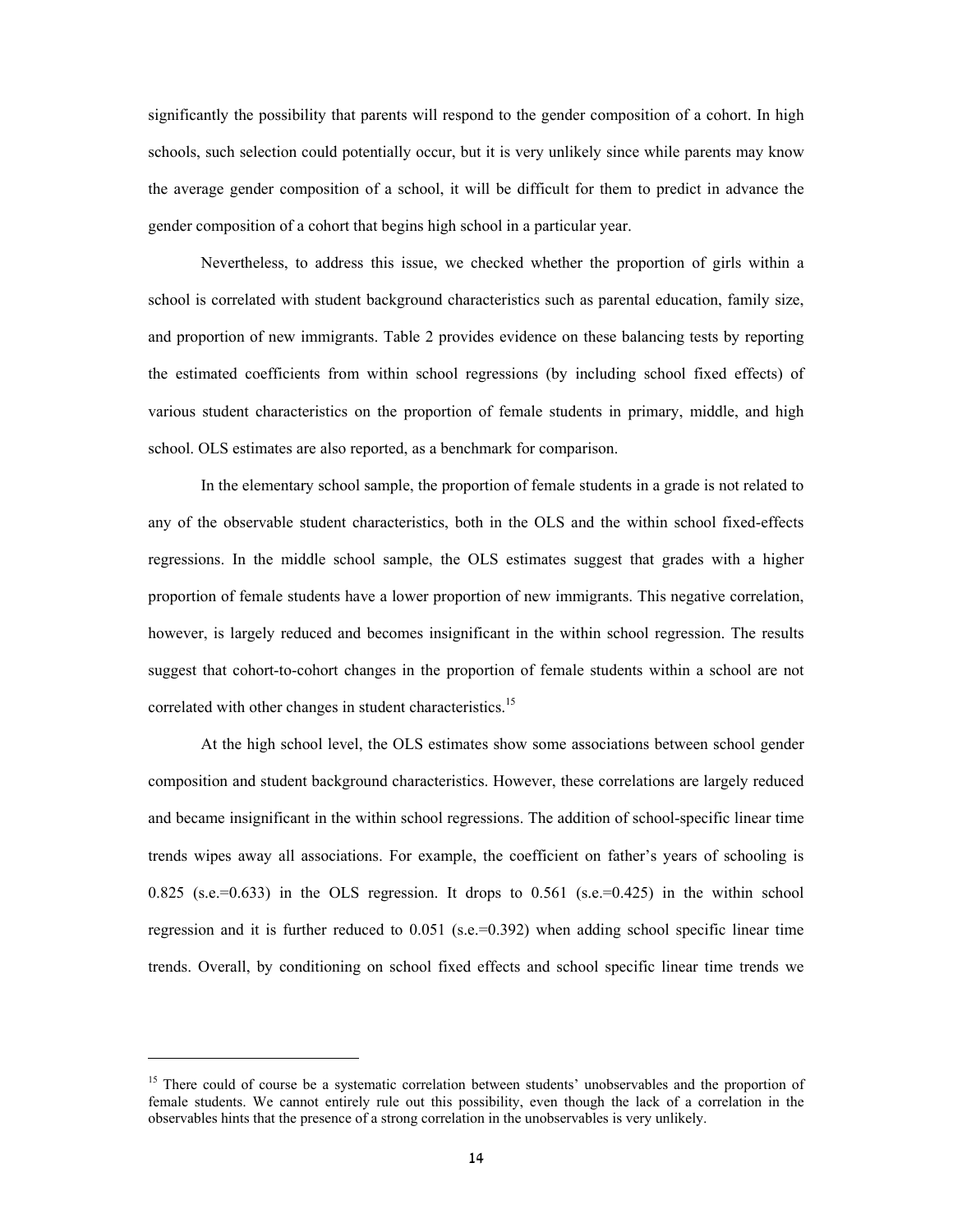effectively eliminate the observed associations between the proportion of females and family background characteristics.

As an additional check, we performed Monte Carlo simulations for the elementary, middle, and high school samples to verify that the observed within school variation in the proportion of female students was consistent with a random process. For each school, we randomly generated the gender of the students in each cohort and computed the within school standard deviation of the proportion female.16 We repeated this process 1,000 times to obtain an empirical 90 percent confidence interval for the standard deviation for each school. Overall, 89 percent of the elementary schools, 88 percent of the middle schools and 84 percent of the high schools, had a standard deviation that fell within the 90 percent confidence interval, which is close to what expected.<sup>17</sup> We further re-estimated all models by restricting the samples to schools that had a standard deviation within the confidence interval and obtained virtually identical results to those based on the full sample and reported below.

# **IV. Results**

 $\overline{a}$ 

# **A. Effects on High School Students' Achievement**

Table 3 shows descriptive statistics for student outcomes in the matriculation exams by gender and cohort, along with sample sizes and the mean proportion of female students. This sample includes 280 high schools and 425,138 students from eight cohorts. The proportion of female students is roughly 50 percent in all the cohorts and it has no apparent time trend.<sup>18</sup>

Female students consistently outperform males in almost all matriculation outcomes in every cohort. For example, on average for the whole sample period 61 percent of the girls in the sample

<sup>&</sup>lt;sup>16</sup> The gender of each student was randomly generated by a binomial distribution function with p equal to the average proportion of female students in the school across all years.

Since the models at the high school level control also for school specific time trends, the within school standard deviations in the proportion of female students for the high school sample were computed based on the residuals from a regression of the proportion female on school fixed effects and school specific time trends..

<sup>&</sup>lt;sup>18</sup> In practice, only 2 out of the 280 high schools show a monotonic rising or declining trend in the proportion of female students. Results for a sample that excludes these 2 schools are virtually identical to the results obtained for the full sample. Nevertheless, we add, as shown in equations 3-4, differential linear time trends for every school to rule out the possibility that these trends might confound the estimated effect of the proportion of girls.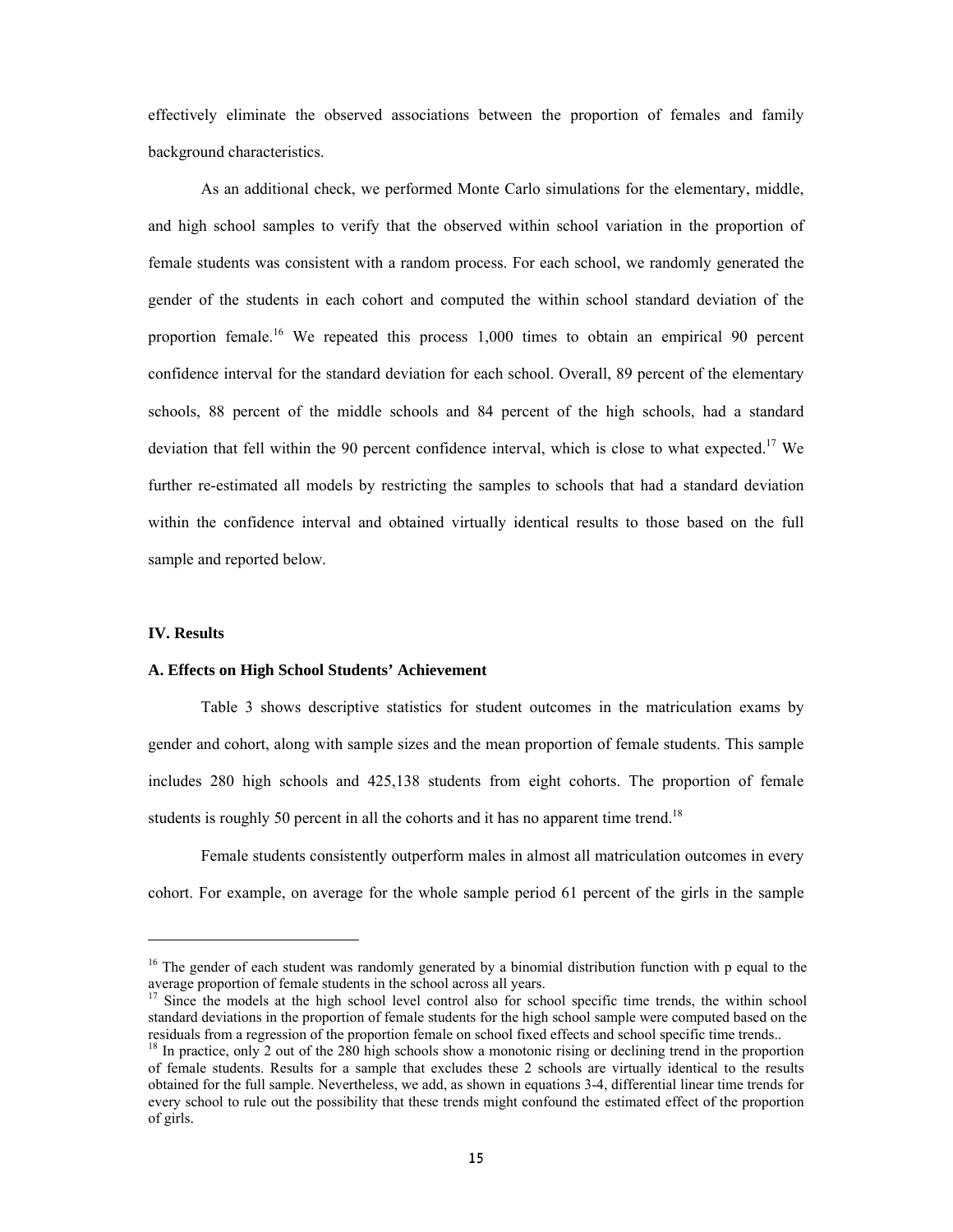were awarded a matriculation certificate, versus 51 percent of the boys. Girls accumulated, on average, 20.4 credit units while boys accumulated 18.9. On the other hand, boys' matriculation curriculum includes a larger number of advanced level subjects in science in most of the years; for example, in 1995 the average was 0.647 among boys and 0.561 among girls. A turning point appears in the 1999 cohort, when girls began to outperform boys in this area as well (0.589 versus 0.575). More years of data are needed to explore whether this turning point will hold in the long run.

Table 4 reports the effects of the proportion of female peers on high school achievements. Each cell in the table shows the estimated coefficient on the proportion of female students from a separate regression. Columns 1 and 7 reproduce from Table 3 the sample means for the whole period for girls and boys, respectively. Columns 2-6 report the results for girls and columns 8-12 the results for boys. The estimates presented are based on four different specifications. Columns 2 and 8 report OLS estimates when only year dummies are included as controls. In columns 3 and 9 school fixed effects are added, in columns 4 and 10 individual and school time varying controls are added, and in columns 5 and 11 school specific linear time trends are added as controls. Columns 6 and 12 report the results for the full specification using aggregate data at the school/year/gender level, weighted by group size.

For the sample of boys, the following common pattern holds for most outcomes as we move from the first to the fourth specification: Adding school fixed effects reduces the positive estimates obtained from simple OLS regressions (first specification), suggesting that selection and sorting play a big role in these correlations. Adding the individual and school time varying controls leads to a further, though smaller, reduction in the estimates, as does adding the school specific time trends. For example, the simple OLS estimate for the effect on the average score of boys is 12.813; it declines to 9.986 when school fixed effects are added, then to 8.507 when student and school characteristics are added, and then to 6.740 when the school specific trends are added.

The pattern of the results for girls is different and it is irregular: adding school fixed effects leads to higher and more significant estimates and adding school specific time trends leads, in most outcomes, to a sharper decline in the magnitude of the estimates than the respective decline found for boys. For example, the results for the effect on the matriculation rate show this typical pattern: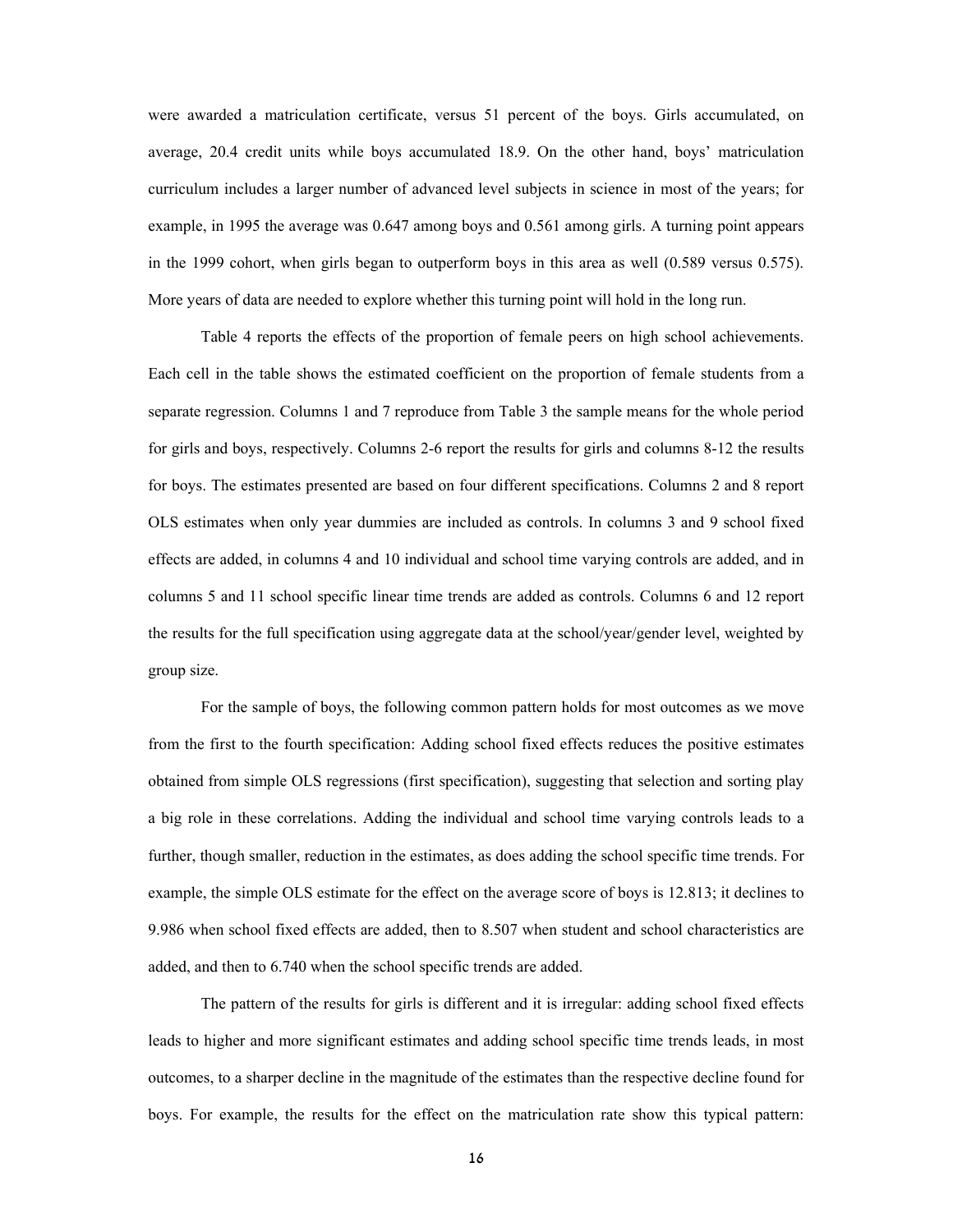adding school fixed effects leads to an increase in the point estimate from 0.142 (OLS) to 0.200, adding individual and school controls leaves the estimate unchanged (0.193), while adding the school specific trends lowers the estimate to 0.087.

Based on the estimates from the most complete specification (columns 5 and 11) we see that both females and males tend to perform better in each of the five outcomes when they are in classes with higher proportions of females. Three of the five estimates for girls are significantly different from zero and the two others are marginally so. The three significant estimates capture the effects on important high school outcomes: the average score on the matriculation exams (which is used to screen students for highly competitive college and university programs), the matriculation status (a necessary condition for university admission), and the total credit units (a signal of the quality of the matriculation diploma).

The effect on boys is also positive for all five outcomes, being precisely measured for three of them while the other two are marginally significant. Noteworthy is the similarity of the point estimates for boys and girls.<sup>19</sup> For example, the effect on the average score is 5.3 for girls and 6.7 for boys, the respective effects for credit units are 1.4 and 1.3, and on the probability of a matriculation diploma that meets university entrance requirements 0.07 and 0.08, respectively.

To test the robustness of our results, we estimated three alternative versions of the full model reported in columns 5 and 11 where we used different controls for the average background characteristics of the cohort. In one model, we controlled separately for the average characteristics of girls and boys. In two additional specifications, we alternated and controlled for the average characteristics of boys or girls in the cohort. All estimates of these three alternative models (not reported here to save space) were virtually identical to those obtained when controlling for the average characteristics of the cohort.

Columns 6 and 12 report the respective results based on aggregate data at the school/year/gender level. The advantage of this method is that clustering standard errors to correct

 $\overline{a}$ 

<sup>&</sup>lt;sup>19</sup> We failed to reject the null hypothesis of equality of the boys and girls' estimates for each of the five matriculation outcomes. The hypothesis tests were based on the estimation of seemingly unrelated regressions to account for the correlation between the estimates for boys and girls.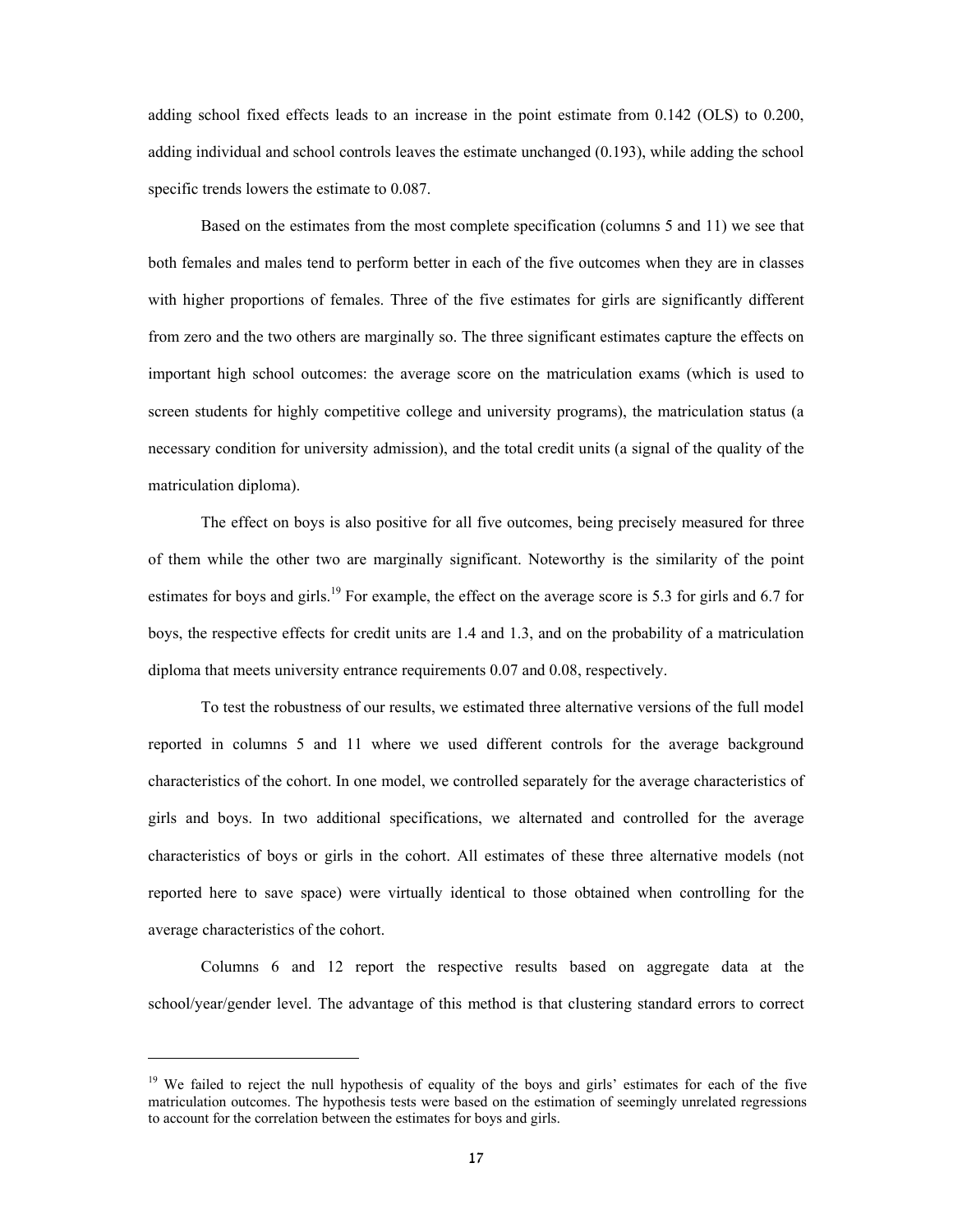for the correlation in the error term between students of the same grade is redundant, though we still adjust the standard errors for clustering at the school level to account for serial correlation in the error term (reflecting correlation across cohorts within the same school). The results using aggregate data are almost identical to the results using micro data.

The above estimates imply effects of moderate size. For example, a 10 percentage point increase in the proportion of female peers increases the probability of matriculation by almost one percentage point among girls, and by half a percentage point among boys. To put this in perspective, assuming that the gender peer effects are linear, the estimates suggest that an all-female class would increase the matriculation rate of girls by about nine percentage points. Though in absolute terms it is a moderate impact, it is not so in comparison to the gains obtained from recent educational interventions aimed at raising the matriculation rate. For example, a 20 percentage point increase in the proportion of female peers would lead to an increase in the probability of matriculation that is half of the size of that estimated by Lavy and Schlosser (2005) for a remedial education program that provided additional instructional hours to high school students and a quarter of the size of that estimated by Angrist and Lavy (2004) for a program that provided large monetary bonuses to high school students to improve their matriculation outcomes.

Another example that highlights the relative size of the effect uses the estimates of the average score for females (5.297) and for males (6.740), which imply that a 20 percentage point increase in the proportion of female peers, increases average scores of girls by 1.1 points and average scores of boys by 1.3 points. These absolute gains imply an approximate increase of 4-5 percent of a standard deviation in the students test score distribution. An all-female class would raise the score of girls by 0.20-0.25 of a standard deviation, similar in magnitude to the effect of reducing class size by 33 percent (Angrist and Lavy, 1999).

# **B. Falsification Tests**

 Table 5 presents the falsification tests based on placebo measures of treatment, namely when the proportion of female students in the younger cohort  $(t-1)$  or the older cohort  $(t+1)$  replaces the true treatment measure. Columns 3-4 and columns 7-8 present, respectively, these results. Since for a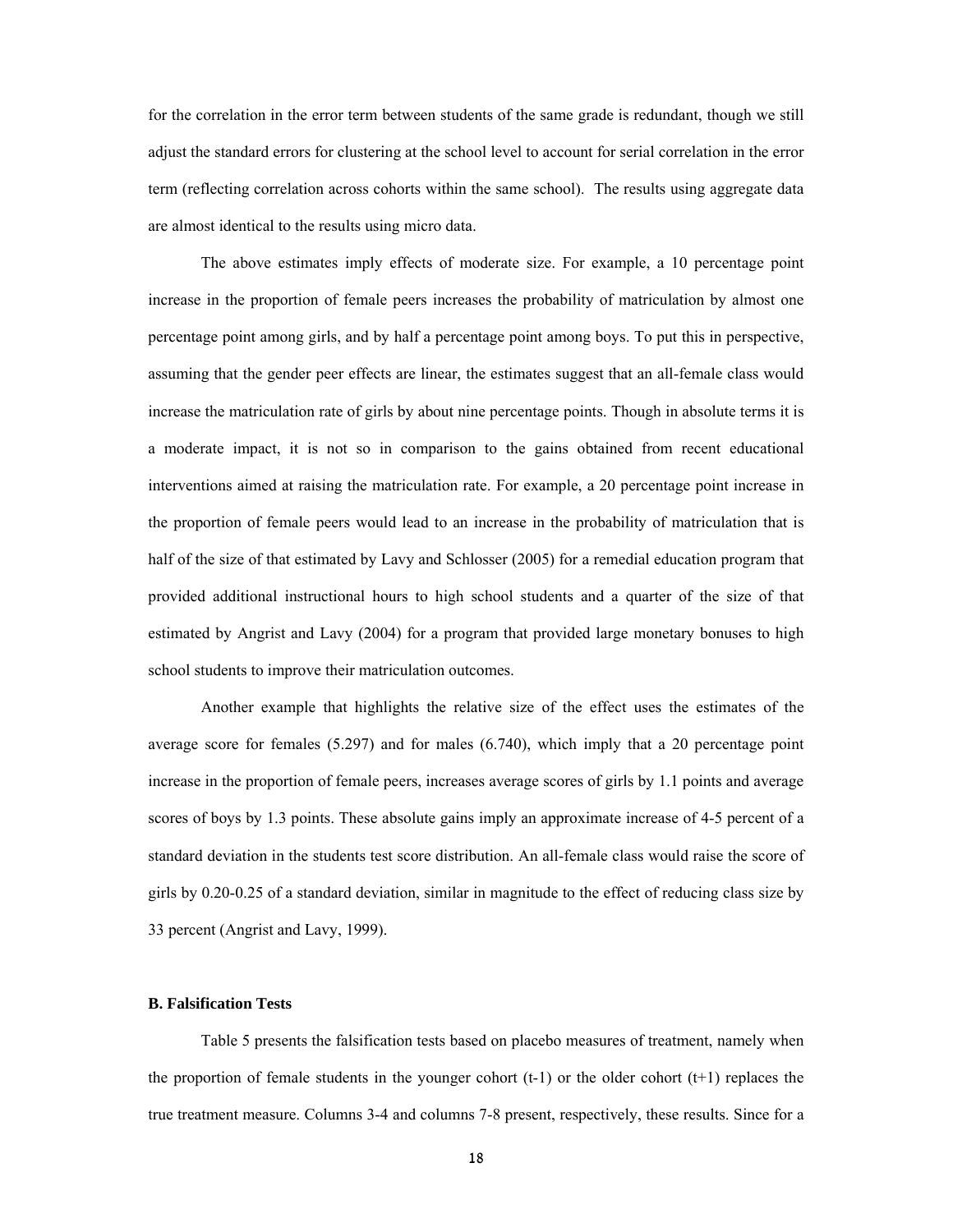small number of schools in our sample there were no classes in one of these adjacent cohorts (t-1) and/or t+1), we re-estimated the models with the true treatment measure using the exact samples that produced the results in columns 3-4 and 7-8, respectively. Panel A shows the results using micro data and panel B shows the results for aggregated data at the school/year/gender level weighted by cell size. The results using the true treatment measure for these samples are almost identical to those reported in Table 4 and are presented in columns 1-2 and in columns 5-6.

 The results based on the t-1 or t+1 measure of treatment show no effect on any of the outcomes, for boys and for girls. All estimates are small, have inconsistent signs, and are insignificant. For example, when using the proportion of girls of the t+1 cohort (columns 7-8) the estimates of the matriculation rate are  $0.027$  (s.e.=0.046) for girls and  $-0.030$  (s.e.=0.045) for boys. Also notable is the large difference between the estimates from the falsification regressions and from those obtained when the true treatment variable was used. For example, the estimated effect on boys' average test score is 7.060 (column 6) when the true measure is used and 0.145 and -1.516, respectively, when the t-1 and t+1 treatment measures are used. The lack of any discerned effects when the placebo treatments are used suggests that the estimated effects of the correct measure of treatment are not biased due to omitted unobservable confounders of the effect of interest.

# **C. Effect on Enrollment in Advanced Math and Science Classes**

 One of the main arguments for single-sex classes is that girls do much better in science and math and are more likely to enroll in advanced or honors classes in these subjects if segregated from boys. In this section, we report estimates from regressions where the dependent variable is an indicator of whether a student enrolled in an advanced (five credits level) class in math, physics, computer science, biology, and chemistry. Table 6 shows that on average, over the period studied here, boys were 40 percent more likely than girls to enroll in math and much more likely to enroll in physics (a ratio of 3 to 1) and computer science (a ratio of 4 to 1). An opposite pattern, though not as sharp, is observed in biology and chemistry. In advanced English, girls had a marginally higher enrollment rate, though the gender gap in enrollment in this subject is very small.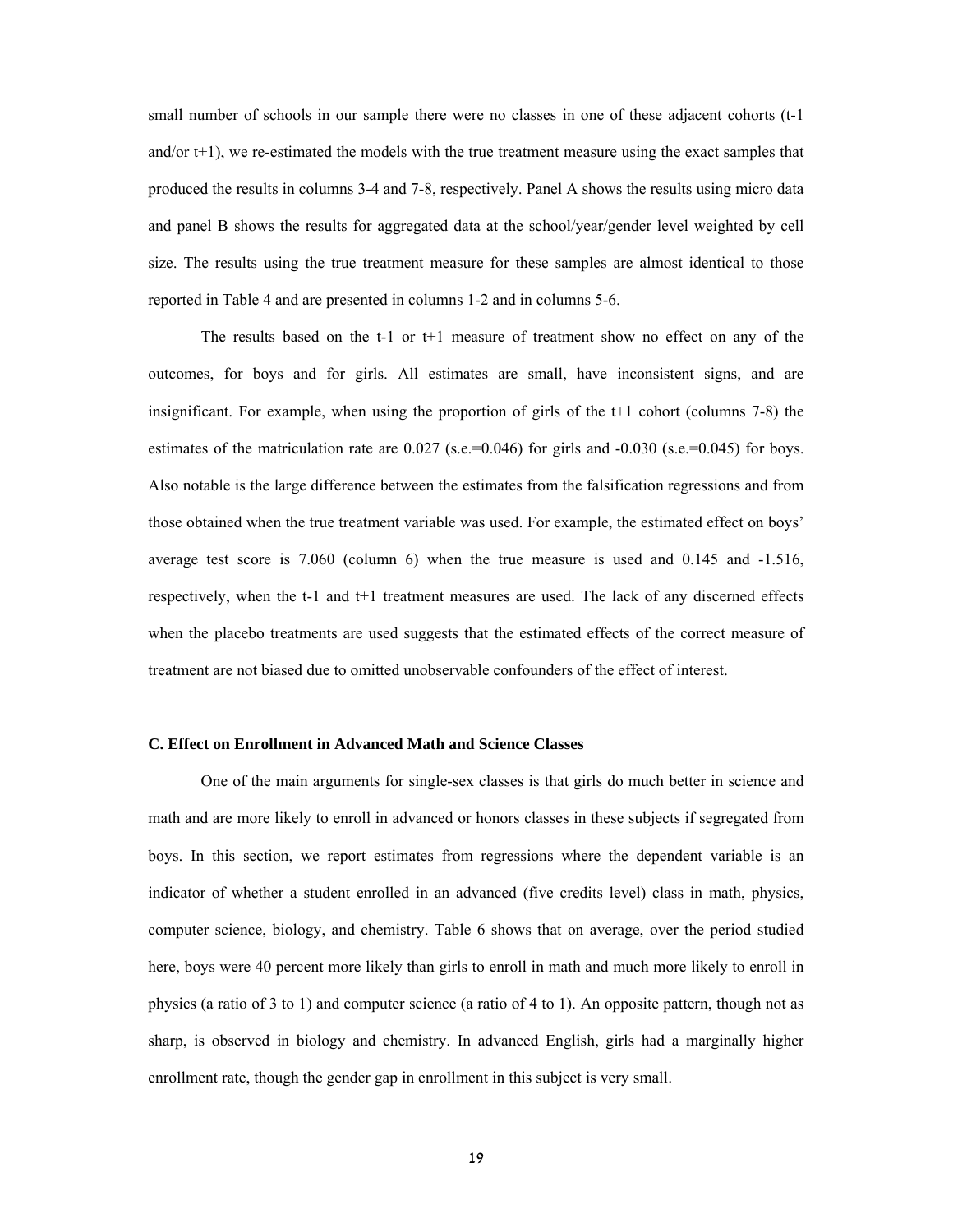Table 6 presents the estimated effect of the proportion of girls on enrollment rates in these subjects using the same specifications reported in Table 4. Again we see that the simple OLS relationships change sharply once school fixed effects are added to the equations, sometimes even changing signs, suggesting that sorting and selection highly govern these estimates. Focusing on estimates from the full specification at the micro level (columns 5 and 11), a surprising pattern emerges: the proportion of girls in a class causes an increase in the enrollment of boys in all subjects except biology and computer science, while there is a much smaller parallel effect on girls. The only significant effect among girls is on math enrollment, though the effect is about half the size of the effect among boys.

The estimated effect on physics enrollment for boys is  $0.074$  (s.e.=0.031) and for girls only 0.024 (s.e.=0.018), the former highly significant while the latter is much less precise. These results, however, do not necessarily imply that increasing the proportion of girls in a class would widen the gender gap in math, physics, or computer science, because the effects on both genders are of a similar magnitude relative to the respective group means. For example, the coefficient for physics among girls is 0.024 relative to a mean of 0.048 while the coefficient for boys is 0.074 relative to a mean of 0.148. However, the standard errors for the coefficients are too large to be able to reject the hypothesis that the effect among girls is statistically different from zero. Since the outcome means for physics and computer science are much lower for girls than for boys, it seems that we do not have enough power to determine whether there is any effect among girls in these subjects.

 Table A1 presents falsification regressions for the results presented in Table 6, using as a measure of treatment the proportion of girls in the younger  $(t-1)$  or older  $(t+1)$  cohort. The regressions have the same specification as in Table 5 with the only difference being that the indicators of enrollment in the various subjects replace the matriculation outcomes. The results when both of the placebo measures of treatment were used reveal an overall pattern of no effect on the enrollment rate in the various subjects. This is in sharp contrast to the estimates when the true treatment measure was used, especially for boys, which suggests that the results in Table 6 are not spurious.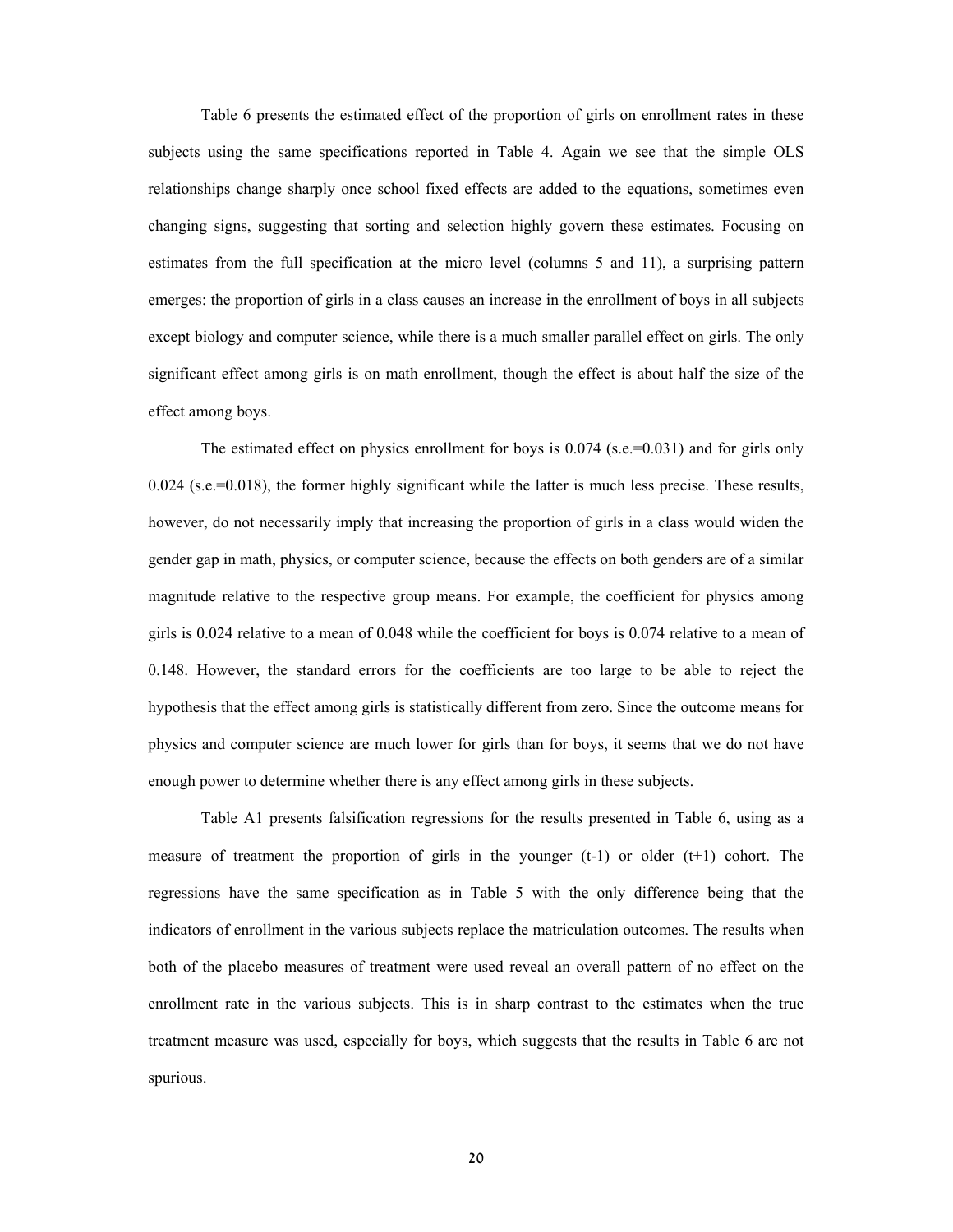#### **D. Heterogeneous Effects by School Size**

Since the larger variability in the proportion of female students arises from small schools, we examined whether all the effects obtained on students achievement come from small schools only. Table A2 presents the results for samples stratified by school size: average cohort size below 200 (147 schools) and average cohort size of 200 or above (133 schools). The table reports also the outcome means by school size.

 Interestingly, the effects of the proportion of female students are very similar in the samples of small and large schools. As expected, the standard deviation of the proportion of female students is higher for small schools than for large schools (0.061, on average, versus 0.039) and there is a loss in precision in both subsamples. Overall, the estimates obtained in both sub-samples are virtually identical to those obtained in the full sample. This shows that there is enough variation in the proportion of female students to allow a precise estimation even in the sample of large schools. Therefore, our results are relevant for schools of all sizes.

## **E. Allowing for Non-Linearity in the Effect of Treatment**

 To allow for a non-linear effect of the proportion of girls on student outcomes, we computed quintiles of this variable and replaced the single treatment in the regression with a set of quintile indicators. Since each school is observed in multiple years, some schools could have switched quintiles in different years. In a specification that includes school fixed effects, these dynamics are the source of variation for identification of non-linear effects of the proportion of girls.

Panel A of Table A3 reports summary statistics on the quintiles. The first quintile includes schools with a proportion of girls in the range [0-0.4390]. The second, third, fourth, and fifth quintiles are defined for the following ranges respectively: [0.4391-0.4990], [0.4991-0.5389], [0.5390-0.5842], and [0.5843-1]. The median of the first quintile is 0.346, and the median of the fifth is 0.628. Panel B of Table A3 presents a matrix with information on the extent to which schools switch from quintile to quintile. The diagonal of the matrix shows the number of schools that remained in the same quintile throughout all years. Indeed, the number of schools that remain in the same quintile all years is very low (37 out of 280). The elements of the off-diagonals report the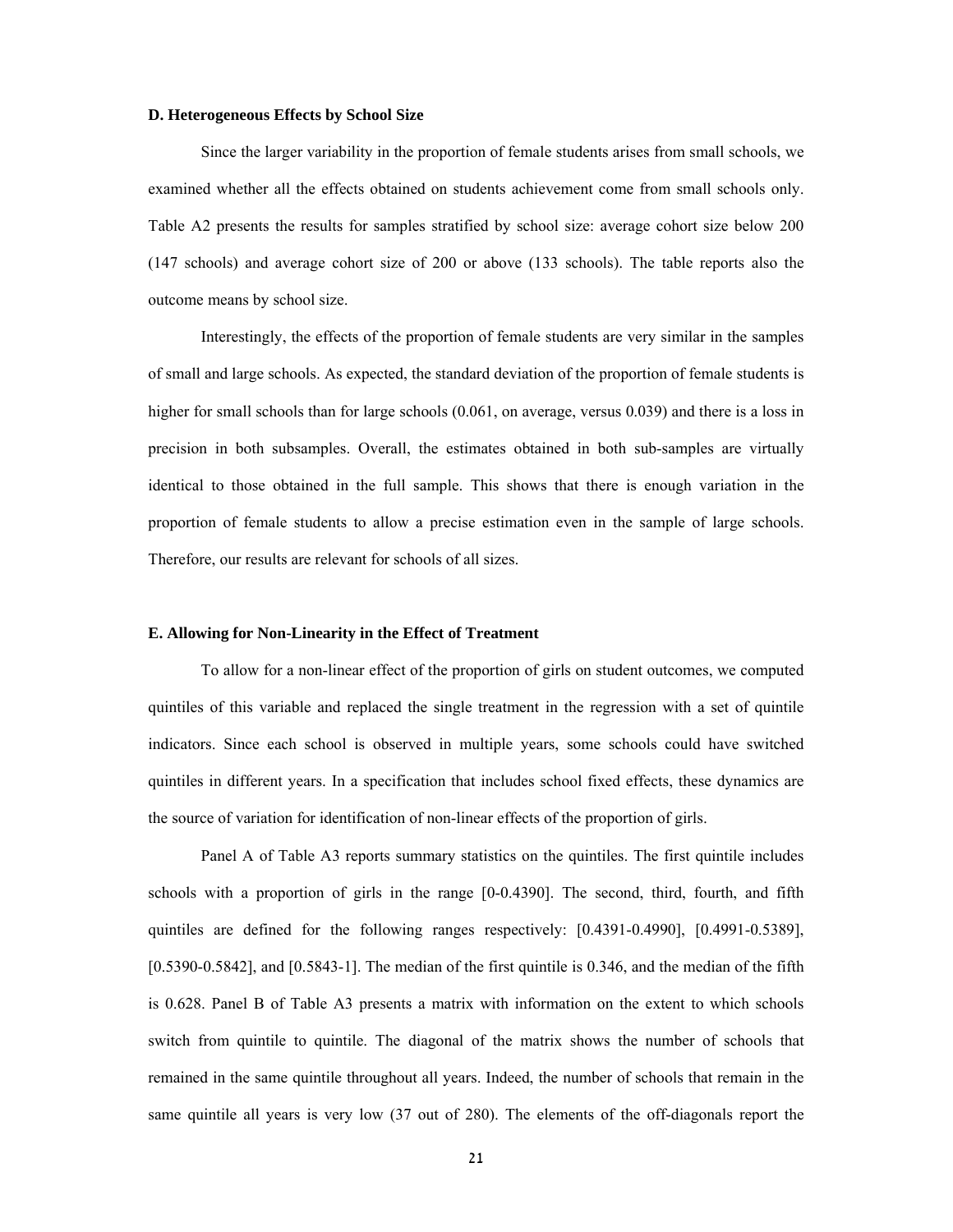number of schools that are observed in two different quintiles throughout the eight years of data. If we focus on the first row of the matrix, for example, we see that 73 schools changed from quintile 1 (q1) to quintile 2 (q2), 60 from q2 to q3, 36 from q3 to q4 and 22 from q4 to q5.

Two interesting patterns emerge in the matrix. First, there is a considerable amount of within school mobility across quintiles, a condition needed for identification. Second, for a given quintile, the probability of moving to other quintiles declines with the distance from the origin, suggesting that the movement of schools across quintiles is relatively smooth. Another interesting feature of the panel data is that schools switch quintiles in one out of every two opportunities: there were 1,753 such occasions and 915 switches actually occurred.<sup>20</sup>

 Table 7 presents the estimates of the effects of switching to the second, third, fourth, or fifth quintile in the proportion of female students (relative to the first quintile) on the set of high school outcomes. Most of the effects appear to increase with the quintiles, for both boys and girls, while the significant effects are mainly concentrated in the fourth and especially in the fifth quintile, where the proportion of female students exceeds 58 percent. Focusing on the main matriculation outcomes we see that in cohorts with a proportion of girls higher than 58.4 percent, boys have a 1.4 point higher average score, a 1.5 percent higher matriculation rate, and 0.528 more credit units relative to cohorts with a proportion of girls that is lower than 44 percent. The respective estimates for girls are a 0.83 point higher average score, a 1.7 percent higher matriculation rate, and 0.45 more credit units.

Overall, it seems that the marginal effects of the proportion of female students increase when moving from lower to higher quintiles, for both boys and girls. For example, focusing on the effects on the matriculation rate among boys, the marginal effect in the second quintile relative to the first is  $0.010 = 0.005/(0.473-0.309)$ , while the marginal effect in the fifth quintile relative to the fourth is  $0.147=(0.015-0.002)/(0.648-0.309)$ . The marginal effects for girls in the first and fifth quintiles are 0.001 and 0.168, respectively.<sup>21</sup> This result is consistent with Hoxby (2000), who finds a larger

 $20$  A panel of eight years provides each school with seven opportunities for switching across quintiles, but since the panel is not balanced, the number of potential switches is lower than seven times the number of schools.

<sup>&</sup>lt;sup>21</sup> The same qualitative results are obtained when evaluating the marginal effects using the median points of the quintiles (instead of the means).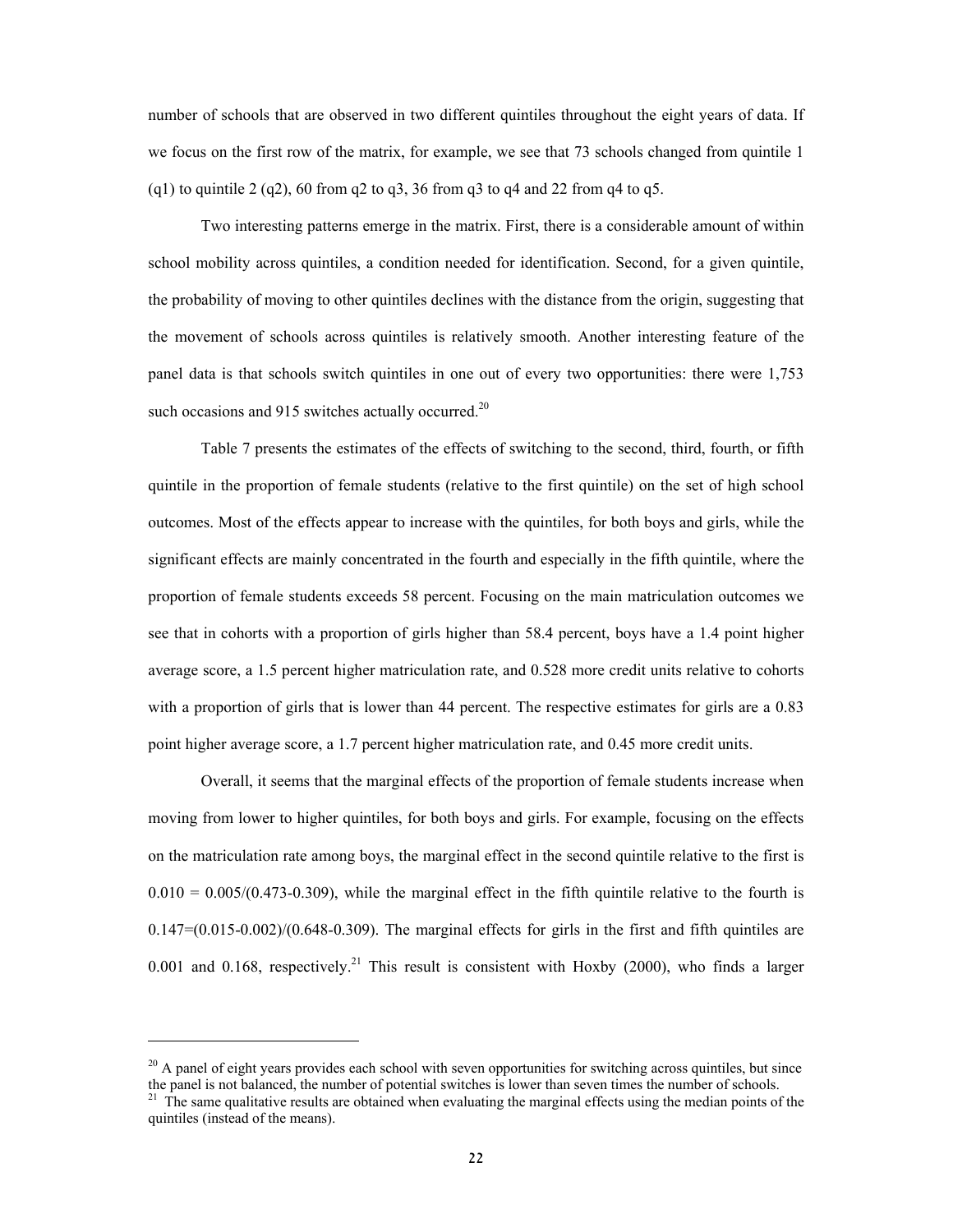increment in student test scores in elementary schools when the proportion of female peers exceeds 66 percent.

#### **F. Effect on Primary and Middle School Outcomes**

The samples we have for primary and middle schools pool together only two cohorts of  $5<sup>th</sup>$ and 8<sup>th</sup> grades, respectively. Therefore, the identification of within school variations is less powerful in these samples. Nevertheless, albeit to a lesser extent, we do find positive effects of the proportion of girls on test scores. Table 8 presents the results for  $5<sup>th</sup>$  grade in panel A and  $8<sup>th</sup>$  grade in panel B. The within school estimates for math and science scores in  $5<sup>th</sup>$  grade show positive effects although standard errors are sometimes too large to obtain significant estimates. Estimates for girls' achievements in math and science using micro data are  $0.366$  (s.e.=0.155) and  $0.301$  (s.e.=0.169) implying that a 10 percentage point increase in the proportion of female students increases girls' test scores in math and science by 3.7 and 3.0 percent of a standard deviation, respectively. Estimates for boys are 0.218 (s.e.=0.159) and 0.432 (s.e.=0.167) for math and science, respectively. Estimates for Hebrew and English are small for both genders and are not statistically significant.

To reduce measurement error and improve precision, we also estimate the effects on achievement using the average test scores in math and science and the average test scores in Hebrew and English. The estimated coefficients for the average of students' math and science scores are significant for both genders. The size of the effect suggests that a 10 percentage point increase in the proportion of female students increases average test scores of girls and boys in these particular subjects by 3.5 and 3.1 percent of a standard deviation, respectively. On the other hand, estimates of the effects on the average of Hebrew and English scores are not significant. It is noteworthy that while girls perform remarkably better than boys in Hebrew and English, the effect of the proportion of girls on students' performance is only visible in math and science, subjects where girls have a small or no advantage compared to boys. This suggests that girls' peer effects do not operate solely through spillovers of peers' higher achievement—an issue we explore in detail in the next section.

Results for 8<sup>th</sup> grade show a strong effect of the proportion of girls on girls' math and English test scores, with smaller positive effects for boys but with large standard errors.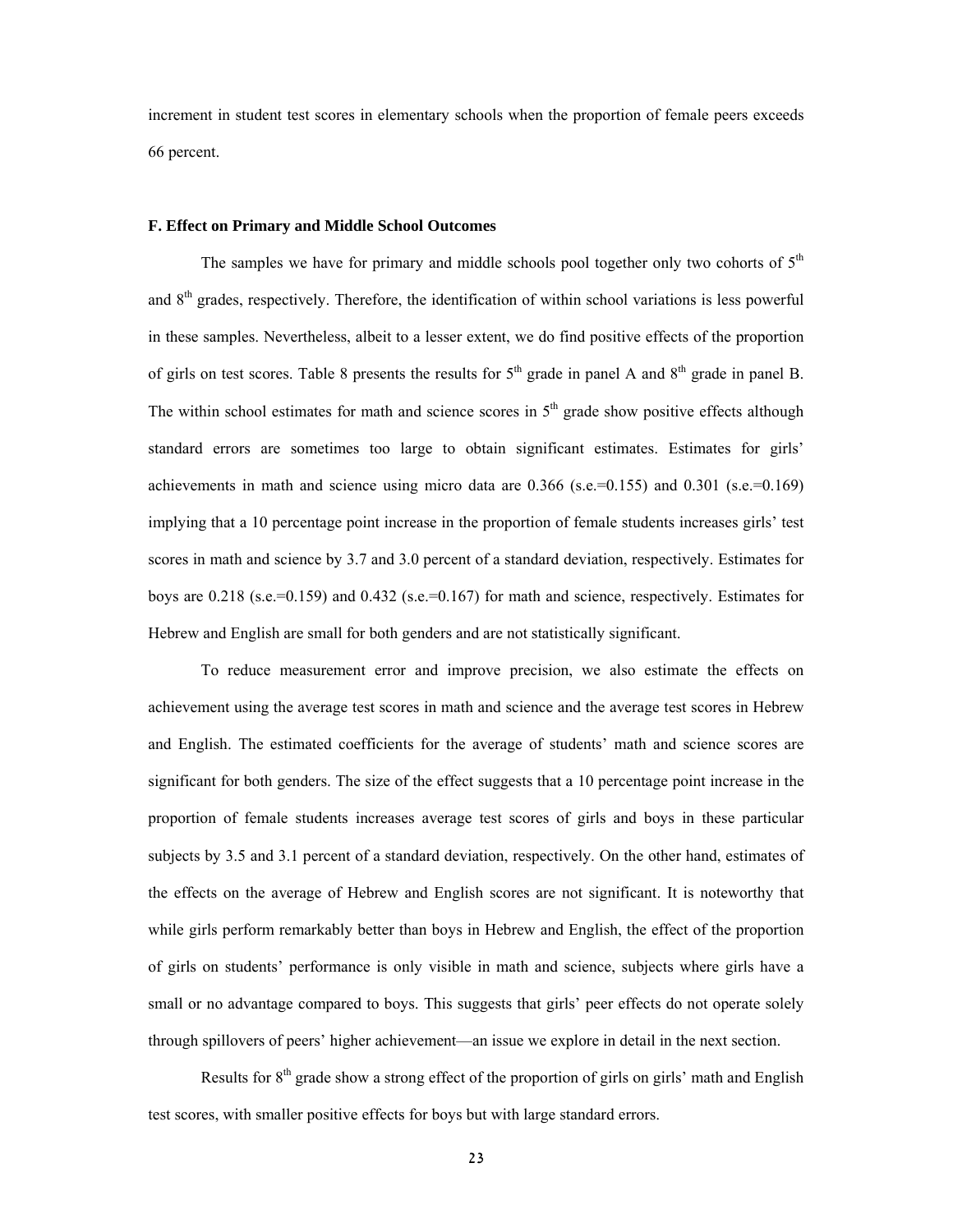### **V. Identifying the Mechanisms of Gender Peer Effects**

The results reported above show that both boys and girls exhibit higher achievement when they have more female peers in their class. In this section, we explore the mechanisms through which girls may affect their peers. One obvious mechanism could be the spillover of girls' achievement. However, it seems unlikely that all gains in achievement are generated solely by this channel since we find positive effects of the proportion of girls even in subjects where girls have lower achievement than boys (e.g., the number of credit units in scientific subjects in high school or math and science test scores in elementary schools).<sup>22</sup> This is also consistent with Hoxby and Weingarth (2005) who find that even after controlling for peers' achievement, race, ethnicity, and income, a higher proportion of girls in the class, leads to higher test scores for both genders. In this section, we examine other possible channels using a rich set of behavioral outcomes among middle and elementary school students and teachers.

#### **A. Classroom Environment**

 $\overline{a}$ 

We focus on 11 items in the student questionnaire that relate to the classroom and school environment. To obtain a more general picture of the possible mechanisms and to gain statistical power, we also group the 11 outcomes into the following categories: classroom disruption and violence; inter-student relationships; teacher-student relationships; school discipline; and students' satisfaction with school. Low scores achieved in the first category and high scores achieved in the latter four categories point to improved outcomes.

Following Kling et al. (2007) we compute the average effect  $\tau_c$  for each category c by averaging across the standardized effects of the individual outcomes included in that category. That is, the average effect of the proportion of female students for category *c* is defined as 1  $\tau_c = \frac{1}{k_c} \sum_{k=1}^{K_c} \frac{\pi_{kc}}{\sigma_{kc}}$  $\tau_c = \frac{1}{k_c} \sum_{k=1}^{c_c} \frac{\pi}{\sigma}$ where  $k_c$  is the number of outcomes included in category  $c$ ,  $\pi_{kc}$  is the effect on outcome  $k$  included in category *c*, and  $\sigma_{kc}$  is the standard deviation of the outcome. To calculate the variance of  $\tau_c$  it is

 $22$  It could still be the case that gender peer effects are working solely through girls' higher achievement if there are spillovers between subjects.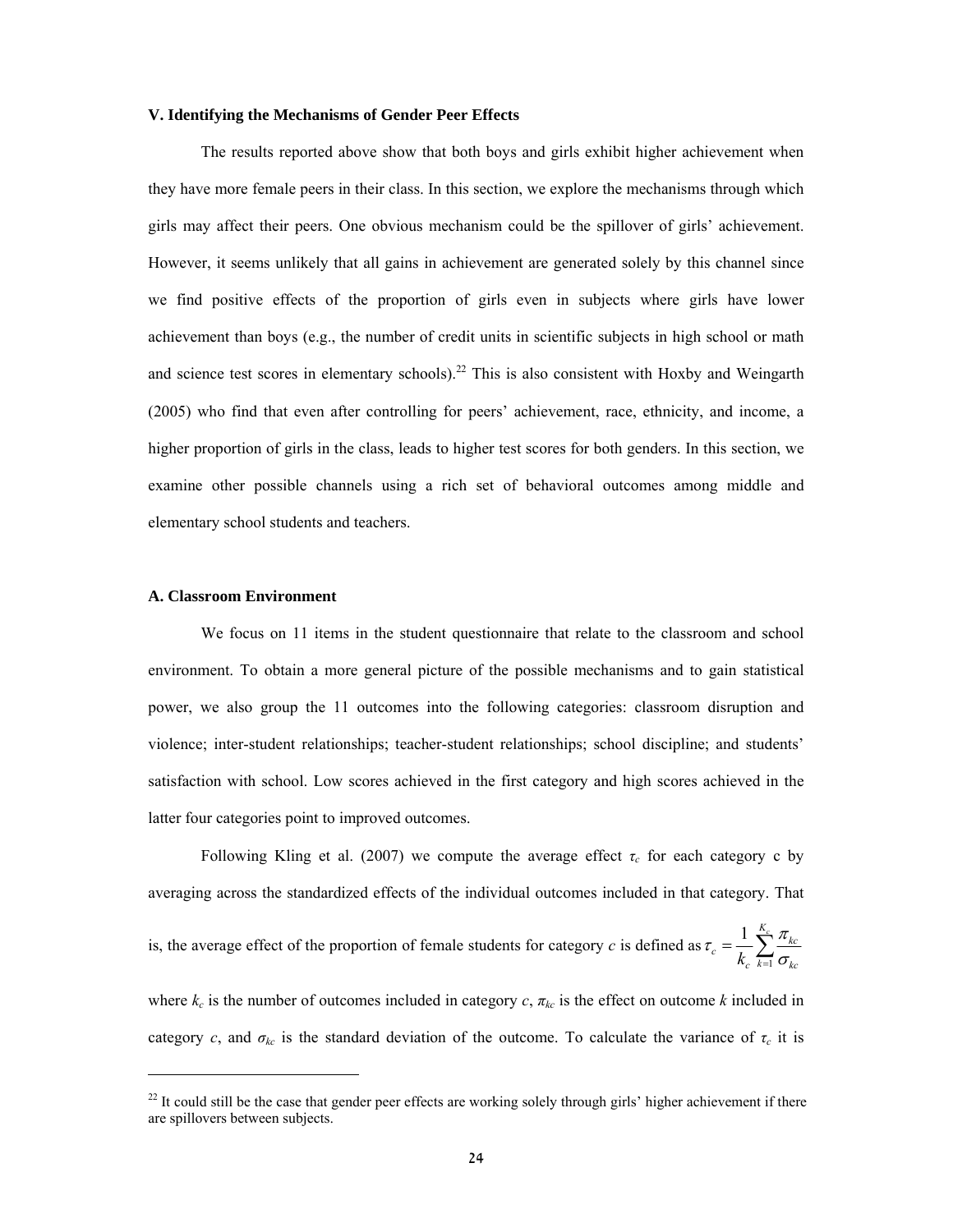necessary to estimate the covariance matrix of the individual effects within each category. We do so by estimating a system of seemingly unrelated regressions for the outcomes in each category.<sup>23</sup> By averaging across the effects on different outcomes within a category, we implicitly attribute equal weight to all outcomes. Since there is no prior information to justify a particular weighting, we assign equal weight to all outcomes as it provides a more transparent interpretation.

As an alternative strategy, we also constructed aggregate outcomes by averaging across the standardized outcomes included in each category and estimated the effects of the proportion of female students on these aggregate outcomes. The results for these averaged outcomes (not reported here to save space) are virtually identical to the average effects for each category reported below in Table 9.<sup>24</sup> Table 9 reports within school estimates using pooled data of  $5<sup>th</sup>$  and  $6<sup>th</sup>$  graders, a second sample of  $7<sup>th</sup>$  through 9<sup>th</sup> graders, and a pooled sample of  $5<sup>th</sup>$  through 9<sup>th</sup> graders. We report results for individual outcomes as well as the average effect for each category.

We also estimated falsification or placebo regressions for all items in the student questionnaire similarly to the estimations of the respective models for the high school outcomes reported in Table 5. The results of these falsification tests are reported in Tables A6 and A7. All estimates of the placebo treatments are small, have inconsistent signs, and are not significantly different from zero.

# *Classroom Disruption and Violence*

 $\overline{a}$ 

The analysis on classroom disruption and violence is based on the following items:

- (1) "Frequently the classroom is noisy and not conducive to learning"
- (2) "There are many fights among students in my classroom"
- (3) "Sometimes I'm scared to go to school because there are violent students"

<sup>&</sup>lt;sup>23</sup> This method treats the standard deviation of the outcomes ( $\sigma_{kc}$ ) as known. It is possible to account for the sampling variance of  $\sigma_{kc}$  by applying the delta method or bootstrapping. Kling and Liebman (2004) show that the estimates that result from the delta method or bootstrapping are similar to those obtained under the assumption of known  $\sigma_{kc}$  in a study that evaluates the effects of the Moving to Opportunity program on youth outcomes. Based on their results and given the large sample size of our study, we treat  $\sigma_{k_c}$  as known. <sup>24</sup> In practice, both methods provide identical estimates when there are no missing values in item responses and

the model has no additional covariates besides the treatment variable.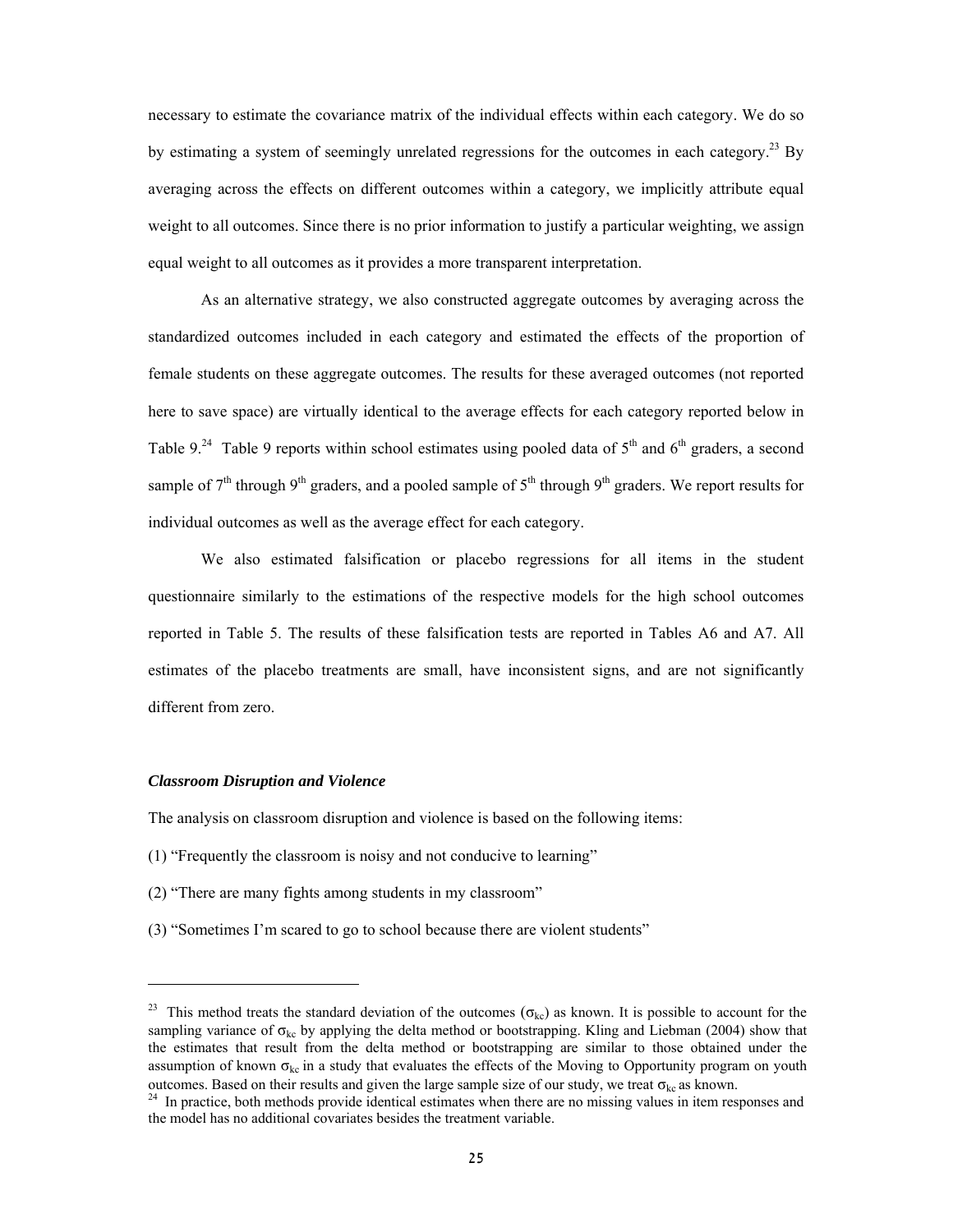The mean responses of girls and boys to these questions are almost identical as seen from columns 1- 2 (primary school) and columns 5-6 (middle school), implying that students' subjective assessment of the classroom environment is similar across both genders.<sup>25</sup>

The estimates reported in columns 3-4 and 7-8 in the first panel of the table suggest that a higher proportion of girls in a class significantly lowers the level of disruption and violence. This effect is evident in each of the three items, as reported by both boys and girls, and it is equally precise and important in primary and in middle school. In columns 9-10 we report the estimates from a sample that pools all grades together. The pooled sample provides some gain in precision, reducing the standard errors by 20-40 percent. The estimate for the effect of the proportion of girls on students' reports regarding the level of noise in the classroom, for example, is -0.254 (s.e.=0.089) for girls and  $-0.218$  (s.e.=0.080) for boys.

The average effect is much more precise than the estimates for the individual items: the estimate for girls in the pooled sample is  $-0.302$  (s.e.=0.058) and for boys it is  $-0.233$  (s.e.=0.049). Overall, these results suggest that having more girls in a class highly improves the learning and safety climate by lowering the disruptions during lessons, lowering the incidence of fights, increasing the safety of students, and lowering their anxiety about attending school. Beyond the direct effect, personal safety in school can also indirectly affect students' achievements by improving motivation, concentration, and other non-cognitive factors that are important for learning. In addition, fewer disruptions during class are likely to lead to a more efficient use of the instruction time.

# *Inter-Student Relationships*

Two items in the questionnaire ("I feel well adjusted socially in my class" and "Students in my class help each other") provide an indication of the quality of inter-student relationships that can be conducive or harmful to learning and achievement. Being well adjusted and acceptable socially

<sup>&</sup>lt;sup>25</sup> There are some small differences between boys and girls' reports within the same classroom. This is shown in Table A4 along with differences in mean responses by other student characteristics, like family size or immigration status. Overall, the within classroom differences by gender are relatively small compared to the differences by immigration status. Nevertheless, in order to compare the results among boys and girls, we only need to assume that boys and girls perceive changes in classroom environment in a similar way.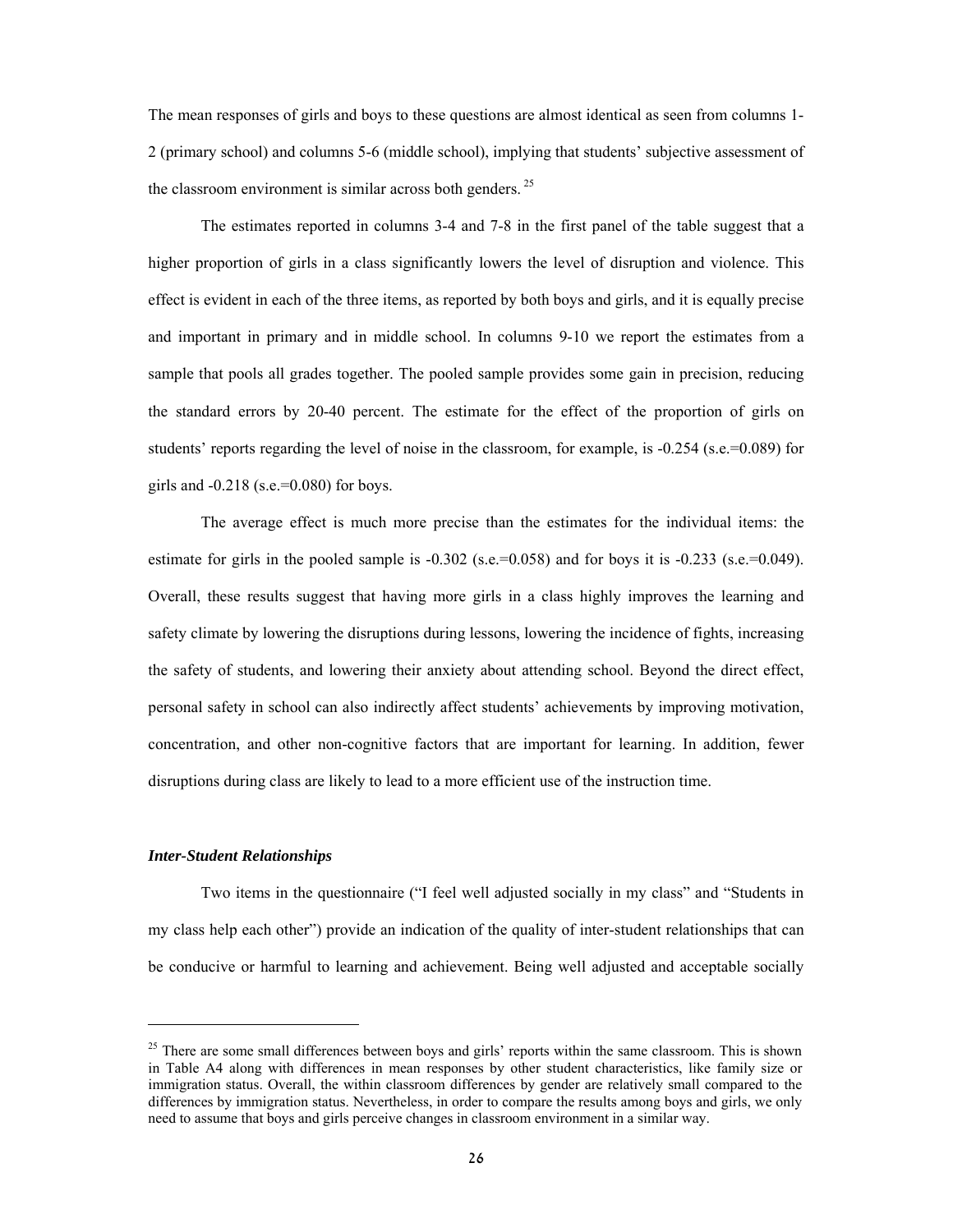among classroom peers may improve a student's self-confidence, self-image, motivation, and other non-cognitive attributes that might be essential for effective learning. The cooperation between students may comprise help with homework or with test preparation, both of these implying additional instruction time and better learning.

Boys and girls have similar feelings regarding their social adjustment in class. On the other hand, girls have a more favorable view of the cooperation between students in a class, especially at the middle school level, suggesting perhaps that girls are more cooperative than boys are. The within school estimates show that a higher proportion of girls in a class improves both outcomes significantly. The effect among girls in primary school is larger than among boys, but in middle school it is equal for both genders. The estimated effects are larger in middle school, reflecting perhaps the increased importance of social interaction among teenagers and a more pronounced effect of girls in a more 'turbulent' classroom. The average treatment effect of these two items over all grades is  $0.302$  (s.e.=0.057) for girls and  $0.155$  (s.e.=0.049) for boys.

# *The Quality of Teacher-Student Relations*

Three items are used to examine the effect of the proportion of girls in a class on the relationships between students and teachers. The first item identifies how rude students are to their teachers ("Students frequently talk back to teachers"). The effects of the proportion of girls in a class are significant and negative, meaning that a higher proportion of girls leads to a lower frequency of offensive treatments of students towards teachers, with the effects being similarly reported by boys and girls. In contrast, we do find a different effect for boys and girls when we look at two other aspects that affect the quality of the relationships between students and teachers. For these two items ("There are good relationships between teachers and students" and "There is mutual respect between teachers and students") the estimates are much higher for boys than for girls in both primary and middle schools. Overall, we can conclude that the peer effect of girls in school is working through the quality of teacher-student relationships as well, and that it is doing so to a greater extent among boys.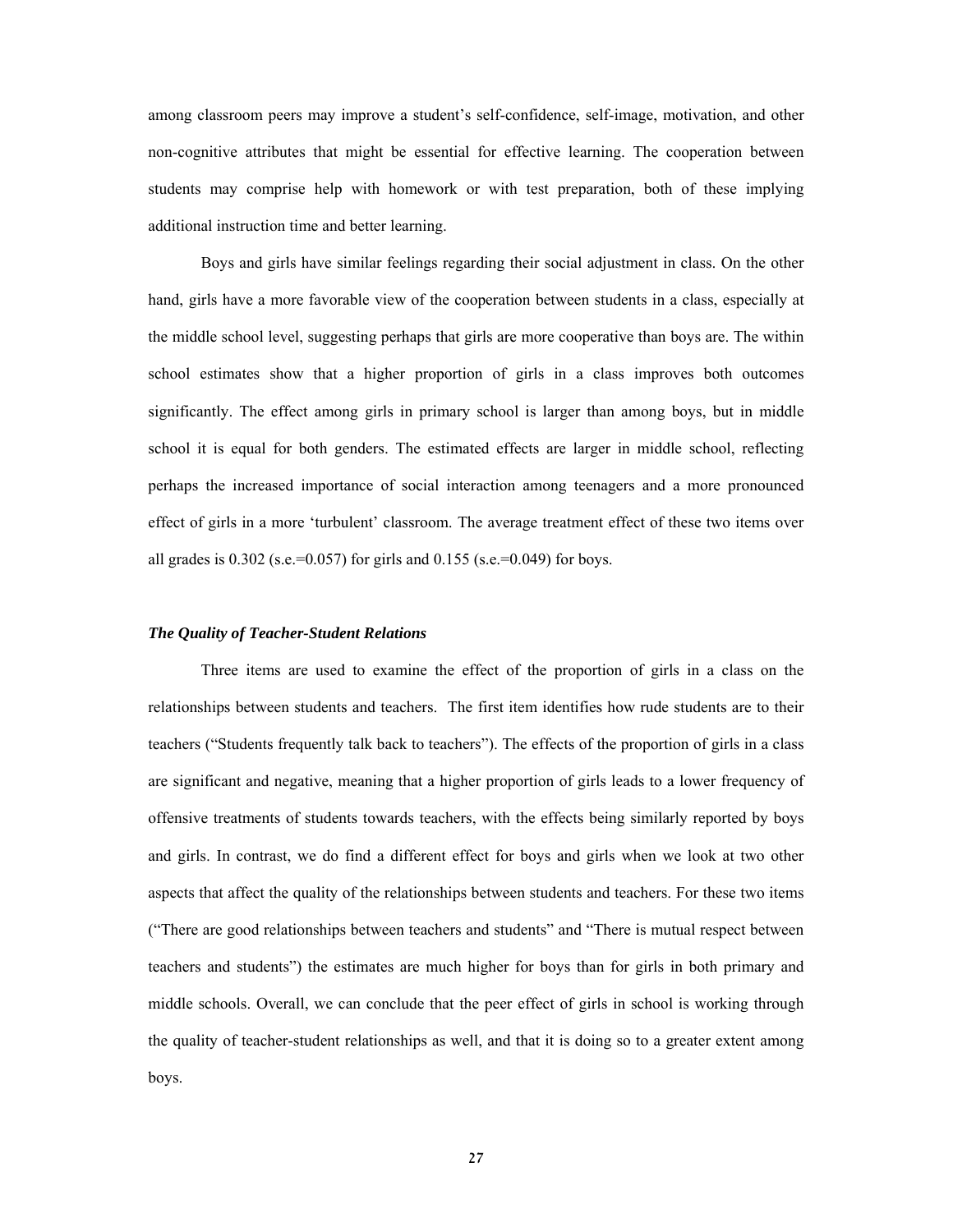### *School Discipline*

 Two items allow us to examine whether a higher proportion of girls leads to greater emphasis and/or enforcement of discipline in school. We find no effect on either item. The sign on whether the school emphasizes discipline is indeed positive but it is not significantly different from zero as is the effect on the incidence of students frequently being late or truant, an effect that is negative but not significant. The average effect for these two outcomes has a lower standard error but is also insignificant. Overall, it seems that the improvement in the level of discipline and quality of social relationships in the classroom is not due to a stronger enforcement of rules in school.

### *Students' Satisfaction with School*

As a summary of their opinions about their classroom and school, students are asked whether they feel good at school. Overall girls are happier at school than boys. In primary school the mean response of girls is 5.27 and of boys it is 5.04 and in middle school it is 5.01 and 4.70, respectively. Increasing the proportion of girls in primary school has a small and marginally significant positive effect on this outcome, equal in size for boys and girls. In middle school, the effect increases for both boys and girls, while it is larger among boys. Interestingly, the beneficial effect of girls on students' satisfaction with their school becomes increasingly more important at higher grades where this outcome seems to deteriorate. Students' satisfaction with school can affect achievement by improving motivation, self-confidence, and perhaps even study effort. We explore this last issue in the next section.

# **B. Pedagogics**

A further aspect possibly affected by the classroom gender composition is the pedagogics (teaching methods) in the classroom. If the classroom is noisy and suffers from frequent interruptions, it will be difficult for the teacher to approach students individually and to focus on their specific needs. Likewise, a higher fraction of instructional time spent on disciplinary problems would probably lead to a lower fraction of time devoted to actual learning. Given the negative effects of the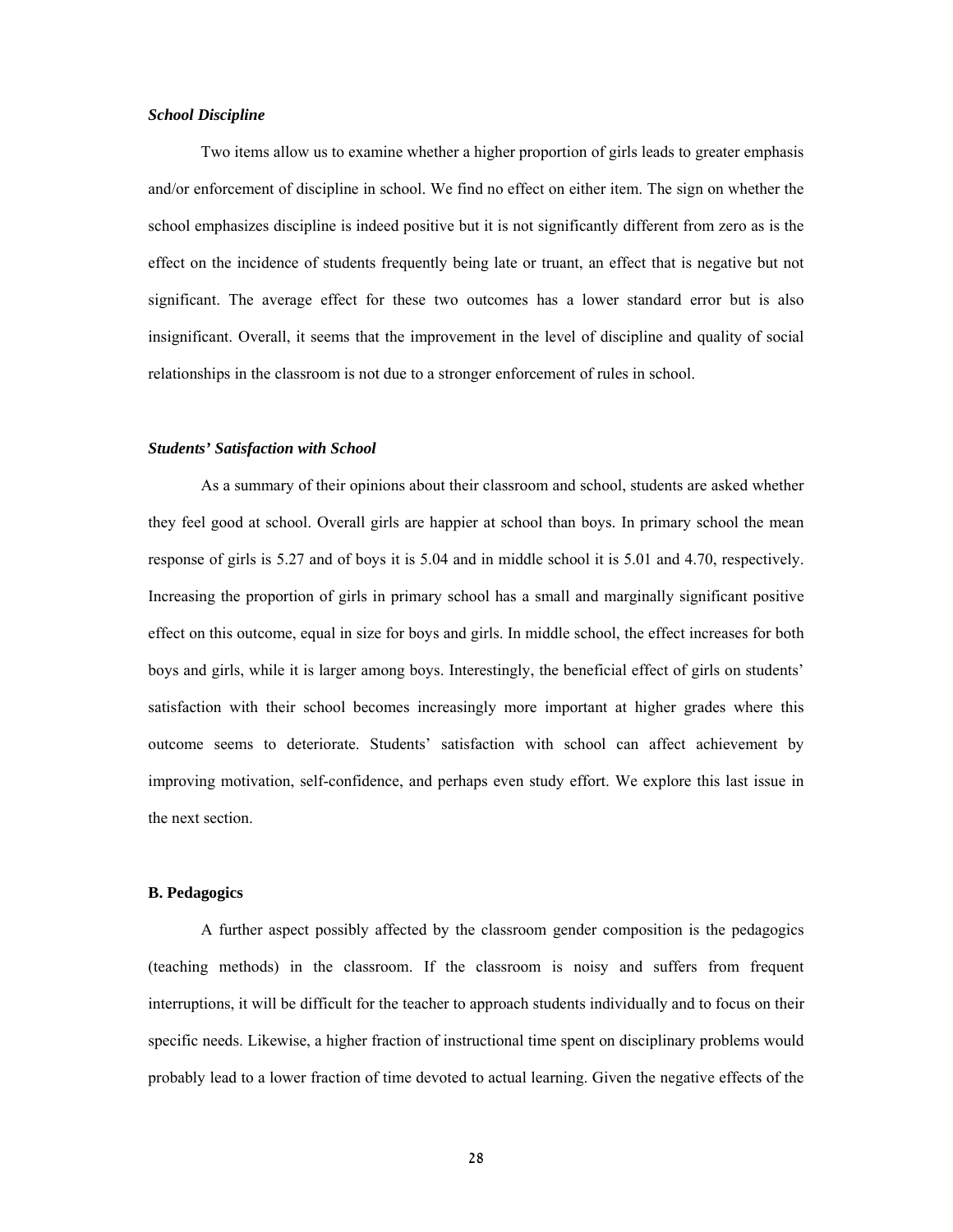proportion of female students on classroom violence and disruption, it is interesting to explore whether teaching methods are affected as well.

To examine these issues, we focus on a section in the student questionnaire where the student reports the teaching methods used by their teachers and the extent of feedback, help, support, and individualized treatment they receive from their teachers. Since there are 29 items about teaching methods in the student questionnaire, we grouped these items into 5 categories and report in Table 10 the average effects for each category to get a more general picture of the effects.<sup>26</sup> The first two categories, "Emphasis on knowledge and enhancement of comprehension" and "Emphasis on application, analysis and integration, evaluation, and critical thinking," summarize the six levels of Bloom's taxonomy of educational objectives, which describes the hierarchies in the process of developing intellectual skills (See Bloom, 1956). The third category, "Development of capacity for independent study," describes the development of an essential skill for successful achievement at higher levels of education. The last two categories, "Gives fair and efficient feedback" and "Recognizes diversity, believes in students' success, and provides help and support," are considered by the literature of educational psychology as critical factors for successful learning (see, for example, the Theory of Mastery Learning in Bloom, 1968).

The estimated effects of the proportion of female students on teaching methods reported in Table 10 are less precise than the effects found on classroom environment, but overall they suggest a higher level of learning as well as of teachers' feedback, support, and individualized treatment when there is a larger proportion of girls in the class. In contrast to what we find for measures of classroom disruption, violence, and social relationships, there are marked differences by gender in the effects on the pedagogics. For example, the effect of the proportion of female students on emphasis on knowledge and enhancement of comprehension is significant for boys but not for girls. On the other hand, the effect on emphasis on application, analysis and integration, evaluation, and critical thinking is significant only among girls. Likewise, there is a positive effect on the development of capacity for independent study for girls but not for boys. Lastly, boys seem to be the primary beneficiaries of an

 $\overline{a}$ 

<sup>&</sup>lt;sup>26</sup> A list of the individual items included in each of the five categories is reported in Appendix I.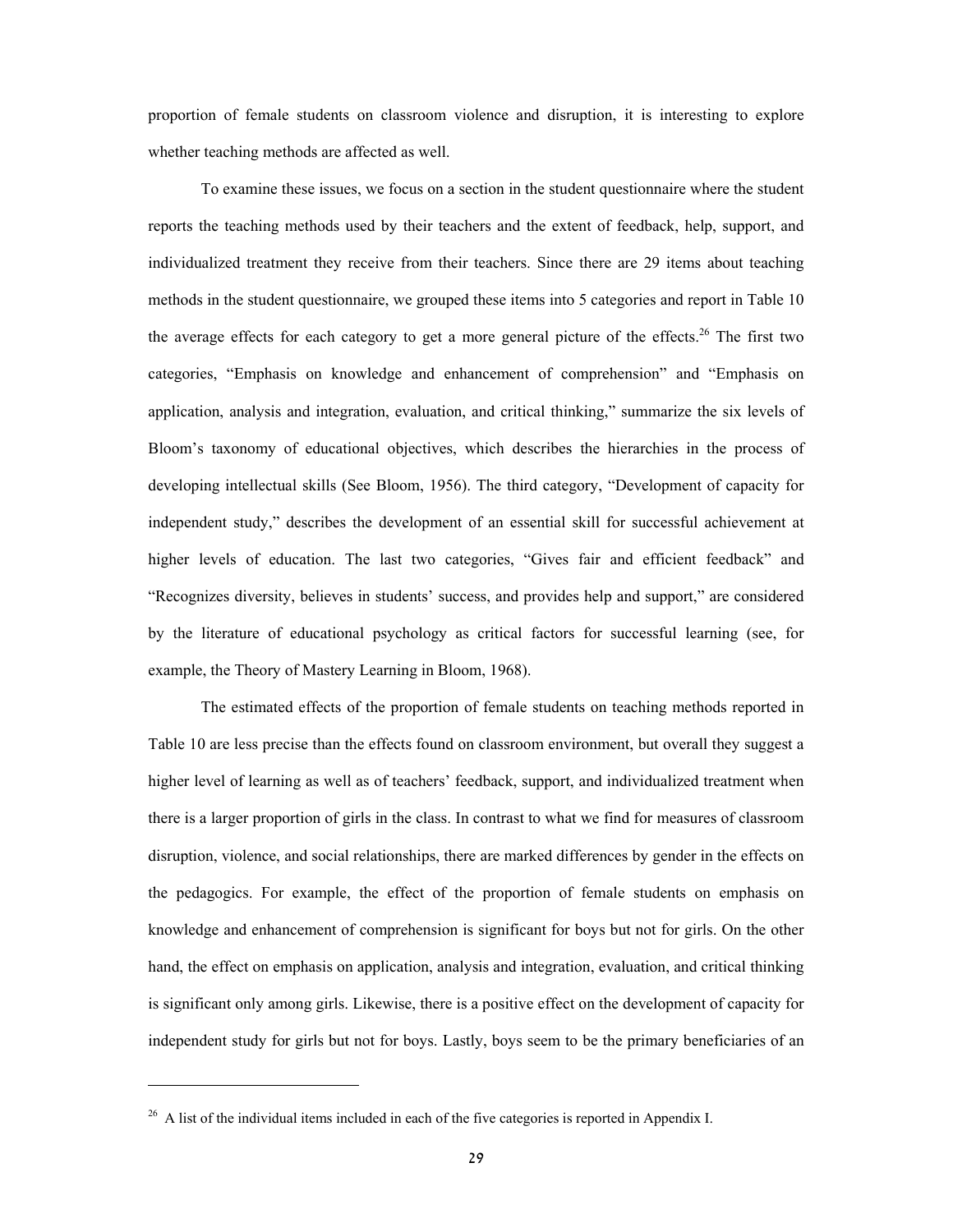increase in teachers' feedback, support, and individualized treatment of students, while there is no effect among girls.

#### **C. Teachers' Fatigue and Work Satisfaction**

Complementary to the analysis of pedagogical practices is that of the impact of the proportion of female students on teachers' fatigue, burned-out, and work satisfaction. These factors are likely to affect teachers' motivation and possibly their productivity. To analyze this aspect we look at the GEMS teacher questionnaire that included the following three relevant items:

(1) "I feel burned-out as a teacher"

(2) "I feel that I have too much workload"

#### (3) "I am satisfied with my work at school"

We were able to match the home classroom teachers to their students for the primary and middle school data. However, the contact time between the home classroom teacher and her students in middle school is very limited, only a few hours a week, while in primary school most of the classes are taught by the home classroom teacher, especially in the lower grades. We therefore focus in this analysis only on the sample of 17,529 home classroom teachers in  $1<sup>st</sup>$  to  $6<sup>th</sup>$  grades in 1,038 schools. Table 11 presents estimates of the effect of the proportion of girls on teachers' responses to the above three items. We present estimates from school fixed effects models that control for the mean characteristics of the grade and include also grade and year dummies. These estimates are reported in panel A of the table.

The mean of teachers' responses to the statement "I feel burned-out" is 2.6 on a scale of 1 (completely disagree) to 6 (strongly agree). About a quarter of the teachers agreed to some extent with this statement, reporting the three highest scores of the scale, suggesting that a non-negligible number of teachers feel exhausted from their job. The estimates in column 3 show that this emotional-physical status of teachers is strongly and negatively related to the proportion of girls in their classroom. The estimate based on the full sample is -0.265, and it is only marginally significant (t-value=-1.4). However, when the sample is limited to lower grades ( $1<sup>st</sup>$  through  $4<sup>th</sup>$ ), where the teachers are most likely to be teaching only the grade for which treatment is measured, the estimate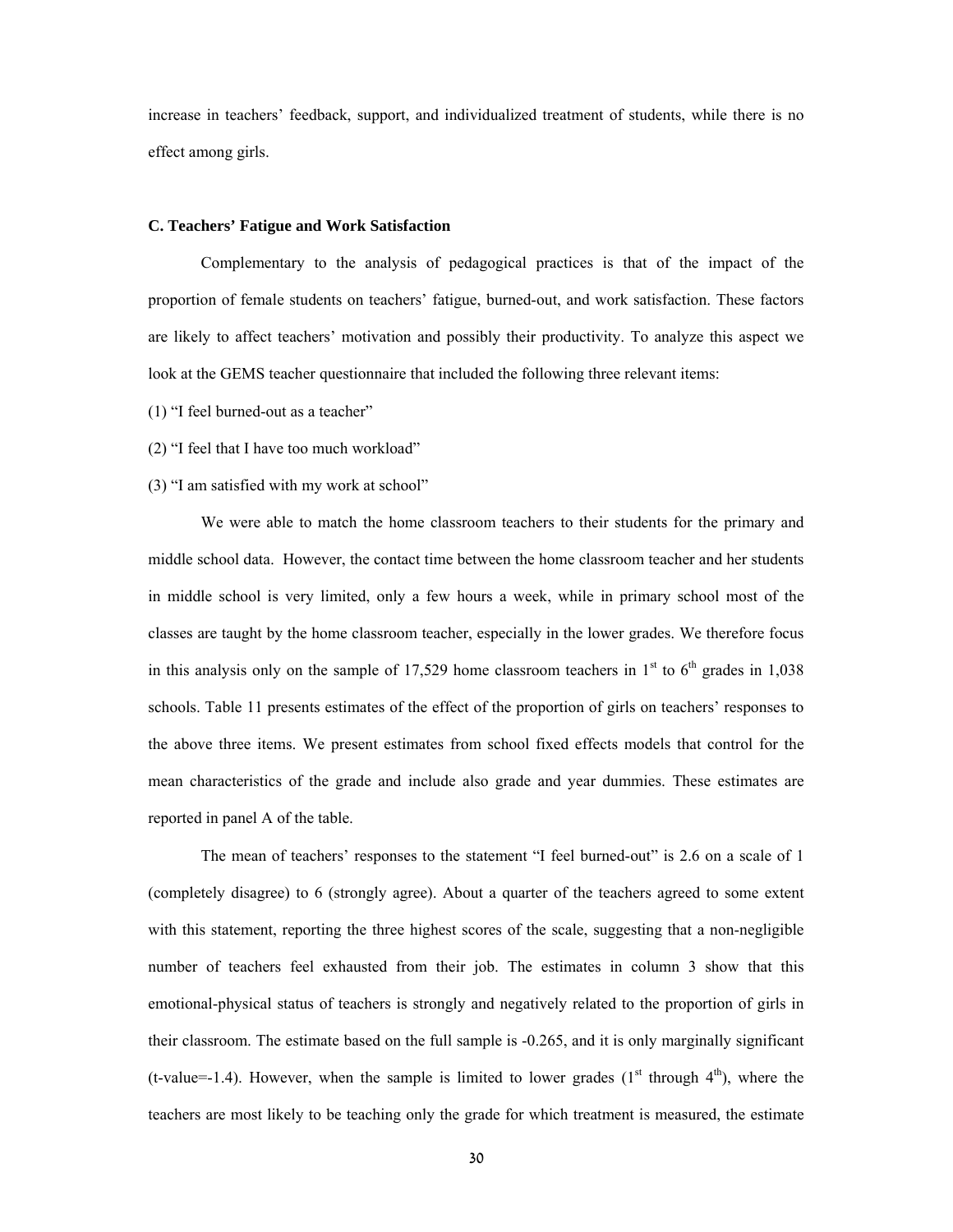increases significantly (-0.637 with a t-value=-2.6). A larger and more precise effect is also estimated for a sample that includes only math and language home teachers, who are also more likely to be teaching most of their hours in the grade where the treatment variable is measured.

In the lower panel of column 3 we report estimates from within school regressions where various measures of the classroom environment (as reported by students) replace (one at a time) the treatment variable of the proportion of girls in the grade. Not surprisingly, these estimates indicate that the "fatigue" of teachers is highly negatively correlated with the quality of the classroom environment: teachers feel much more exhausted when classrooms are noisy, when there are more fights among students, when students are more abrasive towards their teachers, and when students and teachers do not have good relationships and do not respect each other.

These estimates cannot be interpreted as causal because there might be a third factor affecting both the classroom environment and teachers' fatigue or there may be reverse causality. However, these within school associations are consistent with the effects of gender composition on the classroom environment and therefore can be viewed as channels through which gender composition may affect teachers. If teachers who feel burned-out have lower productivity, it is reasonable to think that the positive effects of the proportion of female students on student achievements is driven also by a lower level of teachers' fatigue and burnout.

Columns 4-5 report the effects of gender classroom composition (panel A) and correlations with classroom environment (panel B) for the two remaining questionnaire items concerning teachers' workload and work satisfaction. Overall, neither outcome is affected by the proportion of girls in the grade, as the six estimates reported in panel A suggest. The vast majority of teachers (69 percent) report having too much workload (choosing the 3 highest scores of the scale). The associations between teachers' reports on having too much workload and classroom environment shown in panel B have the expected sign but are only marginally significant and much smaller (only about a quarter) in magnitude compared to the associations reported for teachers' burnout. This may suggest that girls do not have much of an effect on teachers' workload since the latter is only weakly related to the classroom environment.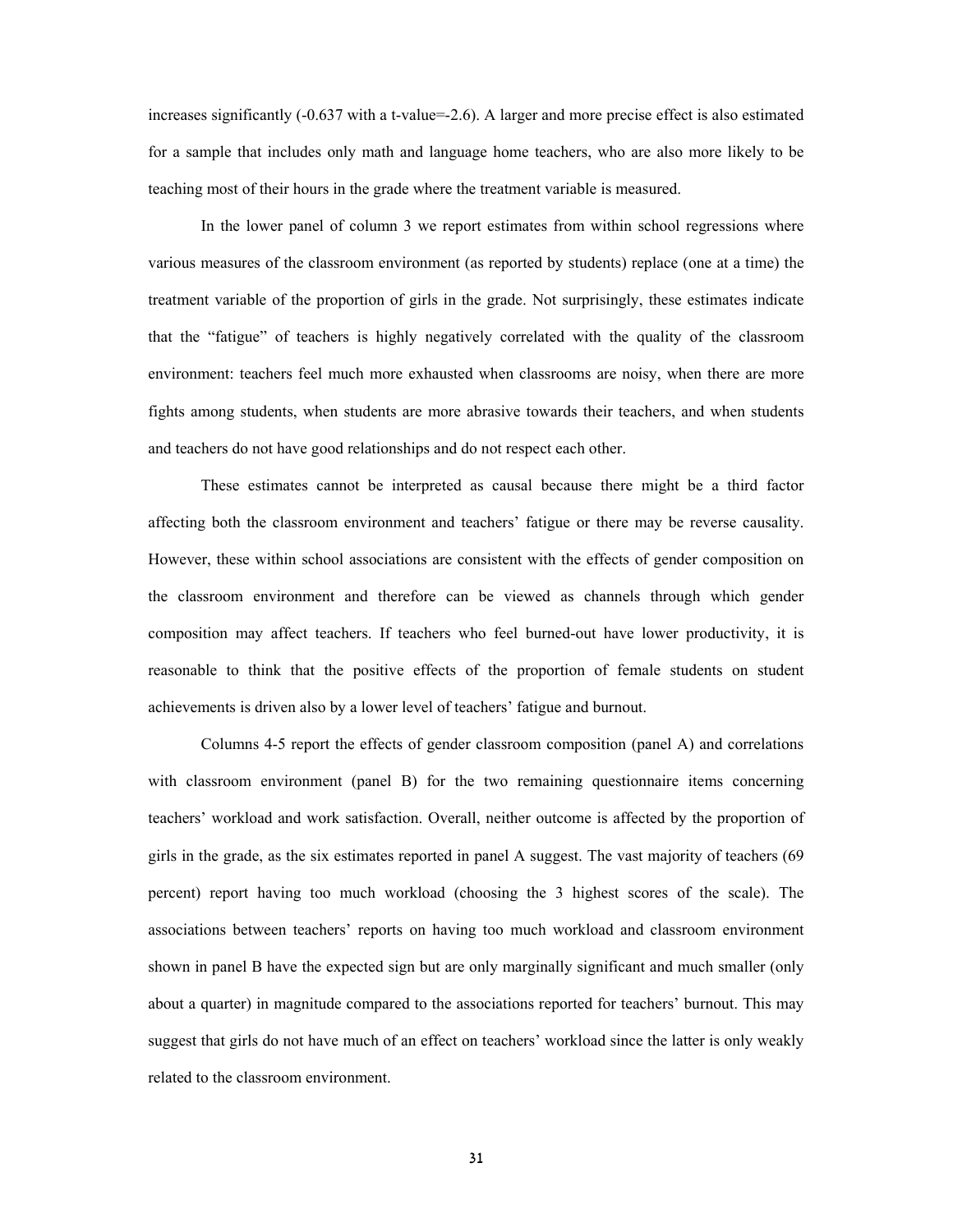Despite teachers' complaints about feeling burnout and having too much workload, only 3 percent of the teachers reported low scores (1-3) for work satisfaction. This outcome has a very high average  $(5.456)$  and a much lower spread around the mean  $(s.d.=0.82)$ , so that any effect will be harder to detect. Nevertheless, we do find that teachers' satisfaction with school is correlated with the classroom environment indicators, although these estimates are much smaller (about half the size) than the corresponding ones for teachers' burnout and they are also less precise. On the other hand, the proportion of female students has no effect on teachers' work satisfaction. The fact that there is no correlation between the teachers' workload and satisfaction indicators and the proportion of girls, even though both indicators are related to classroom environment, may be a result of other factors being more dominant than the proportion of girls in the determination of these two indicators; for example, the level of compensation and other duties at school.

#### **VI. Change in the Classroom Gender Composition versus Change in Behavior**

The results discussed above clearly show that a higher proportion of girls in a class leads to an improved learning environment, as reflected by a lower level of violence and classroom disruption and better inter-student and teacher-student relationships. But one central question remains: how much of the peer effect on the learning environment is due to changes in gender classroom composition and how much to changes in the behavior of students. Based on additional items in the student questionnaire we are able to provide a limited answer to this question. By contrasting the information students provided on how they view their classroom environment with their answers to questions about their own behavior, we find very sharp and informative differences.

Table 12 presents estimates of the effect of the proportion of girls in the classroom on items that measure (based on self-reporting) the student's understanding of the learning and discipline requirements in school, his/her involvement in fights with other students, and his/her reports on their own relationship with the teachers. Similar to what we have done in the previous section, we summarize the effects on the various outcomes related to student behavior by grouping them into broader categories and computing the average effect for each category.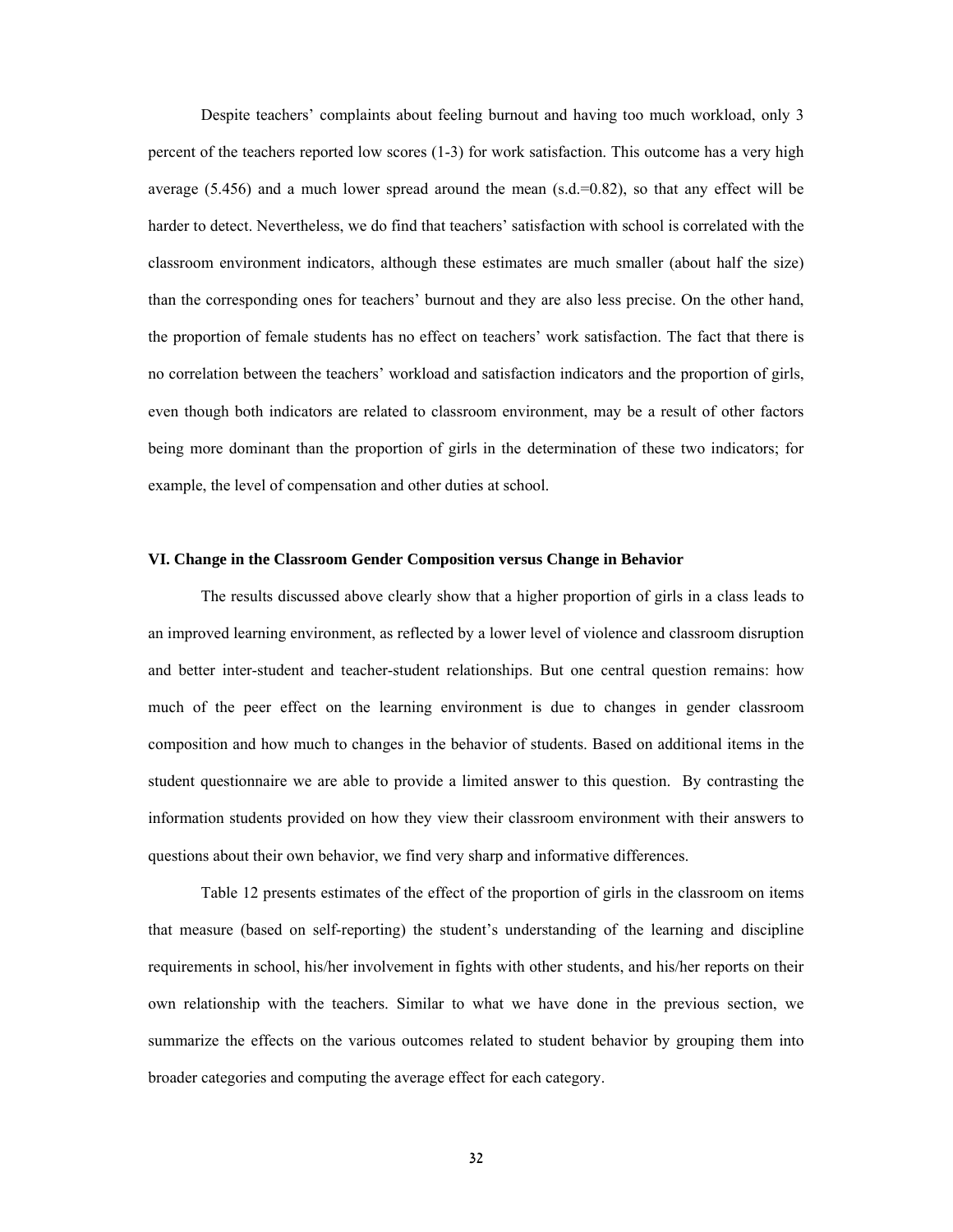The striking overall pattern seen in this table is of basically no systematic or significant effect on any of these measures of students' behavior to changes in the proportion of girls in the classroom. The most obvious example is the item on being involved in many fights at school during the current year. Boys are much more likely to be involved in fights than girls, with a mean score of 2.372 versus 1.490 on a scale of 1 (completely disagree) to 6 (strongly agree) in elementary school. However, the effect of the proportion of girls in a class in elementary school is positive and significant both for boys and girls and in middle school it is negative (though not significant) for boys and not significant for girls. Therefore, if there is any effect on violent behavior of students, it goes in the opposite direction from the effect on the classroom average. This suggests that the effect of the proportion of girls on disruption and violence is mainly driven by a change in the composition of the class and not by changes in individual behavior of students: as the number of girls in the class increases, so does the proportion of well-behaved students, and therefore the mean level of violence is reduced. On the other hand, there are no behavioral changes among girls or boys.

Another potential behavioral change is that of study efforts. The lower panel in Table 12 reports the effect of the proportion of girls on weekly homework hours in math, Hebrew, English, and science and technology. There is no systematic pattern in the 16 estimates (four subjects for each gender, in primary and in middle school) in terms of sign or precision: some are negative and others positive and most are not significantly different from zero. We do observe that girls spend more time doing homework than boys in all subjects (0.73 hours more in primary school and 0.83 hours more in middle school), but having more girls in a class has no effect on these outcomes, suggesting that the positive gender effects on scholastic achievement reported in section IV operate through channels other than an increase in learning effort. The fact that we do not find an effect on an out-of-school outcome (time at home spent on homework) may be viewed as another indication that it is not a cohort effect that drives the results reported in this and in the previous section.

#### **VII. Conclusions**

In this paper we empirically measure the extent of peer effects of female students in primary, middle, and high school on students' academic achievements and behavior. We make four important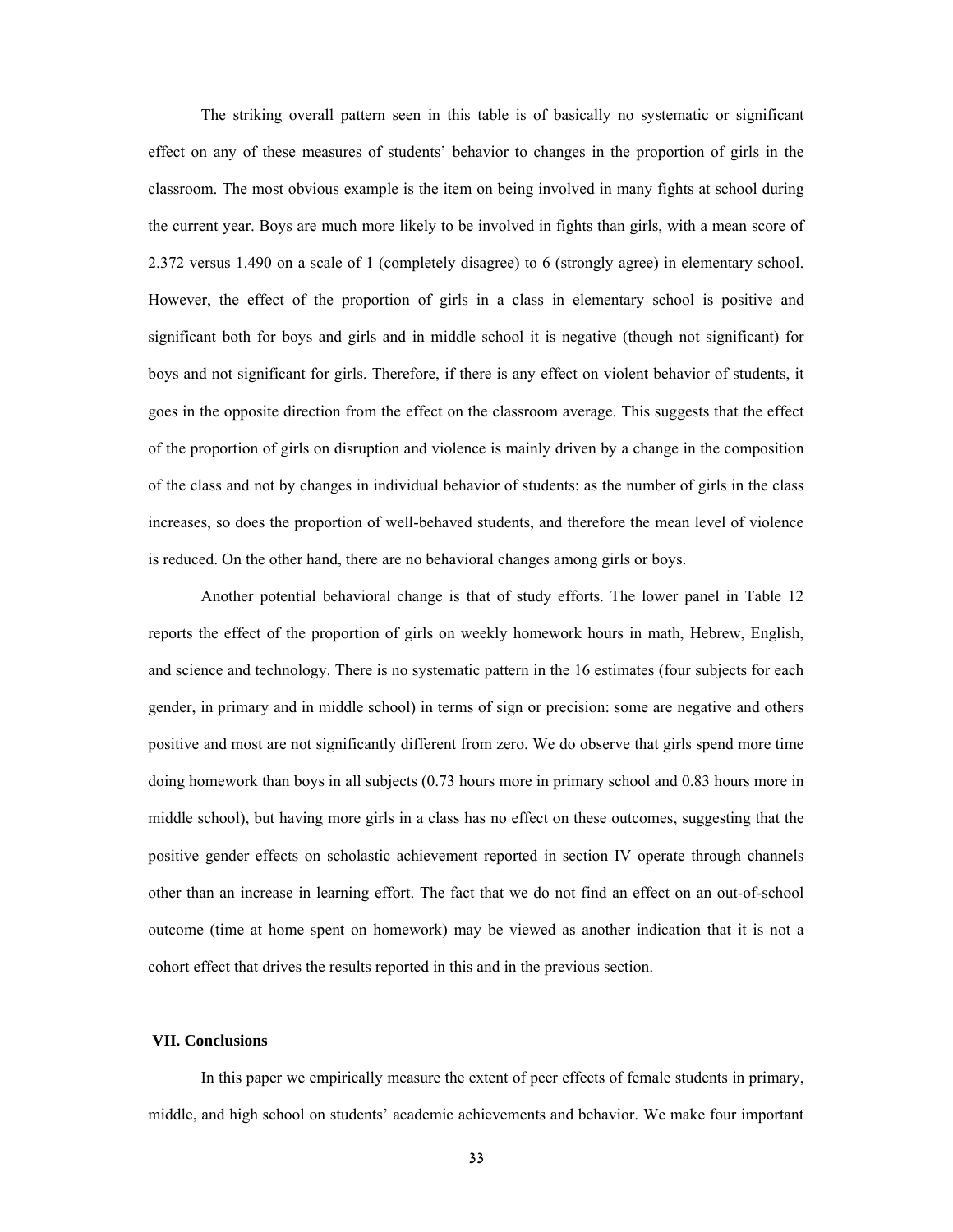contributions in this study. We estimate the gender peer effects on scholastic achievement among high school students and on students' preferences over subjects of study, in particular on their enrollment in advanced math, science, and technology classes. Using unique and rich data on behavioral outcomes, we are able to look into the "black box" and explore the mechanisms through which gender peer effects may affect academic achievement. The data allow us also to disentangle two different channels through which these mechanisms may affect students, one that operates through a change in the gender composition of the classroom and a second that reflects changes in the behavior of students.

The evidence provided in this paper suggests that a higher proportion of female peers improves scholastic achievements among both boys and girls. The effects seem to be larger at higher proportions of girls in the classroom, in particular, beyond 55 percent. These effects do not appear to be generated entirely by spillover effects of girls' achievements. Interestingly, a higher proportion of girls in a class increases the likelihood of enrollment in advanced classes in math and science among boys while the effects among girls are not precise enough to be identified.

An exploration of the mechanisms of the gender peer effects shows that a higher proportion of females in a class leads to a better classroom and learning environment. Students who have more female peers report a lower level of classroom violence and disruption, better relationships with other students and teachers, and a higher level of satisfaction with their school. The effects on improved classroom environment appear to come from a change in the classroom composition and not from changes in students' individual behavior or in their study effort. The benefit from a higher proportion of girls in the classroom is also due to lower fatigue and burnout among teachers, which probably affects their productivity. We also find that teaching methods are quite responsive to an increase in the proportion of girls, which leads to better learning, more teacher feedback, and more support and individualized instruction.

The findings that both boys and girls excel in an environment with more girls and that there are large similarities across gender in the importance of the various mechanisms through which gender peer effects operate, complicate the social choices regarding single sex classes and schools. The gain for females from school or classroom gender segregation is offset by the loss for males.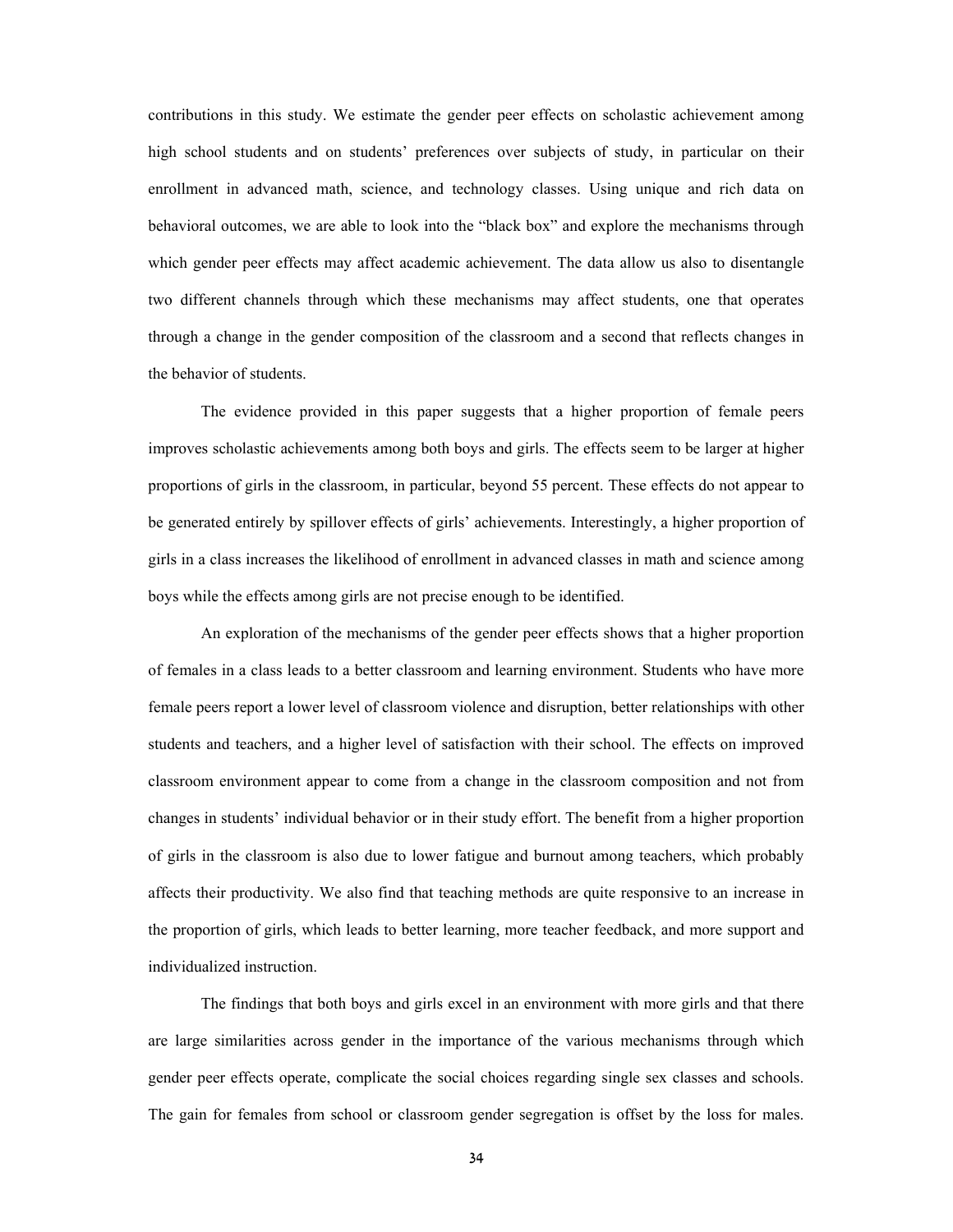Another implication of our results is that the gender mix of a class should be taken into account in inter- and intra-school resource allocation, especially when the proportion of girls is particularly low. Lastly, our results provide direct evidence of the possible consequences of imbalanced sex ratios in some public schools that could emerge from a disproportionate increase in the number of single-sex classes for girls.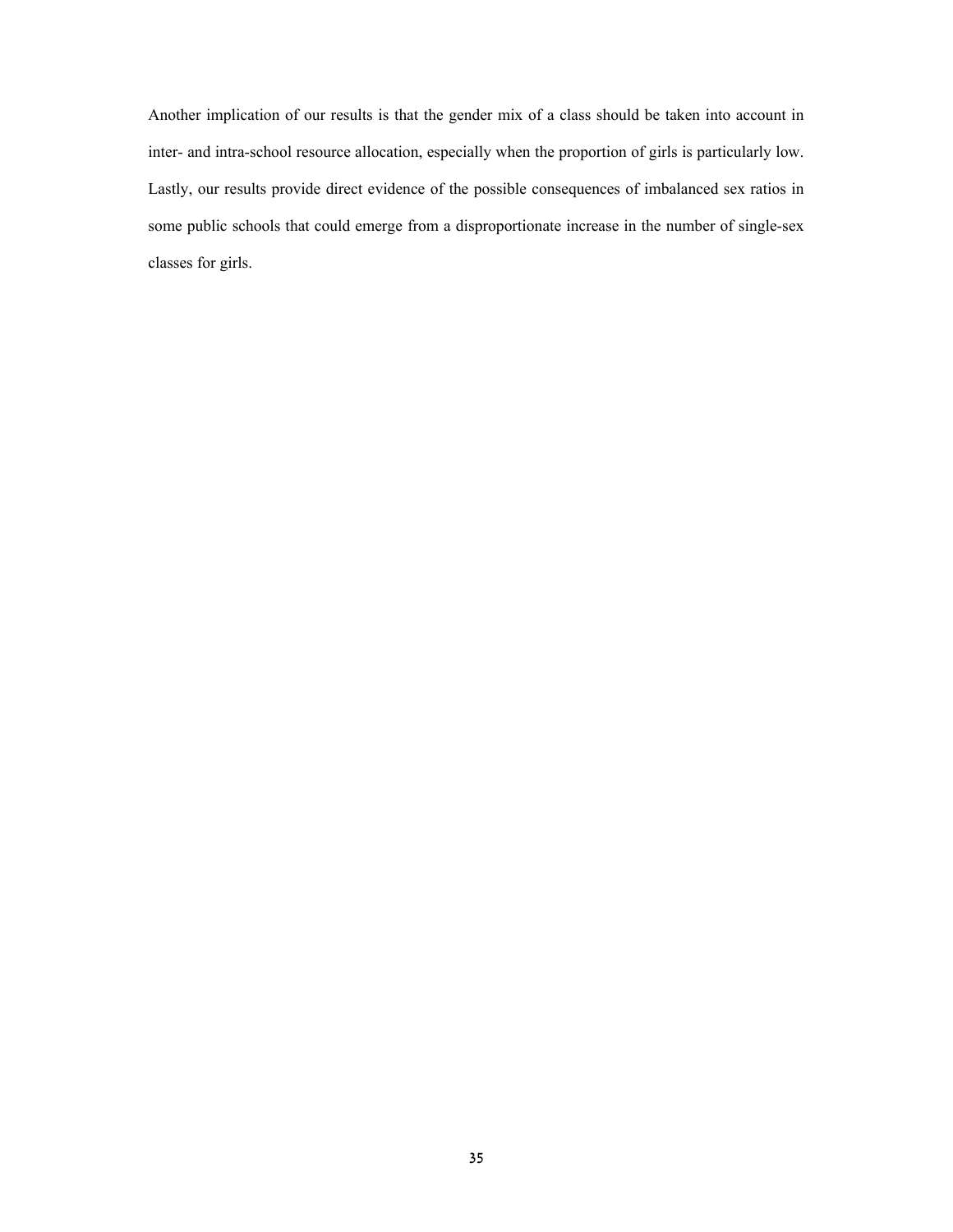# **Appendix I**: **Items used to estimate the average effects reported in Table 10.**

- 1. Emphasis on knowledge and enhancement of comprehension
	- The teachers give exercises and assignments that help to remember the material
	- The teachers ask many questions in class to make sure we know the material
	- The teachers commend students who know the material well
	- The teachers give many examples that help students understand the material
	- The teachers hold discussions in class that help clarify the material
	- During lessons, the teachers ask many questions that check whether we understand the material well
- 2. Emphasis on application, analysis and integration, evaluation, and critical thinking
	- The teachers give exercises and assignments whose answers have not been studied in class and are not in the textbooks
	- The teachers require that we use what we have studied to explain various phenomena
	- The teachers request that we find new examples to the material taught in class
	- The teachers request we find several ways of solving a problem
	- The teachers teach us to find a single common explanation for different phenomena
	- The teachers give assignments which require analysis and integration with other subjects we learned
	- When there are different ways of solving a problem the teachers request we analyze all of hem and find the best one
	- The teachers expect us to ask ourselves whether what we have learned is correct
	- The teachers teach us how to know whether information we have found is important, relevant, and can be used
- 3. Development of capacity for independent study
	- The teachers teach us how to learn new topics by ourselves
	- The teachers require students to utilize many and varied sources of information (newspapers, books, databases, etc.)
	- The teachers teach us to observe our environment and to follow phenomena that occur in it
- 4. Gives fair and efficient feedback
	- The teachers explain to me exactly what I have to do to improve my studies
	- The teachers explain how they determine the grades / assessments
	- The teachers often tell me what my situation is regarding schoolwork
- 5. Recognizes diversity, believes in students' success, and provides help and support
	- The teachers know what the educational difficulties of each student are
	- When a student has difficulty with a certain topic, the teachers give him/her more time to study it
	- The teachers give every student homework according to his/her stage of attainment
	- The teachers help every student to learn topics that interest him/her
	- The teachers give me a feeling that if I make an effort I will succeed more at my studies
	- When a student fails, the teachers encourage him to try again and again
	- The teachers always assist me when I need help with my studies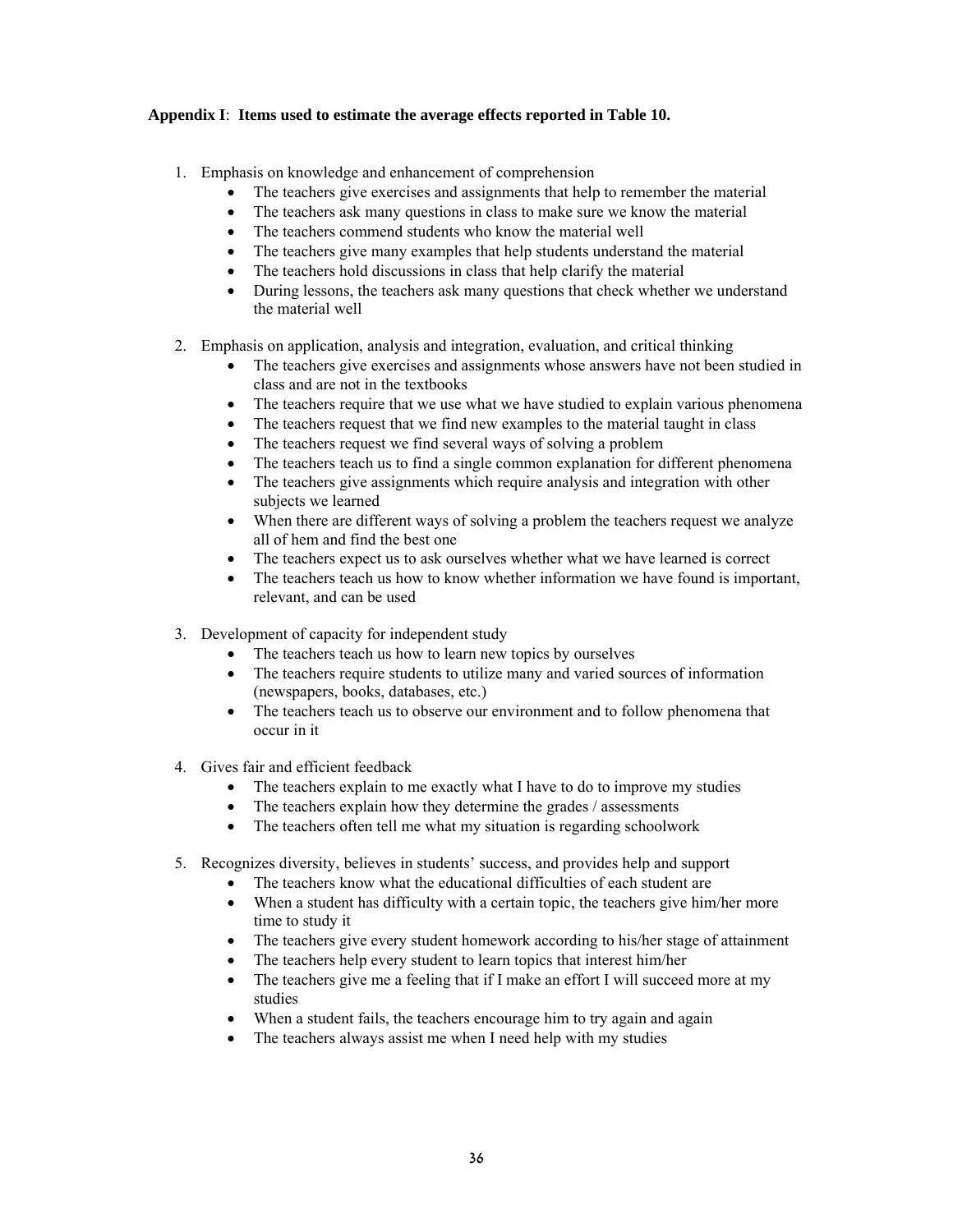#### **References**

- Ammermueller, Andreas and Jorn-Steffen Pischke, "Peer Effects in European Primary Schools: Evidence from PIRLS," IZA Discussion Paper No. 2077, April 2006.
- Angrist, Joshua and Kevin Lang, "Does School Integration Generate Peer Effects? Evidence from Boston's Metco Program," *American Economic Review*, 94(5), 2004, pp. 1613-1634.
- Angrist Joshua and Victor Lavy, "Using Maimonides' Rule to Estimate the Effect of Class Size on Children's Academic Achievement.", *Quarterly Journal of Economics*, May 1999.
- Angrist Joshua and Victor Lavy, "The Effects of High Stakes High School Achievement Awards: Evidence from a School-Centered Randomized Trial", IZA Discussion Paper No. 1146, May 2004.
- Arcidiacono, Peter and Nicholson Sean, "Peer Effects in Medical School," *Journal of Public Economics*, 89, 2005, pp. 327-350.
- Bloom, Benjamin S. (ed.), Taxonomy of Educational Objectives, Handbook 1: Cognitive Domain, David McKay Co: New York, 1956.
- Bloom, Benjamin S., "Learning for Mastery." UCLA Evaluation Comment 1 (2):1–8, 1968.
- Boozer, Michael and Cacciola Stephen, "Inside the 'Black Box' of Project Star: Estimation of Peer Effects Using Experimental Data", Economic Growth Center, Discussion Paper No. 832, 2001, Yale University.
- Campbell, Patricia and Jo Sanders, "Challenging the System: Assumptions and Data behind the Push for Single-Sex Schooling" in A. Datnow and L. Hubbard (Eds.) Gender In Policy and Practice: Perspectives on Single-Sex and Coeducational Schooling. New York: RoutledgeFalmer, 2002.
- Gibbons, Stephen and Shqiponja Telhaj, "Peer Effects and Pupil Attainment: Evidence from Secondary School Transition," London School of Economics, mimeo, 2005.
- Gould, Eric, Victor Lavy and Daniele Paserman, "Does Immigration Affect the Longterm Educational Outcomes of Natives? Quasi-Experimental Evidence," IZA Discussion Paper No. 1883, December 2005.
- Hanushek, Eric, John Kain, Jacob Markman and Steven Rivkin, "Does Peer Ability Affect Student Achievement?," *Journal of Applied Econometrics*,18(5), 2003, pp. 527-544.
- Hansen, Zaynep, Hideo Owan, and Jie Pan, "The Impact of Group Diversity on Performance and Knowledge Spillover – An Experiment in a College Classroom," NBER Working Paper No. 12251, May 2006.
- Harwath, Irene, Mindi Maline and Elizabeth DeBra, "Women's colleges in the United States: History, Issues and Challenges," Office of Educational Research and Improvement at the U.S. Department of Education report, 1997.
- Hoxby, Caroline "Peer Effects in the Classroom: Learning from Gender and Race Variation," NBER Working Paper No. 7867, 2000.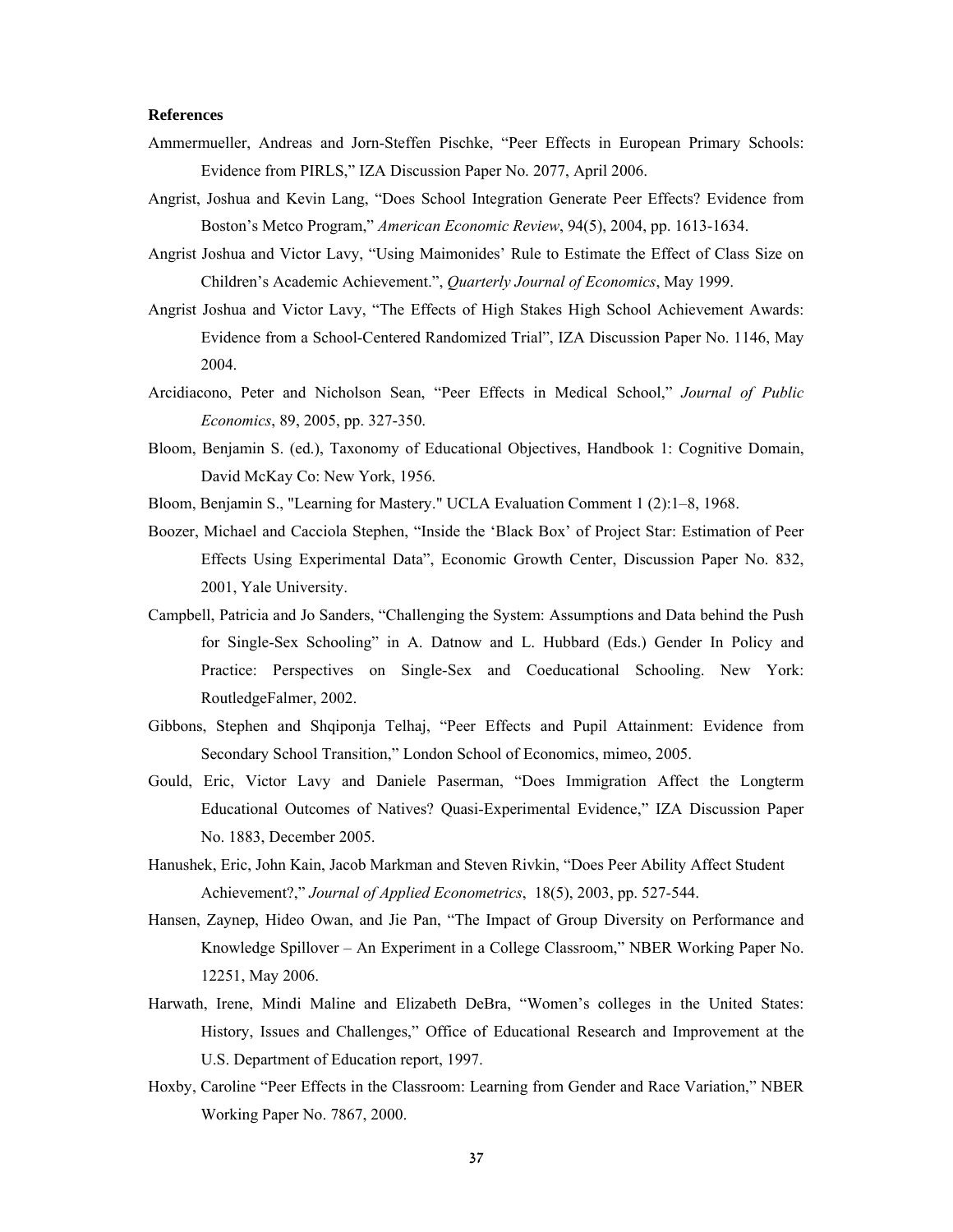- Hoxby, Caroline M. and Gretchen Weingarth, "Taking Race Out of the Equation: School Reassignment and the Structure of Peer Effects", Mimeo, Harvard University, 2005.
- Kling, Jeffrey and Jeffrey Liebman, "Experimental Analysis of Neighborhood Effects on Youth", Working Paper No. 483, Industrial Relations Section, Princeton university, March 2004.
- Kling, Jeffrey, Jeffrey Liebman and Lawrence Katz, "Experimental Analysis of Neighborhood Effects", *Econometrica*, 75(1), pp. 83-119, January 2007.
- Lavy, Victor and Analía Schlosser, "Targeted Remedial Education for Underperforming Teenagers: Costs and Benefits", *Journal of Labor Economics,* Vol. 23 No. 4, pp. 839-874, 2005.
- Lazear, Edward "Education Production," *Quarterly Journal of Economics*, 116(3), August 2001, pp. 777-803.
- Manski, Charles, "Identification of Endogenous Social Effects: The Reflection Problem," *Review of Economic Studies*, 60(3), 1993, pp. 531-542.
- Morse, Susan, Ed. Separated by Sex: A critical Look at Single-Sex Education for Girls. The American Association of University Women Educational Foundation: Washington, DC, 1998.
- Petersen Mitchell, "Estimating Standard Errors in Finance Panel Data Sets: Comparing Approaches", Working Paper Kellog School of Management Northwestern University, October 2006.
- Sacerdote, Bruce "Peer Effects with Random Assignment: Results for Dartmouth Roommates", *Quarterly Journal of Economics*, 116(2), 2001, pp. 681-704.
- Ulku-Steiner, Beril, Beth Kurtz-Costes, and C. Ryan Kinlaw, "Doctoral Students Experiences in Gender-Balanced and Male-Dominated Graduate Programs," *Journal of Educational Psychology*, 92(2), 2000, pp. 296-307.
- U.S. Department of Education, Office of Planning, Evaluation and Policy Development Policy and Program Studies Service, Single-Sex Versus Secondary Schooling: A Systematic Review, Washington, D.C., 2005.
- Whatford, Christine, Secondary School Places Planning in London, Part I. The London Challenge for World class Education, March 2005.
- Whitmore, Diane, "Resource and Peer Impacts on Girls' Academic Achievement: Evidence from a Randomized Experiment", *American Economic Review Papers and Proceedings*, 95(2), 2005, pp. 199-203.
- Zimmerman, David J., "Peer Effects in Academic Outcomes: Evidence from a Natural Experiment," *Review of Economics and Statistics*, 85(1), 2003, pp. 9-23.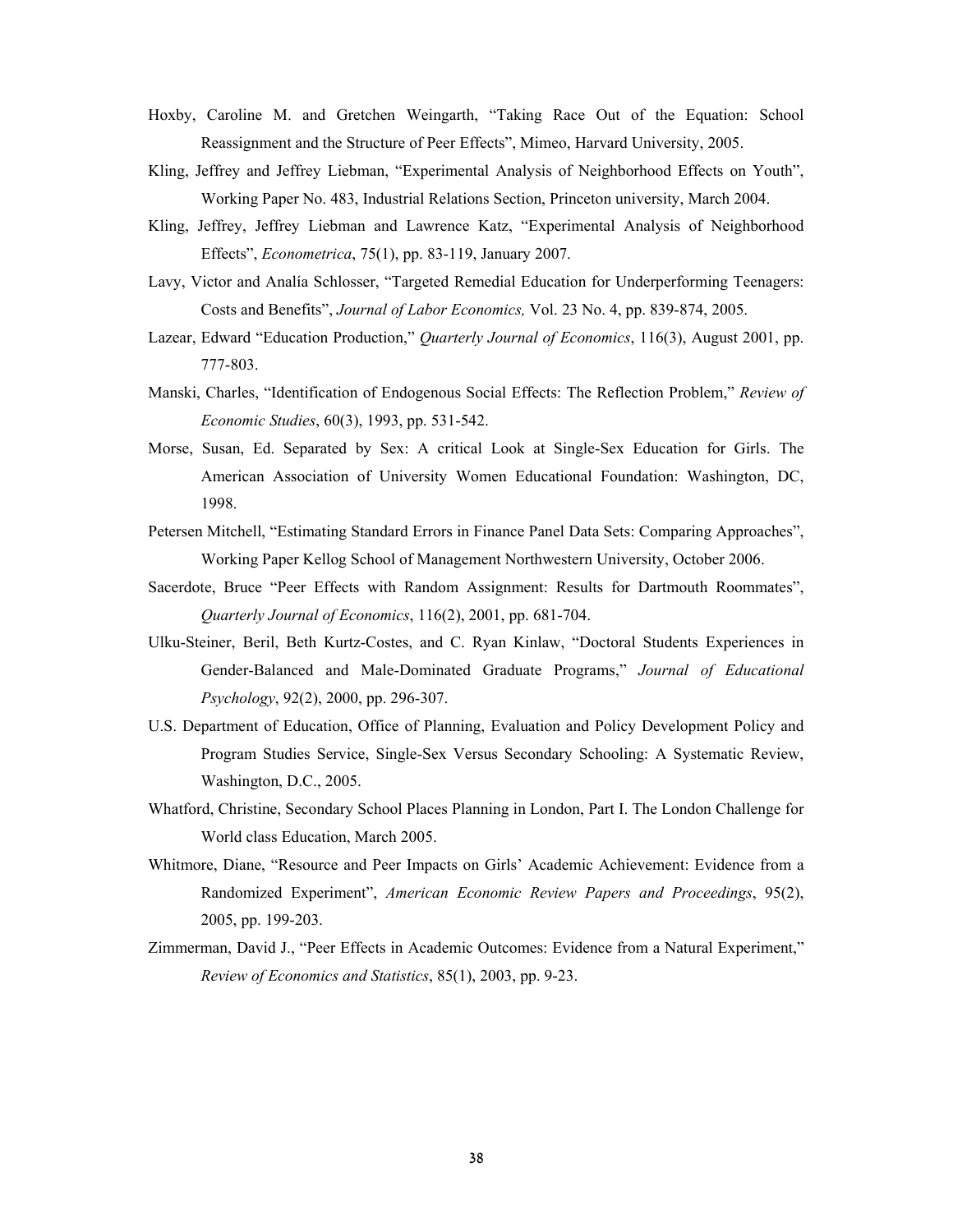|                |                          | Secular and religious<br>elementary schools |           |                | Secular middle schools          |           | Secular high schools |                          |           |
|----------------|--------------------------|---------------------------------------------|-----------|----------------|---------------------------------|-----------|----------------------|--------------------------|-----------|
|                | Sum of<br>squares<br>(1) | Share of<br>total<br>(2)                    | DF<br>(3) | squares<br>(4) | Sum of Share of<br>total<br>(5) | DF<br>(6) | Sum of<br>squares    | Share of<br>total<br>(8) | DF<br>(9) |
| <b>Between</b> | 7.7                      | 32%                                         | 1.009     | 3.2            | 38%                             | 394       | 28.1                 | 84%                      | 279       |
| Within         | 16.5                     | 68%                                         | 2,890     | 5.2            | 62%                             | 1,683     | 5.2                  | 16%                      | 1,747     |
| Total          | 24.2                     |                                             | 3,899     | 8.4            |                                 | 2,077     | 33.3                 |                          | 2,026     |

Table 1. Decomposition of Variance in the Proportion of Female Students

Notes: The elementary school sample includes all  $5<sup>th</sup>$  and  $6<sup>th</sup>$  grades in Jewish public schools that have mixed gender classes. The middle school sample includes all  $7<sup>th</sup>$  through  $9<sup>th</sup>$  grades in Jewish secular public schools. The high school sample includes all  $10<sup>th</sup>$  grades in Jewish secular public schools that have a matriculation track.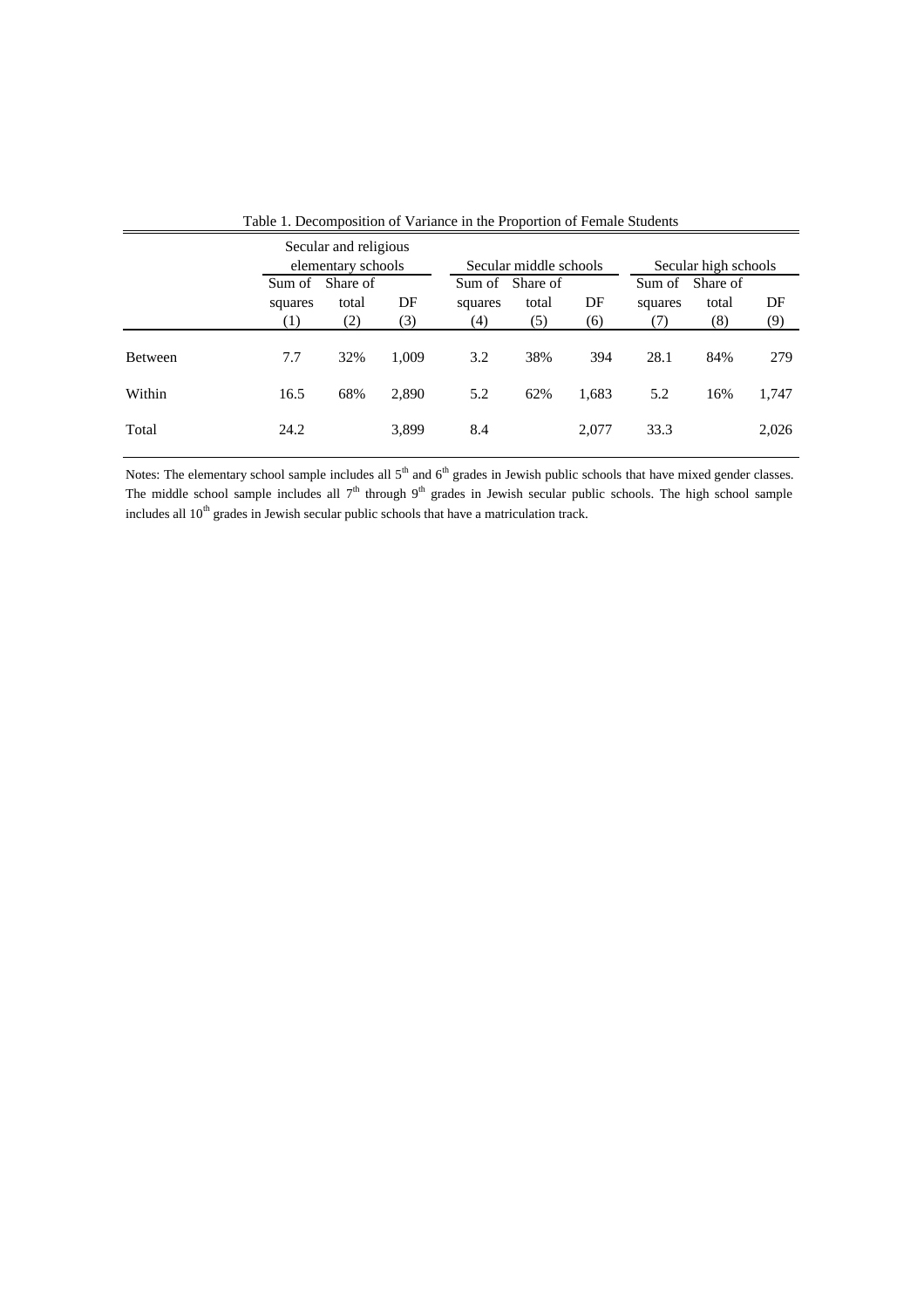|                             |                   | Secular and religious<br>elementary schools |                   | Secular middle schools         | Secular high schools |                                |                                                          |  |
|-----------------------------|-------------------|---------------------------------------------|-------------------|--------------------------------|----------------------|--------------------------------|----------------------------------------------------------|--|
| Dependent variable          | <b>OLS</b><br>(1) | School<br>fixed effects<br>(2)              | <b>OLS</b><br>(3) | School<br>fixed effects<br>(4) | <b>OLS</b><br>(5)    | School<br>fixed effects<br>(6) | School<br>fixed effects $+$<br>school time trends<br>(7) |  |
| Father's years of schooling | $-0.057$          | $-0.245$                                    | 0.803             | 0.170                          | 0.825                | 0.561                          | 0.051                                                    |  |
|                             | (0.481)           | (0.228)                                     | (1.056)           | (0.375)                        | (0.633)              | (0.425)                        | (0.392)                                                  |  |
| Mother's years of schooling | $-0.206$          | $-0.283$                                    | 0.244             | $-0.672$                       | 0.757                | 0.431                          | 0.018                                                    |  |
|                             | (0.476)           | (0.236)                                     | (0.994)           | (0.442)                        | (0.585)              | (0.394)                        | (0.383)                                                  |  |
| Number of siblings          | $-0.329$          | 0.023                                       | $-0.234$          | $-0.371$                       | 0.290                | 0.287                          | 0.046                                                    |  |
|                             | (0.155)           | (0.077)                                     | (0.341)           | (0.313)                        | (0.219)              | (0.282)                        | (0.244)                                                  |  |
| New immigrant               | 0.015             | 0.006                                       | $-0.070$          | $-0.004$                       | $-0.130$             | $-0.015$                       | 0.050                                                    |  |
|                             | (0.008)           | (0.006)                                     | (0.030)           | (0.012)                        | (0.036)              | (0.033)                        | (0.022)                                                  |  |

Table 2. Balancing Tests for the Proportion of Female Students

Notes: The table reports OLS and school fixed effects estimates from separate regressions of the relevant dependent variable on the proportion of female students. All regressions include year dummies. Regressions in columns 1-4 include also grade dummies. Regressions in even columns include also school fixed effects. Regressions in column 7 include school fixed effects and school specific linear time trends. Robust standard errors clustered at the school level are reported in parenthesis.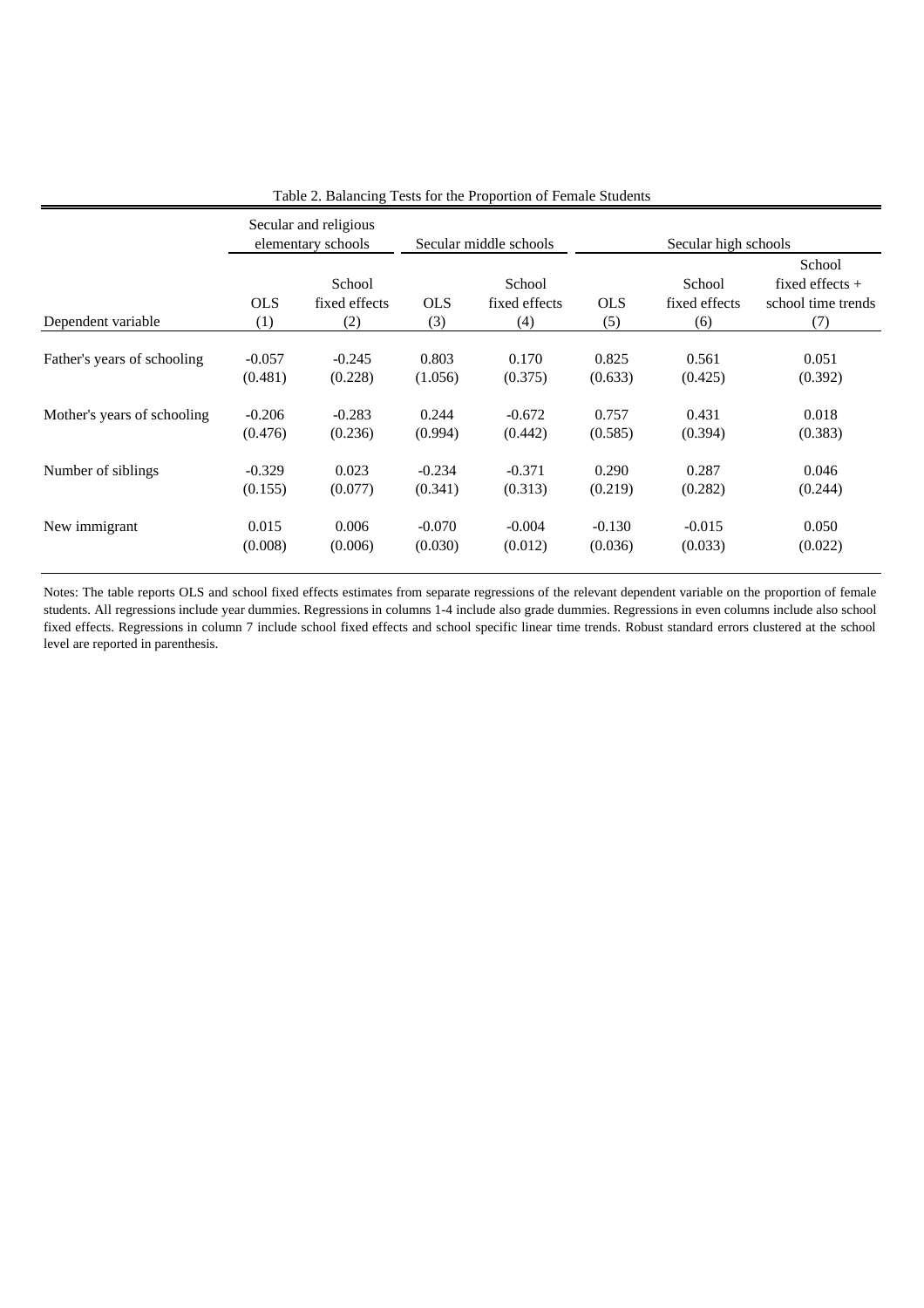| Proportion<br>$10th$ grade<br>Number of<br>of female |          | Average score |         |       | Matriculation status |       | Number of credit<br>units |       | Number of advanced<br>level subjects<br>in science |       | Matriculation diploma<br>that meets university<br>requirements |       |
|------------------------------------------------------|----------|---------------|---------|-------|----------------------|-------|---------------------------|-------|----------------------------------------------------|-------|----------------------------------------------------------------|-------|
| cohort                                               | students | students      | Females | Males | Females              | Males | Females                   | Males | Females                                            | Males | Females                                                        | Males |
| (1)                                                  | (2)      | (3)           | (4)     | (5)   | (6)                  | (7)   | (8)                       | (9)   | (10)                                               | (11)  | (12)                                                           | (13)  |
| 1993                                                 | 51,040   | 0.509         | 64.4    | 58.1  | 0.572                | 0.489 | 19.0                      | 17.6  | 0.561                                              | 0.647 | 0.502                                                          | 0.432 |
| 1994                                                 | 51,946   | 0.512         | 66.0    | 59.8  | 0.557                | 0.490 | 19.4                      | 18.1  | 0.543                                              | 0.631 | 0.498                                                          | 0.441 |
| 1995                                                 | 51,041   | 0.507         | 66.5    | 60.4  | 0.565                | 0.477 | 19.9                      | 18.3  | 0.542                                              | 0.615 | 0.515                                                          | 0.435 |
| 1996                                                 | 52,185   | 0.503         | 67.8    | 61.3  | 0.578                | 0.487 | 20.2                      | 18.6  | 0.564                                              | 0.601 | 0.530                                                          | 0.444 |
| 1997                                                 | 53,207   | 0.507         | 69.6    | 64.3  | 0.634                | 0.522 | 20.8                      | 19.4  | 0.561                                              | 0.596 | 0.574                                                          | 0.475 |
| 1998                                                 | 53,444   | 0.508         | 70.5    | 64.9  | 0.635                | 0.525 | 21.1                      | 19.5  | 0.575                                              | 0.581 | 0.574                                                          | 0.474 |
| 1999                                                 | 55,293   | 0.505         | 71.2    | 64.4  | 0.657                | 0.542 | 21.2                      | 19.6  | 0.589                                              | 0.575 | 0.590                                                          | 0.485 |
| 2000                                                 | 56,982   | 0.504         | 71.7    | 64.7  | 0.670                | 0.548 | 21.4                      | 19.5  | 0.594                                              | 0.569 | 0.599                                                          | 0.491 |
| All                                                  | 425,138  | 0.507         | 68.5    | 62.3  | 0.610                | 0.511 | 20.4                      | 18.9  | 0.567                                              | 0.601 | 0.549                                                          | 0.460 |

Table 3: Descriptive Statistics: Matriculation Exams Outcomes in High Schools

Notes: The table reports descriptive statistics for students' outcomes in the matriculation exams by sex and cohort. The sample includes all public secular Jewish high schools that have <sup>a</sup> matriculation track. A matriculation certificate that meets university entrance requirements includes 4 credit units in English and one additional subject at <sup>a</sup> minimum level of 4 credit units. Enhanced subjects are subjects taken at a minimum of 4 credit units.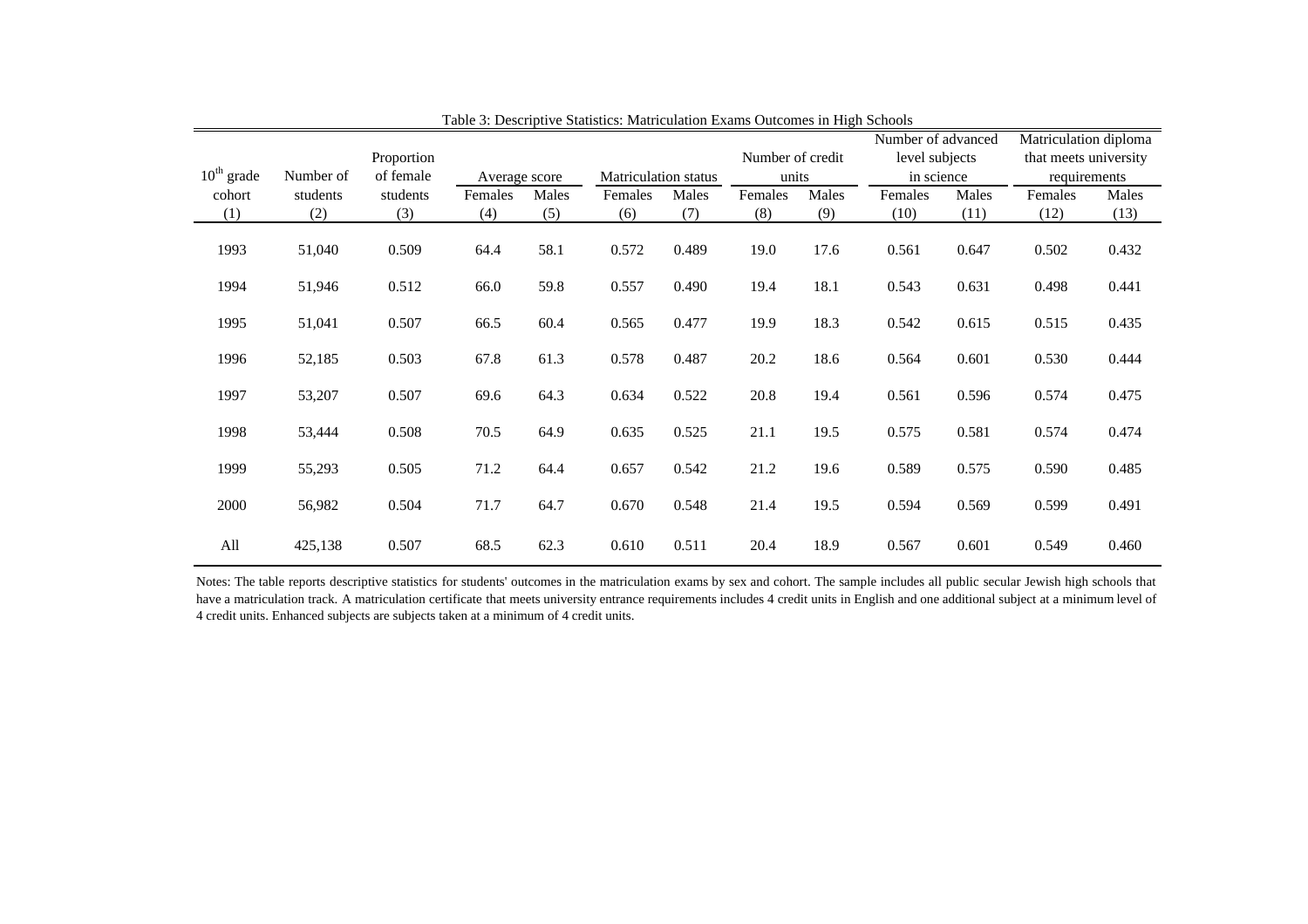|                                                             |                  |                     |                  | Females          |                  |                   | Males            |                     |                  |                  |                  |                   |
|-------------------------------------------------------------|------------------|---------------------|------------------|------------------|------------------|-------------------|------------------|---------------------|------------------|------------------|------------------|-------------------|
|                                                             | Outcome<br>means |                     |                  | Micro data       |                  | Aggregate<br>data | Outcome<br>means |                     |                  | Micro data       |                  | Aggregate<br>data |
|                                                             | (1)              | (2)                 | (3)              | (4)              | (5)              | (6)               | (7)              | (8)                 | (9)              | (10)             | (11)             | (12)              |
| <b>Average Score</b>                                        | 68.5             | 7.616<br>(5.657)    | 8.963<br>(2.991) | 8.810<br>(2.718) | 5.297<br>(2.178) | 5.547<br>(2.334)  | 62.3             | 12.813<br>(5.209)   | 9.986<br>(3.604) | 8.507<br>(3.397) | 6.740<br>(2.656) | 7.062<br>(2.931)  |
| <b>Matriculation status</b>                                 | 0.610            | 0.142<br>(0.139)    | 0.200<br>(0.060) | 0.193<br>(0.057) | 0.087<br>(0.040) | 0.092<br>(0.044)  | 0.511            | 0.235<br>(0.108)    | 0.152<br>(0.083) | 0.122<br>(0.070) | 0.054<br>(0.043) | 0.059<br>(0.048)  |
| Number of credit units                                      | 20.4             | $-0.099$<br>(2.619) | 2.919<br>(1.331) | 2.808<br>(1.276) | 1.413<br>(0.849) | 1.553<br>(0.900)  | 18.9             | $-0.431$<br>(2.561) | 4.227<br>(2.149) | 3.143<br>(1.769) | 1.332<br>(1.025) | 1.335<br>(1.122)  |
| Number of advanced level<br>subjects in science             | 0.567            | 0.018<br>(0.230)    | 0.155<br>(0.077) | 0.142<br>(0.075) | 0.120<br>(0.069) | 0.132<br>(0.074)  | 0.601            | 0.637<br>(0.176)    | 0.363<br>(0.131) | 0.308<br>(0.108) | 0.209<br>(0.071) | 0.214<br>(0.078)  |
| Matriculation diploma that<br>meets university requirements | 0.549            | 0.177<br>(0.161)    | 0.190<br>(0.059) | 0.183<br>(0.055) | 0.070<br>(0.045) | 0.075<br>(0.049)  | 0.460            | 0.389<br>(0.104)    | 0.161<br>(0.087) | 0.127<br>(0.074) | 0.081<br>(0.044) | 0.085<br>(0.049)  |
| Year effects                                                |                  | $\checkmark$        | $\checkmark$     | $\checkmark$     | $\checkmark$     | $\checkmark$      |                  | $\checkmark$        | $\checkmark$     | $\checkmark$     | $\checkmark$     | ✓                 |
| <b>School Fixed Effects</b>                                 |                  |                     | $\checkmark$     | $\checkmark$     | $\checkmark$     | $\checkmark$      |                  |                     | $\checkmark$     | $\checkmark$     | $\checkmark$     | ✓                 |
| Enrollment (2nd Poly.)                                      |                  |                     | $\checkmark$     | $\checkmark$     | $\checkmark$     | $\checkmark$      |                  |                     | $\checkmark$     | $\checkmark$     | $\checkmark$     | ✓                 |
| <b>Individual Pupil Controls</b>                            |                  |                     |                  | $\checkmark$     | $\checkmark$     | $\checkmark$      |                  |                     |                  | ✓                | $\checkmark$     |                   |
| <b>Cohort Mean Controls</b>                                 |                  |                     |                  | $\checkmark$     | $\checkmark$     | $\checkmark$      |                  |                     |                  | ✓                | $\checkmark$     |                   |
| School Time Trend                                           |                  |                     |                  |                  | ✓                | $\checkmark$      |                  |                     |                  |                  | $\checkmark$     | ✓                 |
| Number of students<br>Number of schools                     | 215,442<br>280   |                     |                  |                  |                  |                   | 209,696<br>280   |                     |                  |                  |                  |                   |

Table 4. Estimates of the Effect of Proportion Female on Scholastic Outcomes in High School

Notes: The table reports means of the dependent variables (columns 1 and 7), OLS (columns 2 and 8) and school fixed effects (columns 3-6 and 9-12) estimates for the effects of the proportion of female students in <sup>a</sup> grade on students achievement in high school. Estimates from columns 2-5 and 8-11 are based on micro data. Estimates from columns 6 and 12 are based on aggregate data at the school/year/gender level weighted by cell size. Proportion female is measured in 10<sup>th</sup> grade. Individual controls include: both parents' years of schooling, number of siblings, immigration status, ethnic origin and indicators for missing values in these covariates. Cohort mean controls include students individuals controls averaged by school and year. Robust standard errors clustered at the school level are reported in parenthesis.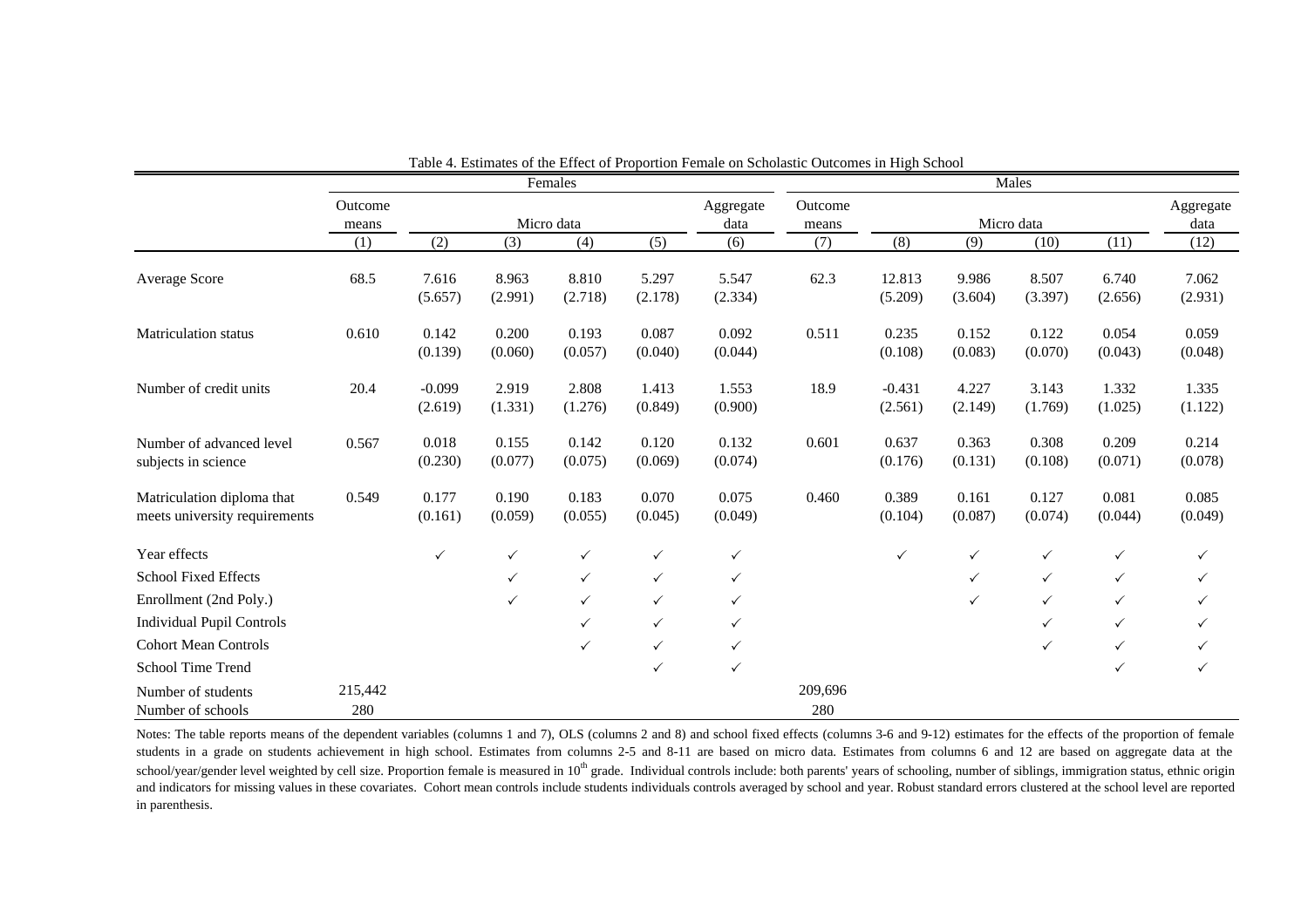|                                  | Proportion female                                                       |           |               |                   | Proportion female |                      |                   |          |  |
|----------------------------------|-------------------------------------------------------------------------|-----------|---------------|-------------------|-------------------|----------------------|-------------------|----------|--|
|                                  | in t using sample of                                                    |           |               | Proportion female |                   | in t using sample of | Proportion female |          |  |
|                                  |                                                                         | cols. 3-4 |               | $in t-1$          |                   | $\cosh 7-8$          | $in t+1$          |          |  |
|                                  | Females                                                                 | Males     | Females       | Males             | Females           | Males                | Females           | Males    |  |
| Outcome                          | (1)                                                                     | (2)       | (3)           | (4)               | (5)               | (6)                  | (7)               | (8)      |  |
|                                  |                                                                         |           | A. Micro Data |                   |                   |                      |                   |          |  |
| Average score                    | 5.523                                                                   | 6.797     | 2.926         | 0.145             | 5.512             | 7.060                | $-1.995$          | $-1.516$ |  |
|                                  | (2.225)                                                                 | (2.718)   | (2.244)       | (2.591)           | (2.187)           | (2.655)              | (2.655)           | (2.525)  |  |
| <b>Matriculation status</b>      | 0.088                                                                   | 0.055     | 0.031         | 0.023             | 0.087             | 0.055                | 0.027             | $-0.030$ |  |
|                                  | (0.040)                                                                 | (0.045)   | (0.042)       | (0.042)           | (0.040)           | (0.044)              | (0.046)           | (0.045)  |  |
| Number of credit units           | 1.394                                                                   | 1.239     | 0.378         | $-0.565$          | 1.385             | 1.329                | $-0.035$          | $-0.242$ |  |
|                                  | (0.867)                                                                 | (1.063)   | (0.857)       | (1.021)           | (0.854)           | (1.034)              | (0.917)           | (0.994)  |  |
| Number of advanced level         | 0.127                                                                   | 0.211     | 0.040         | $-0.059$          | 0.119             | 0.216                | 0.025             | $-0.039$ |  |
| subjects in science              | (0.071)                                                                 | (0.074)   | (0.072)       | (0.072)           | (0.070)           | (0.072)              | (0.065)           | (0.069)  |  |
| Matriculation diploma that meets | 0.069                                                                   | 0.083     | 0.015         | 0.019             | 0.069             | 0.082                | 0.014             | $-0.009$ |  |
| university requirements          | (0.046)                                                                 | (0.045)   | (0.039)       | (0.041)           | (0.046)           | (0.045)              | (0.043)           | (0.043)  |  |
|                                  | B. Aggregate data at the school/year/gender level weighted by cell size |           |               |                   |                   |                      |                   |          |  |
| Average score                    | 5.847                                                                   | 7.137     | 2.439         | 0.577             | 5.822             | 7.416                | $-1.962$          | $-1.220$ |  |
|                                  | (2.384)                                                                 | (3.009)   | (2.471)       | (2.840)           | (2.348)           | (2.931)              | (2.789)           | (2.608)  |  |
| Matriculation status             | 0.092                                                                   | 0.060     | 0.023         | 0.022             | 0.093             | 0.059                | 0.024             | $-0.023$ |  |
|                                  | (0.044)                                                                 | (0.050)   | (0.046)       | (0.046)           | (0.044)           | (0.049)              | (0.048)           | (0.048)  |  |
| Number of credit units           | 1.538                                                                   | 1.232     | 0.207         | $-0.423$          | 1.549             | 1.324                | $-0.077$          | $-0.107$ |  |
|                                  | (0.921)                                                                 | (1.166)   | (0.935)       | (1.134)           | (0.908)           | (1.133)              | (0.954)           | (1.049)  |  |
| Number of advanced level         | 0.138                                                                   | 0.214     | 0.029         | $-0.049$          | 0.133             | 0.221                | 0.030             | $-0.029$ |  |
| subjects in science              | (0.076)                                                                 | (0.081)   | (0.079)       | (0.077)           | (0.075)           | (0.079)              | (0.068)           | (0.074)  |  |
| Matriculation diploma that meets | 0.074                                                                   | 0.088     | 0.008         | 0.022             | 0.074             | 0.085                | 0.011             | $-0.002$ |  |
| university requirements          | (0.050)                                                                 | (0.051)   | (0.043)       | (0.045)           | (0.050)           | (0.049)              | (0.045)           | (0.045)  |  |
| Number of students               | 210,925                                                                 | 205,349   | 210,925       | 205,349           | 214,884           | 208,864              | 214,884           | 208,864  |  |
| Number of schools                | 271                                                                     | 271       | 271           | 271               | 278               | 278                  | 278               | 278      |  |

Table 5. Falsification Tests for the Effect of Proportion Female on Scholastic Outcomes in High School

Notes: The table reports falsification tests for the outcomes reported in Table 4 using the proportion of female students of cohort in t-1 (columns 3 and 4) or in t+1 (columns 7 and 8). Estimates for the contemporaneous proportion of female students based on the subsample of schools/years used for columns 3-4 and 7-8 are reported in columns 1-2 and 5-6 respectively. All estimates come from the full model that includes school fixed effects and school specific linear time trends which corresponds to columns 5-6 and 11-12 of Table 4. Panel A reports the results using micro data and Panel B reports the results using aggregated data at the school/year/gender level weighted by cell size. Robust standard errors clustered at the school level are reported in parenthesis.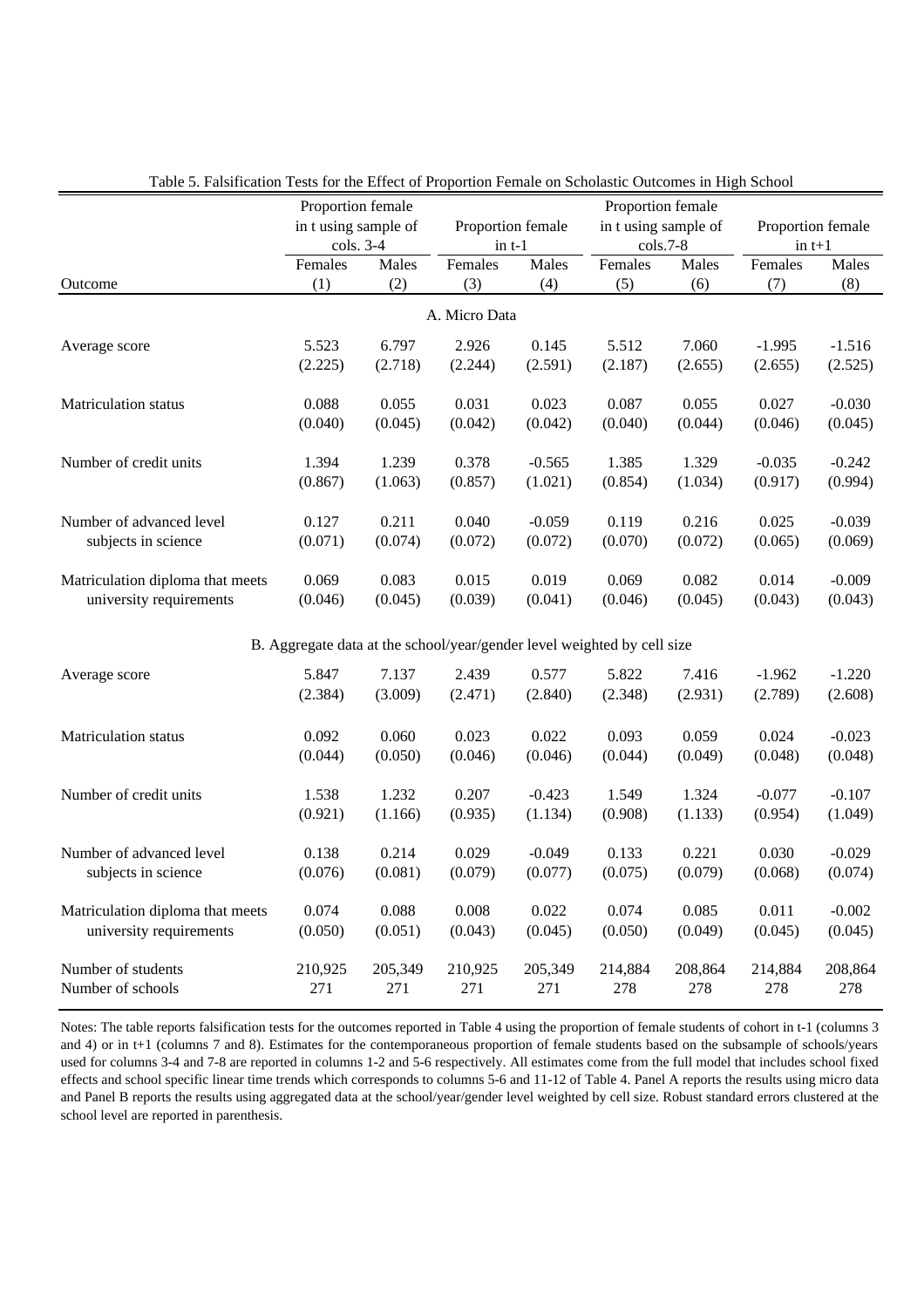|                                         |                  |                     |                                 | Females          |                     |                                | Males          |                     |                  |                   |                  |                  |
|-----------------------------------------|------------------|---------------------|---------------------------------|------------------|---------------------|--------------------------------|----------------|---------------------|------------------|-------------------|------------------|------------------|
|                                         | Outcome<br>means |                     | Aggregate<br>Micro data<br>data |                  |                     | Outcome<br>Micro data<br>means |                |                     |                  | Aggregate<br>data |                  |                  |
|                                         | (1)              | (2)                 | (3)                             | (4)              | (5)                 | (6)                            | (7)            | (8)                 | (9)              | (10)              | (11)             | (12)             |
| Math                                    | 0.112            | $-0.078$<br>(0.064) | 0.034<br>(0.023)                | 0.027<br>(0.023) | 0.045<br>(0.023)    | 0.050<br>(0.024)               | 0.157          | 0.102<br>(0.083)    | 0.091<br>(0.041) | 0.072<br>(0.031)  | 0.077<br>(0.029) | 0.079<br>(0.032) |
| Physics                                 | 0.048            | $-0.117$<br>(0.052) | 0.014<br>(0.015)                | 0.011<br>(0.015) | 0.024<br>(0.018)    | 0.024<br>(0.019)               | 0.148          | $-0.028$<br>(0.088) | 0.085<br>(0.057) | 0.068<br>(0.046)  | 0.074<br>(0.031) | 0.074<br>(0.034) |
| Computers                               | 0.049            | $-0.131$<br>(0.030) | 0.035<br>(0.028)                | 0.032<br>(0.027) | 0.017<br>(0.021)    | 0.018<br>(0.024)               | 0.185          | $-0.237$<br>(0.064) | 0.130<br>(0.047) | 0.106<br>(0.044)  | 0.048<br>(0.045) | 0.053<br>(0.049) |
| Biology                                 | 0.128            | 0.085<br>(0.060)    | 0.015<br>(0.030)                | 0.010<br>(0.030) | $-0.010$<br>(0.028) | $-0.007$<br>(0.031)            | 0.076          | 0.229<br>(0.022)    | 0.083<br>(0.020) | 0.077<br>(0.019)  | 0.024<br>(0.021) | 0.027<br>(0.023) |
| Chemistry                               | 0.113            | 0.048<br>(0.058)    | 0.025<br>(0.026)                | 0.030<br>(0.026) | 0.036<br>(0.027)    | 0.037<br>(0.030)               | 0.088          | 0.268<br>(0.025)    | 0.115<br>(0.032) | 0.107<br>(0.031)  | 0.048<br>(0.024) | 0.045<br>(0.026) |
| English                                 | 0.401            | 0.214<br>(0.155)    | 0.079<br>(0.044)                | 0.066<br>(0.041) | 0.030<br>(0.042)    | 0.035<br>(0.045)               | 0.368          | 0.513<br>(0.098)    | 0.144<br>(0.061) | 0.113<br>(0.049)  | 0.106<br>(0.039) | 0.106<br>(0.043) |
| Year effects                            |                  | $\checkmark$        | $\checkmark$                    | $\checkmark$     | $\checkmark$        | $\checkmark$                   |                | $\checkmark$        | $\checkmark$     | $\checkmark$      | $\checkmark$     | ✓                |
| <b>School Fixed Effects</b>             |                  |                     | $\checkmark$                    | $\checkmark$     | $\checkmark$        | $\checkmark$                   |                |                     | $\checkmark$     | $\checkmark$      | $\checkmark$     | $\checkmark$     |
| Enrollment (2nd Poly.)                  |                  |                     | $\checkmark$                    | $\checkmark$     | $\checkmark$        | $\checkmark$                   |                |                     | $\checkmark$     | $\checkmark$      | $\checkmark$     | $\checkmark$     |
| <b>Individual Pupil Controls</b>        |                  |                     |                                 | $\checkmark$     | $\checkmark$        | ✓                              |                |                     |                  | $\checkmark$      | $\checkmark$     | ✓                |
| <b>Cohort Mean Controls</b>             |                  |                     |                                 | $\checkmark$     | $\checkmark$        | $\checkmark$                   |                |                     |                  | $\checkmark$      | $\checkmark$     |                  |
| School Time Trend                       |                  |                     |                                 |                  | $\checkmark$        | $\checkmark$                   |                |                     |                  |                   | $\checkmark$     | $\checkmark$     |
| Number of students<br>Number of schools | 215,442<br>280   |                     |                                 |                  |                     |                                | 209,696<br>280 |                     |                  |                   |                  |                  |

Table 6. Estimates of the Effect of Proportion Female on Enrollment in Advanced Math, Science, and English Classes in High School

Notes: The table reports means of the dependent variables (columns 1 and 7), OLS (columns 2 and 8) and school fixed effects (columns 3-6 and 9-12) estimates for the effects of the proportion of female students in a grade on students subject choices in high school. Estimates from columns 2-5 and 8-11 are based on micro data. Estimates from columns 6 and 12 are based on aggregate data at the school/year/gender level weighted by cell size. Proportion female is measured in 10th grade. Individual controls include: both parents' years of schooling, number of siblings, immigration status, ethnic origin, and indicators for missing values in these covariates. Cohort mean controls include students individuals controls averaged by school and year. Robust standard errors clustered at the school level are reported in parenthesis.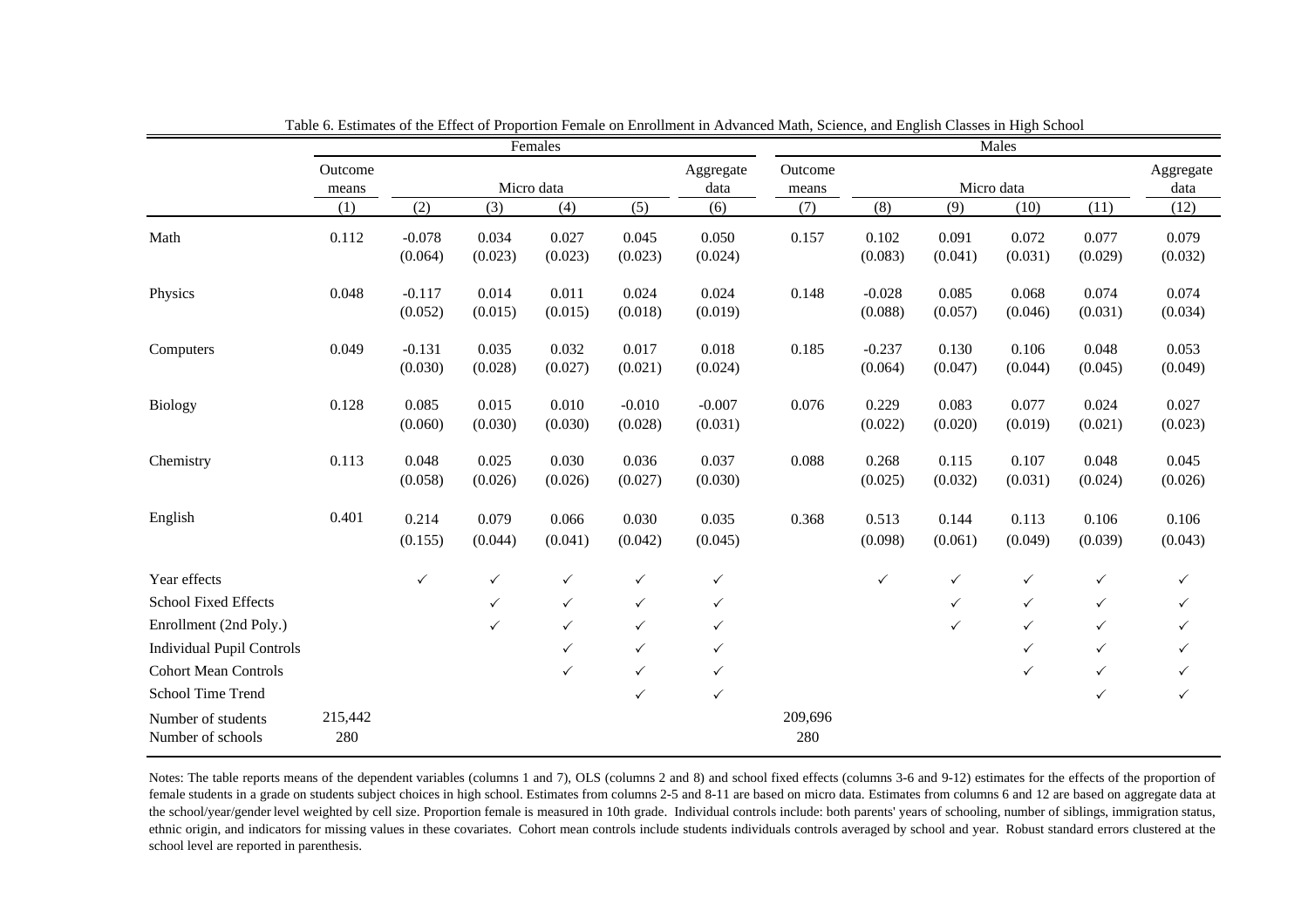|                                |          |          | Females  |                                                 | Males                                           |          |         |                |  |
|--------------------------------|----------|----------|----------|-------------------------------------------------|-------------------------------------------------|----------|---------|----------------|--|
| Quintile                       | $\rm II$ | III      | IV       | $\overline{\mathbf{V}}$                         | $\rm II$                                        | III      | IV      | $\overline{V}$ |  |
| Range                          |          |          |          | 0.439-0.499 0.499-0.539 0.539-0.584 0.584-1.000 | 0.439-0.499 0.499-0.539 0.539-0.584 0.584-1.000 |          |         |                |  |
| Mean                           | 0.473    | 0.519    | 0.559    | 0.648                                           | 0.473                                           | 0.519    | 0.559   | 0.648          |  |
| Median                         | 0.477    | 0.519    | 0.558    | 0.628                                           | 0.477                                           | 0.519    | 0.558   | 0.628          |  |
|                                | (1)      | (2)      | (3)      | (4)                                             | (5)                                             | (6)      | (7)     | (8)            |  |
| Main matriculation outcomes    |          |          |          |                                                 |                                                 |          |         |                |  |
| Average Score                  | $-0.065$ | $-0.046$ | 0.055    | 0.831                                           | 0.246                                           | $-0.214$ | 0.545   | 1.379          |  |
|                                | (0.549)  | (0.593)  | (0.598)  | (0.651)                                         | (0.467)                                         | (0.495)  | (0.529) | (0.652)        |  |
| Matriculation status           | 0.000    | $-0.004$ | 0.002    | 0.017                                           | 0.005                                           | $-0.002$ | 0.002   | 0.015          |  |
|                                | (0.009)  | (0.010)  | (0.010)  | (0.011)                                         | (0.008)                                         | (0.008)  | (0.009) | (0.011)        |  |
| Number of credit units         | 0.128    | 0.191    | 0.165    | 0.452                                           | 0.091                                           | $-0.024$ | 0.150   | 0.528          |  |
|                                | (0.204)  | (0.211)  | (0.216)  | (0.241)                                         | (0.200)                                         | (0.198)  | (0.211) | (0.264)        |  |
| Number of advanced level       | 0.009    | 0.023    | 0.028    | 0.039                                           | 0.016                                           | 0.026    | 0.030   | 0.051          |  |
| subjects in science            | (0.015)  | (0.017)  | (0.017)  | (0.019)                                         | (0.014)                                         | (0.015)  | (0.015) | (0.020)        |  |
| Matriculation diploma that     | $-0.003$ | $-0.005$ | 0.000    | 0.014                                           | 0.001                                           | $-0.002$ | 0.004   | 0.019          |  |
|                                | (0.009)  | (0.009)  | (0.010)  | (0.011)                                         | (0.008)                                         | (0.009)  | (0.009) | (0.011)        |  |
| Enrollment in advanced classes |          |          |          |                                                 |                                                 |          |         |                |  |
| Math                           | 0.006    | 0.010    | 0.014    | 0.010                                           | 0.003                                           | 0.007    | 0.007   | 0.018          |  |
|                                | (0.007)  | (0.007)  | (0.007)  | (0.007)                                         | (0.006)                                         | (0.006)  | (0.006) | (0.007)        |  |
| Physics                        | 0.005    | 0.004    | 0.008    | 0.007                                           | 0.008                                           | 0.013    | 0.017   | 0.015          |  |
|                                | (0.005)  | (0.005)  | (0.005)  | (0.006)                                         | (0.005)                                         | (0.005)  | (0.006) | (0.008)        |  |
| Computers                      | 0.008    | 0.009    | 0.011    | 0.011                                           | 0.011                                           | 0.008    | 0.017   | 0.012          |  |
|                                | (0.005)  | (0.007)  | (0.006)  | (0.006)                                         | (0.008)                                         | (0.009)  | (0.009) | (0.011)        |  |
| Biology                        | $-0.006$ | $-0.005$ | $-0.003$ | $-0.005$                                        | $-0.001$                                        | 0.000    | 0.003   | 0.007          |  |
|                                | (0.006)  | (0.007)  | (0.007)  | (0.008)                                         | (0.003)                                         | (0.004)  | (0.004) | (0.006)        |  |
| Chemistry                      | 0.005    | 0.007    | 0.008    | 0.016                                           | 0.005                                           | 0.008    | 0.005   | 0.016          |  |
|                                | (0.005)  | (0.005)  | (0.006)  | (0.007)                                         | (0.004)                                         | (0.005)  | (0.005) | (0.007)        |  |
| English                        | $-0.003$ | 0.002    | 0.003    | 0.003                                           | 0.003                                           | 0.007    | 0.006   | 0.023          |  |
|                                | (0.009)  | (0.010)  | (0.011)  | (0.012)                                         | (0.008)                                         | (0.009)  | (0.009) | (0.011)        |  |

| Table 7 - Nonlinear Estimates of the Effect of Proportion Female on Matriculation Outcomes |
|--------------------------------------------------------------------------------------------|
| and Enrollment in Advanced Math, Science and English Classes in High School                |

Notes: The table reports non-linear effects of the proportion of female students on main matriculation outcomes and students enrollment in advanced classes in Math Science, and English. The model replaces the single treatment variable with a set of quintile indicators for the proportion of female students. The omitted category is quintile I. The mean proportion female in quintile I is 0.309 and the median is 0.346. Descriptive statistics on the quintiles are reported in table A3. The regressions control for students background characteristics and school time varying controls detailed in table 4. The regressions include also school and year fixed effects and school specific linear time trends. Robust standard errors clustered at the school level are reported in parenthesis.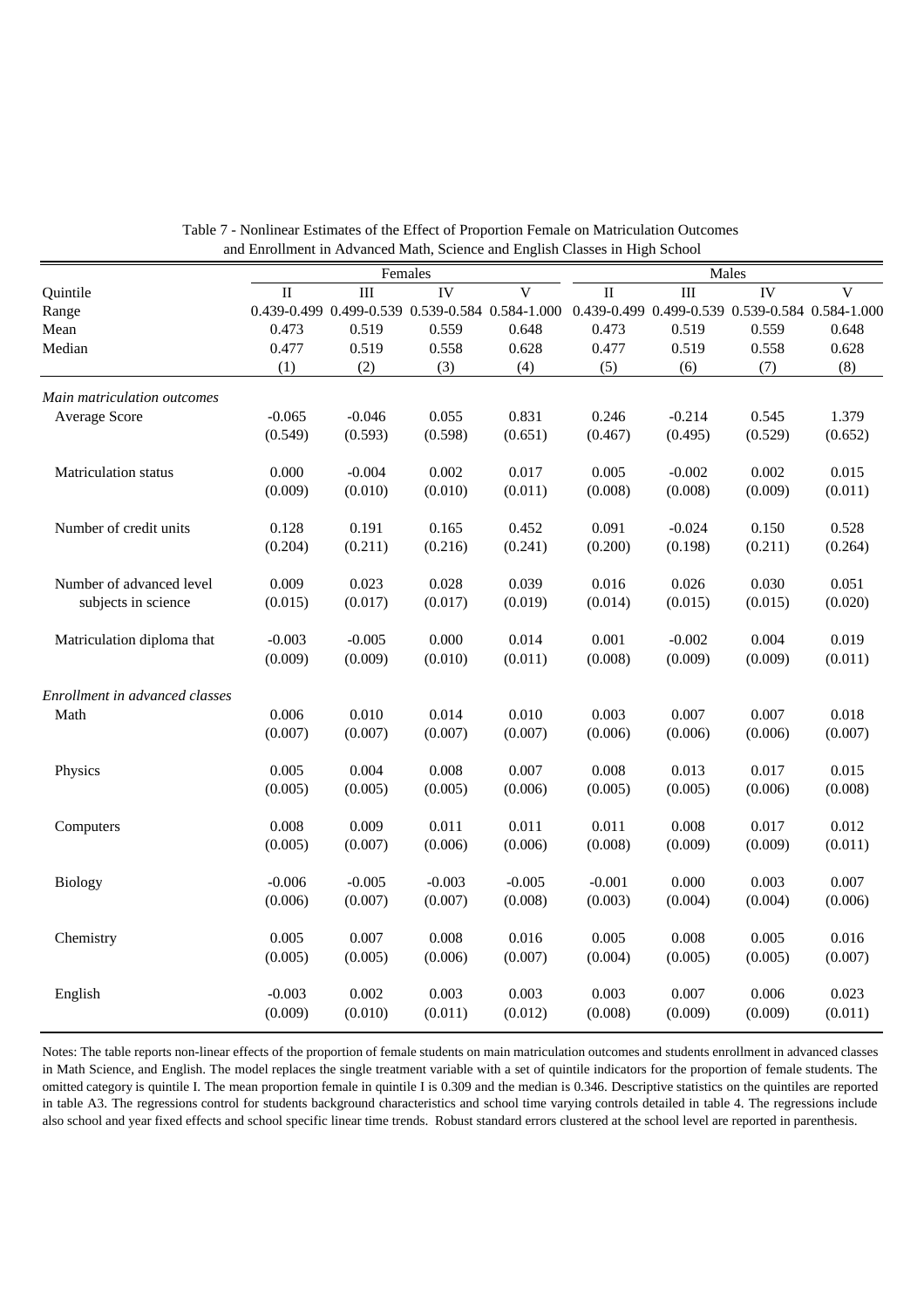|                                        |                  |                  | Females          |                          | Males            |                  |                  |                |  |
|----------------------------------------|------------------|------------------|------------------|--------------------------|------------------|------------------|------------------|----------------|--|
|                                        |                  | Micro data       |                  | Aggregate data           |                  | Micro data       |                  | Aggregate data |  |
|                                        | (1)              | (2)              | (3)              | (4)                      | (5)              | (6)              | (7)              | (8)            |  |
|                                        |                  |                  |                  | A. 5 <sup>th</sup> grade |                  |                  |                  |                |  |
| Math                                   | 0.134            | 0.356            | 0.366            | 0.347                    | 0.033            | 0.127            | 0.218            | 0.243          |  |
|                                        | (0.143)          | (0.157)          | (0.155)          | (0.156)                  | (0.148)          | (0.159)          | (0.159)          | (0.158)        |  |
|                                        |                  |                  |                  |                          |                  |                  |                  |                |  |
| Science and Technology                 | 0.066            | 0.311            | 0.301            | 0.306                    | 0.053            | 0.342            | 0.432            | 0.407          |  |
|                                        | (0.143)          | (0.171)          | (0.169)          | (0.172)                  | (0.144)          | (0.166)          | (0.167)          | (0.172)        |  |
| Hebrew                                 | $-0.081$         | 0.074            | 0.078            | 0.092                    | $-0.034$         | 0.025            | 0.131            | 0.111          |  |
|                                        | (0.139)          | (0.150)          | (0.148)          | (0.149)                  | (0.146)          | (0.158)          | (0.157)          | (0.158)        |  |
|                                        |                  |                  |                  |                          |                  |                  |                  |                |  |
| English                                | $-0.013$         | 0.104            | 0.077            | 0.083                    | $-0.201$         | $-0.146$         | $-0.088$         | $-0.055$       |  |
|                                        | (0.149)          | (0.173)          | (0.172)          | (0.174)                  | (0.162)          | (0.156)          | (0.156)          | (0.155)        |  |
| Average score in                       | 0.090            | 0.339            | 0.350            | 0.337                    | 0.045            | 0.211            | 0.310            | 0.306          |  |
| Math and Science                       | (0.128)          | (0.139)          | (0.135)          | (0.137)                  | (0.134)          | (0.142)          | (0.142)          | (0.143)        |  |
|                                        |                  |                  |                  |                          |                  |                  |                  |                |  |
| Average score in                       | $-0.047$         | 0.106            | 0.098            | 0.107                    | $-0.099$         | $-0.031$         | 0.065            | 0.068          |  |
| Hebrew and English                     | (0.125)          | (0.133)          | (0.132)          | (0.133)                  | (0.137)          | (0.131)          | (0.132)          | (0.130)        |  |
|                                        |                  |                  |                  |                          |                  |                  |                  |                |  |
| Year effects                           | $\checkmark$     | $\checkmark$     | $\checkmark$     | $\checkmark$             | $\checkmark$     | $\checkmark$     | $\checkmark$     | $\checkmark$   |  |
| <b>School Fixed Effects</b>            |                  | $\checkmark$     | $\checkmark$     | $\checkmark$             |                  | $\checkmark$     | $\checkmark$     | $\checkmark$   |  |
| Enrollment (2nd Poly.)                 |                  | $\checkmark$     | $\checkmark$     | ✓                        |                  | $\checkmark$     | $\checkmark$     | $\checkmark$   |  |
| <b>Individual Pupil Controls</b>       |                  |                  | $\checkmark$     | ✓                        |                  |                  | $\checkmark$     | $\checkmark$   |  |
|                                        |                  |                  |                  |                          |                  |                  |                  |                |  |
| <b>Cohort Mean Controls</b>            |                  |                  | $\checkmark$     | $\checkmark$             |                  |                  | $\checkmark$     | $\checkmark$   |  |
| Number of schools                      |                  |                  | 997              |                          |                  |                  | 997              |                |  |
|                                        |                  |                  |                  | B. 8 <sup>th</sup> grade |                  |                  |                  |                |  |
|                                        |                  |                  |                  |                          |                  |                  |                  |                |  |
| Math                                   | 0.795            | 0.820            | 0.773            | 0.619                    | 0.581            | 0.528            | 0.360            | 0.427          |  |
|                                        | (0.328)          | (0.271)          | (0.282)          | (0.288)                  | (0.370)          | (0.284)          | (0.283)          | (0.296)        |  |
| Science and Technology                 | 0.580            | 0.074            | $-0.088$         | $-0.245$                 | 0.455            | 0.067            | $-0.190$         | $-0.237$       |  |
|                                        | (0.299)          | (0.313)          | (0.307)          | (0.322)                  | (0.348)          | (0.348)          | (0.329)          | (0.349)        |  |
|                                        |                  |                  |                  |                          |                  |                  |                  |                |  |
| Hebrew                                 | 0.765            | 0.298            | 0.335            | 0.305                    | 0.693            | 0.083            | 0.031            | 0.029          |  |
|                                        | (0.294)          | (0.261)          | (0.249)          | (0.262)                  | (0.362)          | (0.337)          | (0.326)          | (0.333)        |  |
| English                                | 0.809            | 0.622            | 0.540            | 0.464                    | 0.850            | 0.404            | 0.295            | 0.386          |  |
|                                        | (0.316)          | (0.230)          | (0.229)          | (0.247)                  | (0.380)          | (0.272)          | (0.260)          | (0.276)        |  |
|                                        |                  |                  |                  |                          |                  |                  |                  |                |  |
| Average score in                       | 0.726            | 0.446            | 0.327            | 0.217                    | 0.568            | 0.337            | 0.123            | 0.123          |  |
| Math and Science                       | (0.302)          | (0.253)          | (0.256)          | (0.263)                  | (0.350)          | (0.286)          | (0.279)          | (0.290)        |  |
|                                        |                  |                  |                  |                          |                  |                  |                  | 0.197          |  |
| Average score in<br>Hebrew and English | 0.826<br>(0.293) | 0.412<br>(0.207) | 0.390<br>(0.200) | 0.333<br>(0.215)         | 0.825<br>(0.362) | 0.246<br>(0.266) | 0.174<br>(0.255) | (0.267)        |  |
|                                        |                  |                  |                  |                          |                  |                  |                  |                |  |
| Year effects                           | ✓                | $\checkmark$     | ✓                | ✓                        | ✓                | ✓                | ✓                | ✓              |  |
| School Fixed Effects                   |                  | ✓                | ✓                | ✓                        |                  | ✓                | ✓                | ✓              |  |
| Enrollment (2nd Poly.)                 |                  | $\checkmark$     | ✓                | ✓                        |                  | $\checkmark$     | ✓                | ✓              |  |
| <b>Individual Pupil Controls</b>       |                  |                  | ✓                | ✓                        |                  |                  | ✓                | ✓              |  |
| <b>Cohort Mean Controls</b>            |                  |                  | ✓                | ✓                        |                  |                  | ✓                | $\checkmark$   |  |
| Number of schools                      |                  |                  | 389              |                          |                  |                  | 389              |                |  |

Table 8. Estimates of the Effect of Proportion Female on Scholastic Outcomes in Elementary and Middle schools

Notes: The table reports OLS (columns 1 and 5) and school fixed effects (columns 2-4 and 6-8) estimates for the effects of the proportion of female students in a grade on students standardized tests scores in 5th (panel A) and 8th (panel B) grade. Estimates from columns 1-3 and 5-7 are based on micro data. Estimates from columns 4 and 8 are based on aggregate data at the school/year/gender level weighted by cell size. Individual controls include: both parents' years of schooling, number of siblings, immigration status, ethnic origin, and indicators for missing values in these covariates. Cohort mean controls include students individuals controls averaged by school and year. Robust standard errors clustered at the school level are reported in parenthesis.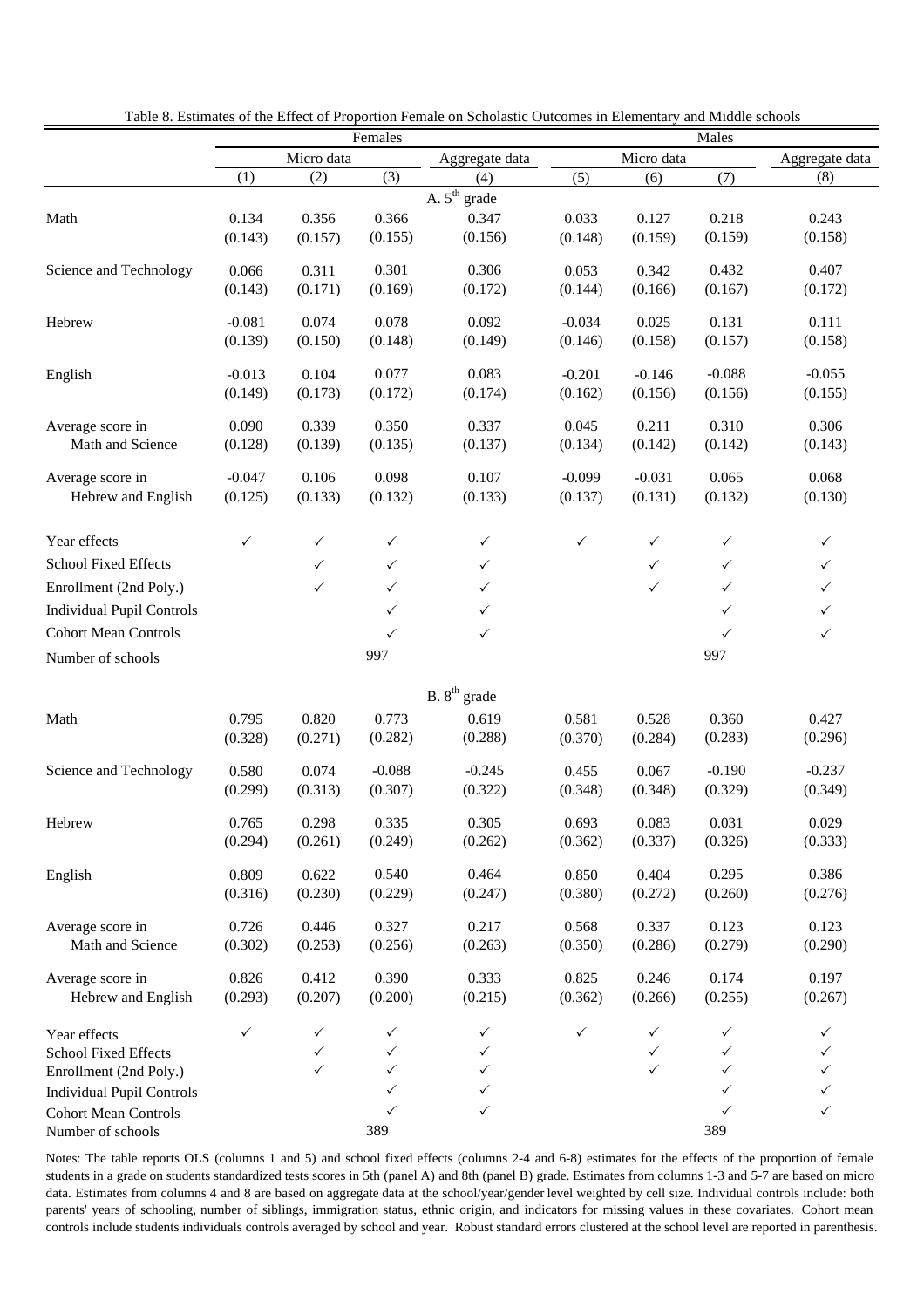| Table 9. Estimates of the Effect of Proportion Female on the Classroom Environment |                                  |         |                                                      |                     |               |                        |                                        |                     |                     |                              |
|------------------------------------------------------------------------------------|----------------------------------|---------|------------------------------------------------------|---------------------|---------------|------------------------|----------------------------------------|---------------------|---------------------|------------------------------|
|                                                                                    | Secular and religious elementary |         |                                                      |                     |               | Secular middle schools |                                        | Full sample         |                     |                              |
|                                                                                    |                                  |         | schools $(5^{\text{th}}$ and $6^{\text{th}}$ grades) |                     |               |                        | $(7th$ through 9 <sup>th</sup> grades) |                     |                     | $(5^{th}$ through $9^{th}$ ) |
|                                                                                    |                                  |         |                                                      | School              |               |                        |                                        | School              |                     | School                       |
|                                                                                    | Outcome means                    |         | fixed effects                                        |                     | Outcome means |                        | fixed effects                          |                     | fixed effects       |                              |
|                                                                                    | Females                          | Males   | Females                                              | Males               | Females       | Males                  | Females                                | Males               | Females             | Males                        |
|                                                                                    | (1)                              | (2)     | (3)                                                  | (4)                 | (5)           | (6)                    | (7)                                    | (8)                 | (9)                 | (10)                         |
| <b>Classroom disruption and violence</b>                                           |                                  |         |                                                      |                     |               |                        |                                        |                     |                     |                              |
| 1 Frequently the classroom is noisy and<br>not conducive to learning               | 4.772                            | 4.807   | $-0.318$<br>(0.112)                                  | $-0.202$<br>(0.102) | 4.957         | 4.883                  | $-0.211$<br>(0.146)                    | $-0.297$<br>(0.130) | $-0.254$<br>(0.089) | $-0.218$<br>(0.080)          |
| 2 There are many fights among students<br>in my classroom                          | 3.540                            | 3.612   | $-0.707$<br>(0.138)                                  | $-0.617$<br>(0.136) | 3.080         | 3.177                  | $-0.594$<br>(0.192)                    | $-0.391$<br>(0.191) | $-0.669$<br>(0.114) | $-0.525$<br>(0.111)          |
| 3 Sometimes I'm scared to go to school<br>because there are violent students       | 1.894                            | 1.830   | $-0.328$<br>(0.100)                                  | $-0.278$<br>(0.092) | 1.501         | 1.662                  | $-0.175$<br>(0.093)                    | $-0.175$<br>(0.124) | $-0.247$<br>(0.071) | $-0.239$<br>(0.075)          |
| Average effect                                                                     |                                  |         | $-0.332$                                             | $-0.253$            |               |                        | $-0.266$                               | $-0.212$            | $-0.302$            | $-0.233$                     |
|                                                                                    |                                  |         | (0.070)                                              | (0.060)             |               |                        | (0.094)                                | (0.081)             | (0.058)             | (0.049)                      |
| <b>Inter-student relationships</b>                                                 |                                  |         |                                                      |                     |               |                        |                                        |                     |                     |                              |
| 4 I feel well adjusted socially in my class                                        | 5.181                            | 5.196   | 0.234                                                | $-0.020$            | 5.149         | 5.072                  | 0.368                                  | 0.312               | 0.293               | 0.097                        |
|                                                                                    |                                  |         | (0.079)                                              | (0.076)             |               |                        | (0.120)                                | (0.102)             | (0.068)             | (0.060)                      |
| 5 Students in my class help each other                                             | 4.560                            | 4.421   | 0.391<br>(0.101)                                     | 0.146<br>(0.101)    | 4.152         | 3.854                  | 0.506<br>(0.160)                       | 0.588<br>(0.145)    | 0.440<br>(0.088)    | 0.316<br>(0.085)             |
| Average effect                                                                     |                                  |         | 0.260                                                | 0.048               |               |                        | 0.360                                  | 0.336               | 0.302               | 0.155                        |
|                                                                                    |                                  |         | (0.066)                                              | (0.061)             |               |                        | (0.103)                                | (0.081)             | (0.057)             | (0.049)                      |
| <b>Teacher-student relationships</b>                                               |                                  |         |                                                      |                     |               |                        |                                        |                     |                     |                              |
| 6 Students frequently talk back to<br>teachers                                     | 3.969                            | 4.026   | $-0.352$<br>(0.143)                                  | $-0.370$<br>(0.135) | 4.490         | 4.364                  | $-0.112$<br>(0.166)                    | $-0.173$<br>(0.163) | $-0.240$<br>(0.109) | $-0.282$<br>(0.105)          |
| 7 There are good relationships between<br>teachers and students                    | 4.523                            | 4.392   | 0.098<br>(0.104)                                     | 0.262<br>(0.112)    | 3.792         | 3.640                  | 0.235<br>(0.164)                       | 0.410<br>(0.158)    | 0.153<br>(0.090)    | 0.326<br>(0.091)             |
| 8 There is mutual respect between<br>teachers and students                         | 4.530                            | 4.345   | 0.178<br>(0.103)                                     | 0.190<br>(0.107)    | 3.765         | 3.601                  | 0.119<br>(0.163)                       | 0.442<br>(0.152)    | 0.158<br>(0.088)    | 0.293<br>(0.088)             |
| Average effect                                                                     |                                  |         | 0.161                                                | 0.199               |               |                        | 0.128                                  | 0.251               | 0.146               | 0.220                        |
| (sign of item 6 is reversed)                                                       |                                  |         | (0.080)                                              | (0.074)             |               |                        | (0.118)                                | (0.097)             | (0.067)             | (0.059)                      |
| <b>School discipline</b>                                                           |                                  |         |                                                      |                     |               |                        |                                        |                     |                     |                              |
| 9 School emphasizes discipline                                                     | 5.299                            | 5.173   | 0.102<br>(0.078)                                     | 0.067<br>(0.080)    | 4.925         | 4.738                  | 0.056<br>(0.129)                       | 0.094<br>(0.157)    | 0.075<br>(0.068)    | 0.072<br>(0.077)             |
| 10 Students are frequently late or truant                                          | 3.870                            | 4.034   | $-0.026$<br>(0.113)                                  | $-0.049$<br>(0.113) | 4.395         | 4.420                  | $-0.096$<br>(0.155)                    | $-0.097$<br>(0.142) | $-0.085$<br>(0.091) | $-0.073$<br>(0.090)          |
| Average effect<br>(sign of item 10 is reversed)                                    |                                  |         | 0.063<br>(0.067)                                     | 0.047<br>(0.058)    |               |                        | 0.065<br>(0.098)                       | 0.073<br>(0.089)    | 0.070<br>(0.055)    | 0.057<br>(0.050)             |
| <b>Students' satisfaction with school</b><br>11 Generally I feel good at school    | 5.272                            | 5.037   | 0.153<br>(0.083)                                     | 0.109<br>(0.100)    | 5.014         | 4.695                  | 0.259<br>(0.131)                       | 0.492<br>(0.142)    | 0.196<br>(0.072)    | 0.242<br>(0.082)             |
| Number of students                                                                 | 105,590                          | 107,803 | 105,590                                              | 107,803             | 135,826       | 135,031                | 135,826                                | 135,031             | 241,416             | 242,834                      |
| Number of schools                                                                  | 1,010                            | 1,010   | 1,010                                                | 1,010               | 395           | 395                    | 395                                    | 395                 | 1,302               | 1,302                        |

Notes: The table reports means of the dependent variables (columns 1-2 and 5-6) and school fixed effects estimates for the proportion of female students on the classroom environment. The table also reports the average effect for the outcomes included in each category. The regressions control for student background characteristics (both parents' years of schooling, number of siblings, immigration status, ethnic origin and indicators for missing values in these covariates), cohort mean characteristics (students individuals controls averaged by school and year), a quadratic function of enrollment, year and grade dummies, and school fixed effects. Robust standard errors clustered at the school level are reported in parenthesis.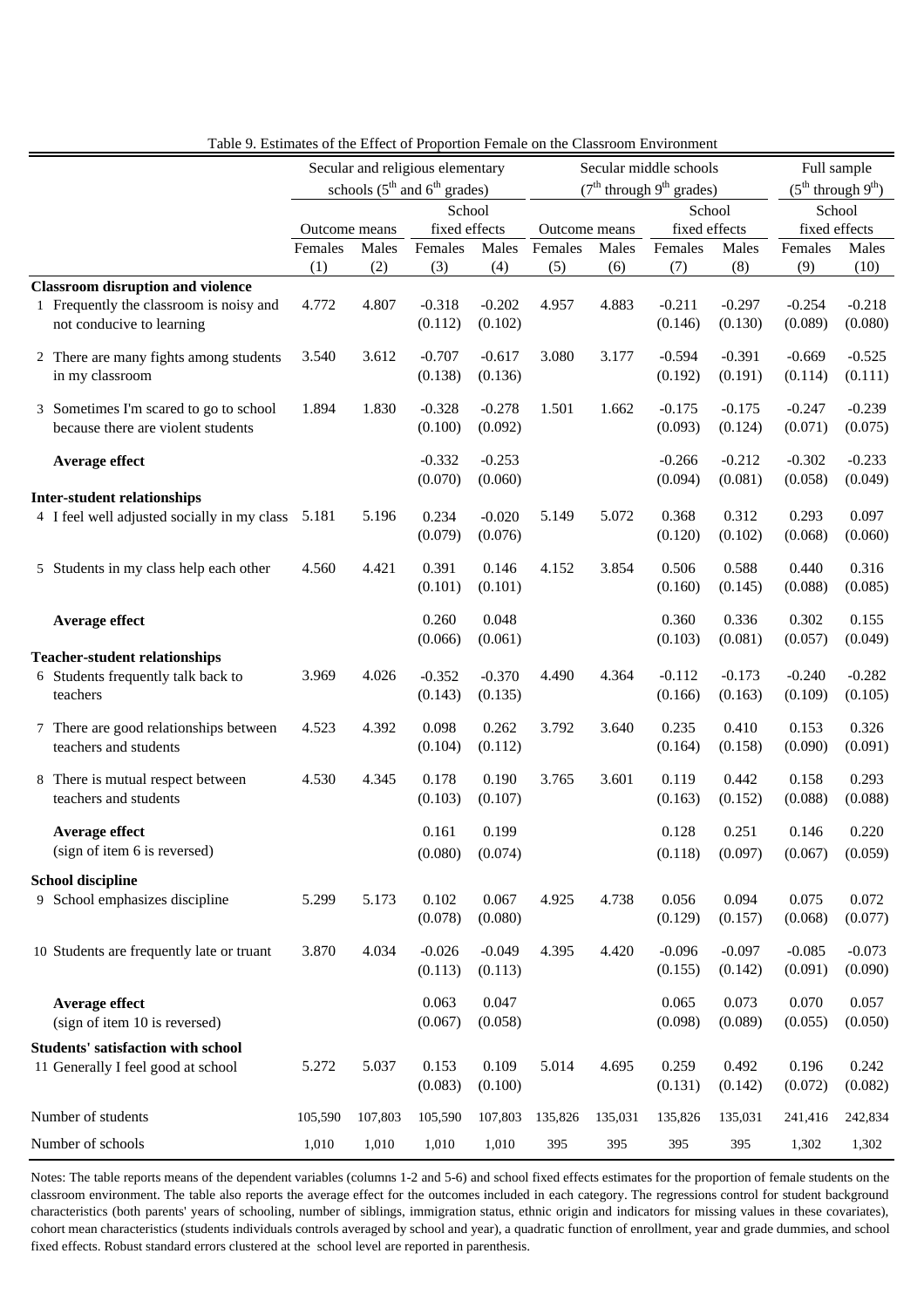|                                                       | Secular and religious<br>elementary schools<br>$(5th$ and $6th$ grades) |         | Secular middle schools<br>$(7th$ through 9 <sup>th</sup> grades) |         | Full sample<br>$(5^{th}$ through $9^{th}$ ) |         |
|-------------------------------------------------------|-------------------------------------------------------------------------|---------|------------------------------------------------------------------|---------|---------------------------------------------|---------|
|                                                       | Males<br>Females                                                        |         | Females                                                          | Males   | Females                                     | Males   |
|                                                       | (1)                                                                     | (2)     | (3)                                                              | (4)     | (5)                                         | (6)     |
| <b>Teaching methods</b>                               |                                                                         |         |                                                                  |         |                                             |         |
| Emphasis on knowledge and enhancement of              | 0.066                                                                   | 0.072   | 0.022                                                            | 0.165   | 0.042                                       | 0.102   |
| comprehension                                         | (0.056)                                                                 | (0.051) | (0.077)                                                          | (0.077) | (0.045)                                     | (0.042) |
| 2 Emphasis on application, analysis and integration,  | 0.114                                                                   | 0.033   | 0.038                                                            | 0.084   | 0.072                                       | 0.050   |
| evaluation, and critical thinking                     | (0.044)                                                                 | (0.040) | (0.053)                                                          | (0.056) | (0.034)                                     | (0.033) |
| 3 Development of capacity for independent study       | 0.148                                                                   | 0.059   | 0.043                                                            | 0.050   | 0.099                                       | 0.048   |
|                                                       | (0.061)                                                                 | (0.054) | (0.088)                                                          | (0.075) | (0.050)                                     | (0.045) |
| <b>Teachers behavior towards students</b>             |                                                                         |         |                                                                  |         |                                             |         |
| 4 Gives fair and efficient feedback                   | $-0.043$                                                                | 0.022   | $-0.024$                                                         | 0.195   | $-0.043$                                    | 0.087   |
|                                                       | (0.057)                                                                 | (0.049) | (0.079)                                                          | (0.070) | (0.046)                                     | (0.041) |
| 5 Recognizes diversity, believes in students success, | 0.018                                                                   | 0.015   | $-0.036$                                                         | 0.200   | $-0.008$                                    | 0.082   |
| and provides help and support                         | (0.057)                                                                 | (0.050) | (0.082)                                                          | (0.069) | (0.048)                                     | (0.041) |
|                                                       |                                                                         |         |                                                                  |         |                                             |         |
| Number of students                                    | 105,590                                                                 | 107,803 | 135,826                                                          | 135,031 | 241,416                                     | 242,834 |
| Number of schools                                     | 1,010                                                                   | 1,010   | 395                                                              | 395     | 1,302                                       | 1,302   |

Table 10. Estimates of the Effect of Proportion Female on the Pedagogical Environment (as Reported by Students)

Notes: The table reports the average effect for the outcomes included in each category. The list of the outcomes included in each category are reported in Appendix 1. Regression estimates are from models that include the control variables specified in Table 9. Robust standard errors clustered at the school level are reported in parenthesis.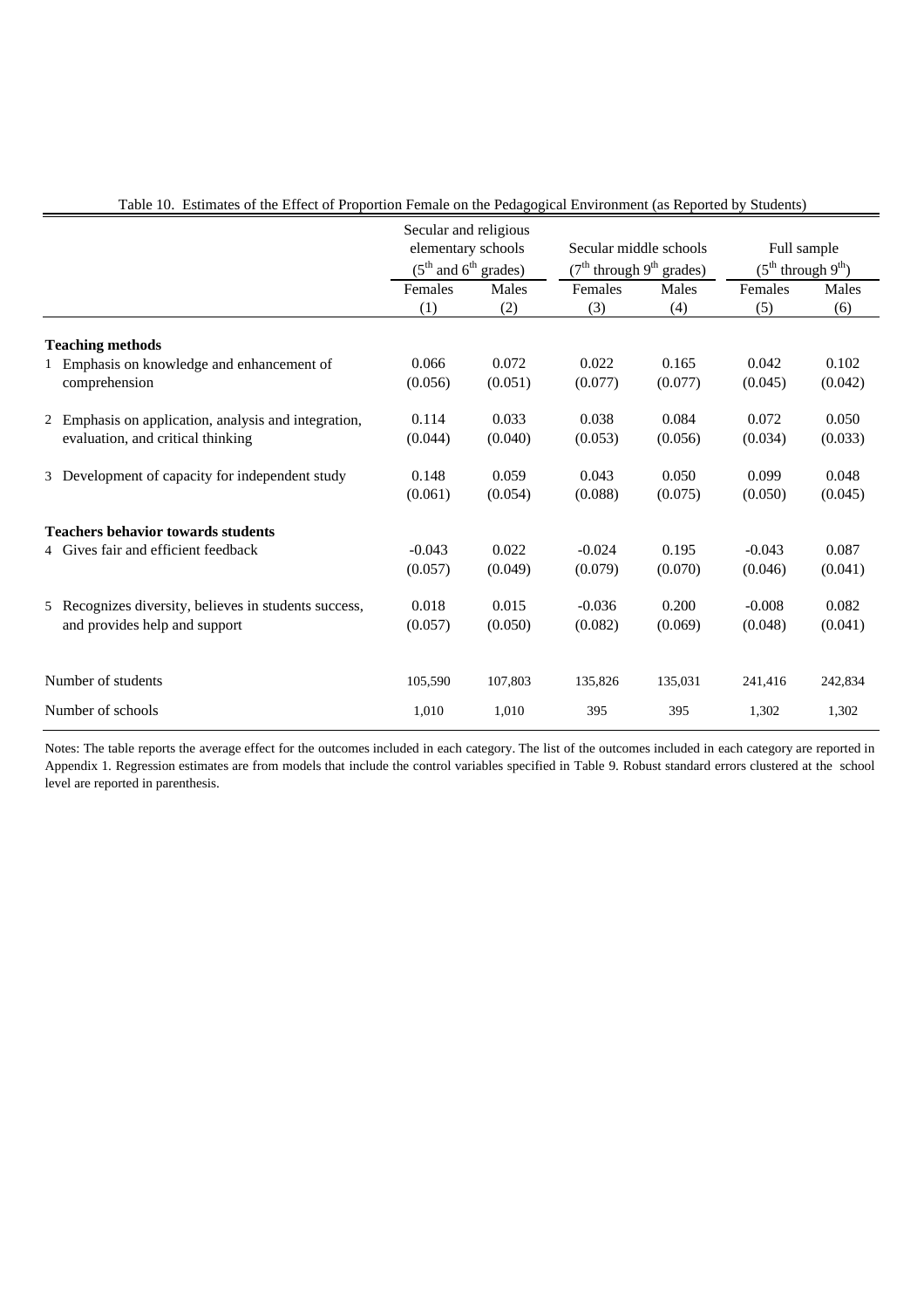|                                                                    | Number of<br>teachers<br>(1) | Number of<br>schools<br>(2) | I feel burned-out<br>(3)                                                                               | I feel that I have too<br>much workload<br>(4) | I am satisfied with my<br>work at school<br>(5) |
|--------------------------------------------------------------------|------------------------------|-----------------------------|--------------------------------------------------------------------------------------------------------|------------------------------------------------|-------------------------------------------------|
| means<br>(s.d.)                                                    | 17,529                       | 1,038                       | 2.564<br>(1.488)                                                                                       | 4.180<br>(1.472)                               | 5.456<br>(0.817)                                |
|                                                                    |                              |                             | A. Effects of the proportion of female students (grades $1st$ through $6th$ )                          |                                                |                                                 |
| Full sample                                                        | 17,529                       | 1,038                       | $-0.265$<br>(0.188)                                                                                    | $-0.017$<br>(0.176)                            | 0.006<br>(0.092)                                |
| Math & grammar teachers                                            | 16,837                       | 1,037                       | $-0.380$<br>(0.193)                                                                                    | $-0.039$<br>(0.178)                            | 0.032<br>(0.094)                                |
| $1st$ through $4th$ grade teachers                                 | 10,611                       | 1,030                       | $-0.637$<br>(0.244)                                                                                    | $-0.180$<br>(0.238)                            | $-0.002$<br>(0.117)                             |
|                                                                    |                              |                             | B. Within school associations with classroom environment (grades $5^{\text{th}}$ and $6^{\text{th}}$ ) |                                                |                                                 |
| Frequently the classroom is noisy<br>and not conducive to learning | 6,844                        | 1,001                       | 0.238<br>(0.041)                                                                                       | 0.054<br>(0.043)                               | $-0.158$<br>(0.022)                             |
| There are many fights among<br>students in my classroom            | 6,844                        | 1,001                       | 0.150<br>(0.030)                                                                                       | 0.074<br>(0.031)                               | $-0.091$<br>(0.017)                             |
| Students frequently talk back to<br>teachers                       | 6,844                        | 1,001                       | 0.190<br>(0.030)                                                                                       | 0.056<br>(0.033)                               | $-0.091$<br>(0.017)                             |
| There are good relationships<br>between teachers and students      | 6,844                        | 1,001                       | $-0.332$<br>(0.042)                                                                                    | $-0.079$<br>(0.041)                            | 0.180<br>(0.023)                                |
| There is mutual respect between<br>teachers and students           | 6,844                        | 1,001                       | $-0.345$<br>(0.043)                                                                                    | $-0.087$<br>(0.042)                            | 0.179<br>(0.024)                                |

Table 11. Estimates of the Effect of Proportion Female on Teachers' Fatigue and Job Satisfaction

Notes: Rows 1 and 2 report means and standard deviations of teachers responses on different aspects concerning their work at school. Panel A reports the effects of the proportion of female students in a grade on teachers outcomes. Panel B reports within school associations between classroom environment (as reported by the students) and teachers outcomes. Regression estimates are from models that include the control variables specified in Table 9. Robust standard errors clustered at the school level are reported in parenthesis.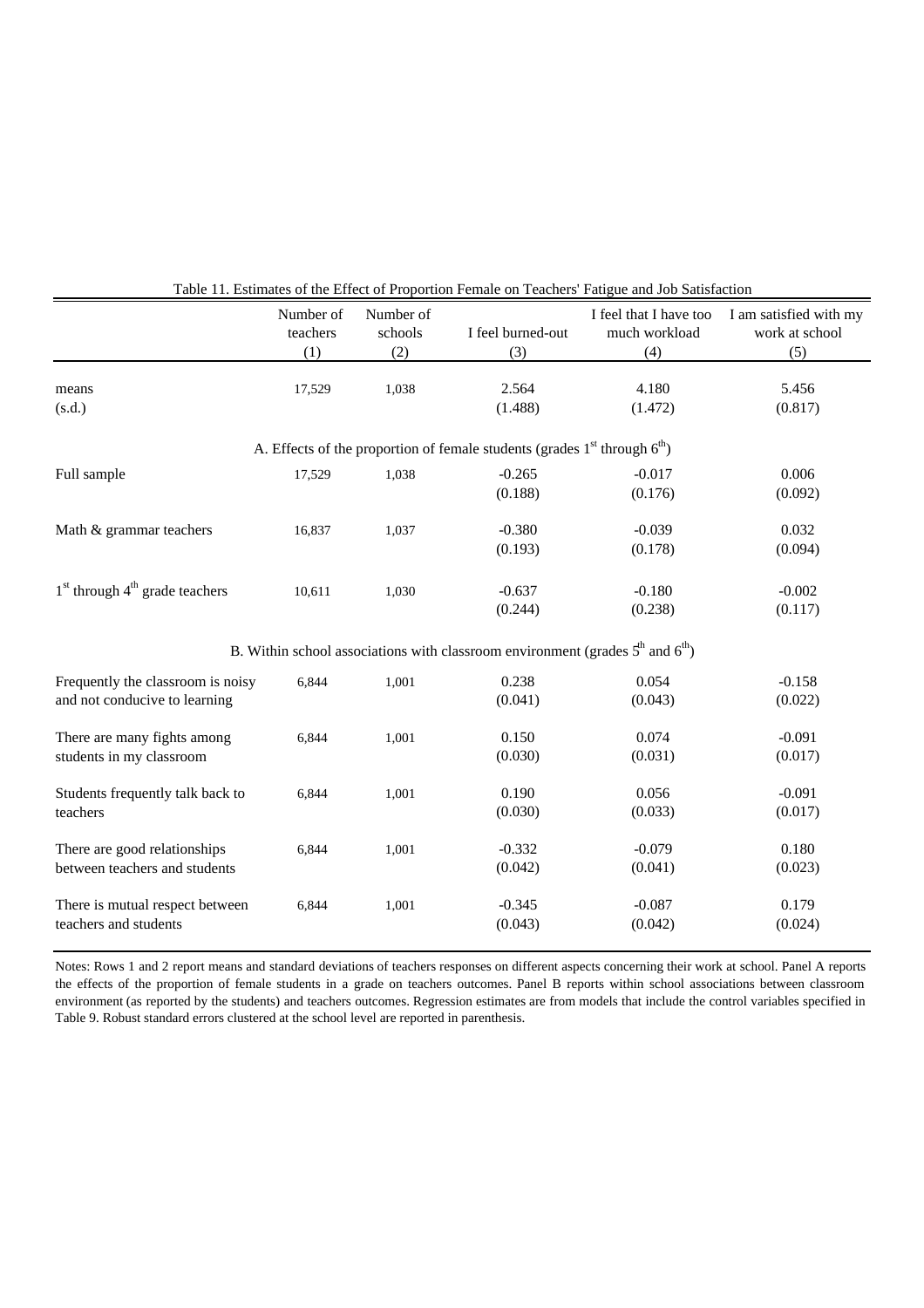|                                      | Secular and religious elementary |                                                                  |                                                      | Secular middle schools |               |                              |          | Full sample |          |                              |
|--------------------------------------|----------------------------------|------------------------------------------------------------------|------------------------------------------------------|------------------------|---------------|------------------------------|----------|-------------|----------|------------------------------|
|                                      |                                  |                                                                  | schools $(5^{\text{th}}$ and $6^{\text{th}}$ grades) |                        |               | $(7th$ through $9th$ grades) |          |             |          | $(5^{th}$ through $9^{th}$ ) |
|                                      |                                  |                                                                  |                                                      | School                 |               | School                       |          |             |          | School                       |
|                                      |                                  | fixed effects<br>fixed effects<br>Outcome means<br>Outcome means |                                                      |                        | fixed effects |                              |          |             |          |                              |
|                                      | Females                          | Males                                                            | Females                                              | Males                  | Females       | Males                        | Females  | Males       | Females  | Males                        |
|                                      | (1)                              | (2)                                                              | (3)                                                  | (4)                    | (5)           | (6)                          | (7)      | (8)         | (9)      | (10)                         |
|                                      |                                  |                                                                  |                                                      |                        |               |                              |          |             |          |                              |
| Self-discipline                      |                                  |                                                                  |                                                      |                        |               |                              |          |             |          |                              |
| 1 I understand well my teacher's     | 5.027                            | 5.016                                                            | 0.038                                                | $-0.081$               | 4.810         | 4.749                        | 0.024    | 0.109       | 0.048    | $-0.005$                     |
| scholastic requirements              |                                  |                                                                  | (0.067)                                              | (0.068)                |               |                              | (0.105)  | (0.106)     | (0.058)  | (0.058)                      |
| 2 I know what behavior is allowed or | 5.831                            | 5.687                                                            | 0.029                                                | $-0.047$               | 5.638         | 5.426                        | 0.024    | 0.070       | 0.035    | $-0.006$                     |
| forbidden in school                  |                                  |                                                                  | (0.033)                                              | (0.050)                |               |                              | (0.062)  | (0.083)     | (0.031)  | (0.044)                      |
|                                      |                                  |                                                                  |                                                      |                        |               |                              |          |             |          |                              |
| 3 This year I was involved in many   | 1.490                            | 2.372                                                            | 0.169                                                | 0.296                  | 1.316         | 2.082                        | $-0.093$ | 0.076       | 0.060    | 0.228                        |
| fights                               |                                  |                                                                  | (0.071)                                              | (0.102)                |               |                              | (0.079)  | (0.136)     | (0.053)  | (0.082)                      |
| 4 Sometimes the teachers treat me    | 2.680                            | 2.946                                                            | 0.150                                                | 0.143                  | 2.989         | 3.189                        | 0.251    | $-0.279$    | 0.206    | $-0.019$                     |
| badly                                |                                  |                                                                  | (0.131)                                              | (0.122)                |               |                              | (0.171)  | (0.169)     | (0.104)  | (0.101)                      |
|                                      |                                  |                                                                  |                                                      |                        |               |                              |          |             |          |                              |
| 5 When I have a problem at school    | 5.031                            | 4.790                                                            | $-0.030$                                             | 0.074                  | 4.591         | 4.234                        | $-0.179$ | 0.339       | $-0.080$ | 0.173                        |
| there is always someone I can turn   |                                  |                                                                  | (0.107)                                              | (0.111)                |               |                              | (0.171)  | (0.179)     | (0.093)  | (0.096)                      |
| to (from the teaching staff)         |                                  |                                                                  |                                                      |                        |               |                              |          |             |          |                              |
|                                      |                                  |                                                                  |                                                      | $-0.074$               |               |                              |          |             |          | $-0.009$                     |
| Average effect                       |                                  |                                                                  | $-0.037$                                             |                        |               |                              | $-0.022$ | 0.098       | $-0.029$ |                              |
| (signs of items 3,4 are reversed)    |                                  |                                                                  | (0.051)                                              | (0.049)                |               |                              | (0.077)  | (0.072)     | (0.043)  | (0.041)                      |
| <b>Study Efforts</b>                 |                                  |                                                                  |                                                      |                        |               |                              |          |             |          |                              |
| 6 Weekly hours spent on homework     | 3.337                            | 3.144                                                            | $-0.004$                                             | 0.004                  | 3.201         | 2.886                        | 0.144    | 0.106       | 0.086    | 0.056                        |
| in Math                              |                                  |                                                                  | (0.101)                                              | (0.111)                |               |                              | (0.150)  | (0.160)     | (0.085)  | (0.091)                      |
|                                      |                                  |                                                                  |                                                      |                        |               |                              |          |             |          |                              |
| 7 Weekly hours spent on homework     | 2.546                            | 2.371                                                            | $-0.011$                                             | $-0.010$               | 1.970         | 1.812                        | 0.140    | 0.099       | 0.049    | 0.006                        |
| in Hebrew                            |                                  |                                                                  | (0.110)                                              | (0.108)                |               |                              | (0.166)  | (0.153)     | (0.092)  | (0.087)                      |
| 8 Weekly hours spent on homework     | 3.213                            | 2.947                                                            | $-0.046$                                             | 0.025                  | 2.917         | 2.621                        | 0.157    | 0.266       | 0.045    | 0.109                        |
| in English                           |                                  |                                                                  | (0.110)                                              | (0.117)                |               |                              | (0.153)  | (0.166)     | (0.089)  | (0.095)                      |
|                                      |                                  |                                                                  |                                                      |                        |               |                              |          |             | 0.102    |                              |
| 9 Weekly hours spent on homework     | 2.445                            | 2.395                                                            | 0.137                                                | $-0.030$               | 1.927         | 1.893                        | 0.015    | $-0.132$    |          | $-0.078$                     |
| in Science and Technology            |                                  |                                                                  | (0.110)                                              | (0.111)                |               |                              | (0.156)  | (0.164)     | (0.092)  | (0.092)                      |
| Average effect                       |                                  |                                                                  | 0.014                                                | $-0.002$               |               |                              | 0.086    | 0.057       | 0.052    | 0.015                        |
|                                      |                                  |                                                                  | (0.059)                                              | (0.058)                |               |                              | (0.083)  | (0.081)     | (0.049)  | (0.047)                      |
|                                      |                                  |                                                                  |                                                      |                        |               |                              |          |             |          |                              |
| Number of students                   | 105,590                          | 107,803                                                          | 105,590                                              | 107,803                | 135,826       | 135,031                      | 135,826  | 135,031     | 241,416  | 242,834                      |
| Number of schools                    | 1,010                            | 1,010                                                            | 1,010                                                | 1,010                  | 395           | 395                          | 395      | 395         | 1,302    | 1,302                        |
|                                      |                                  |                                                                  |                                                      |                        |               |                              |          |             |          |                              |

Table 12. Estimates of the Effect of Proportion Female on Student's Behavior

Notes: The table reports means of the dependent variables (columns 1-2 and 5-6) and school fixed effects estimates for the proportion of female students on students self-reported behavior and study efforts. Regression estimates are from models that include the control variables specified in Table 9. Robust standard errors clustered at the school level are reported in parenthesis.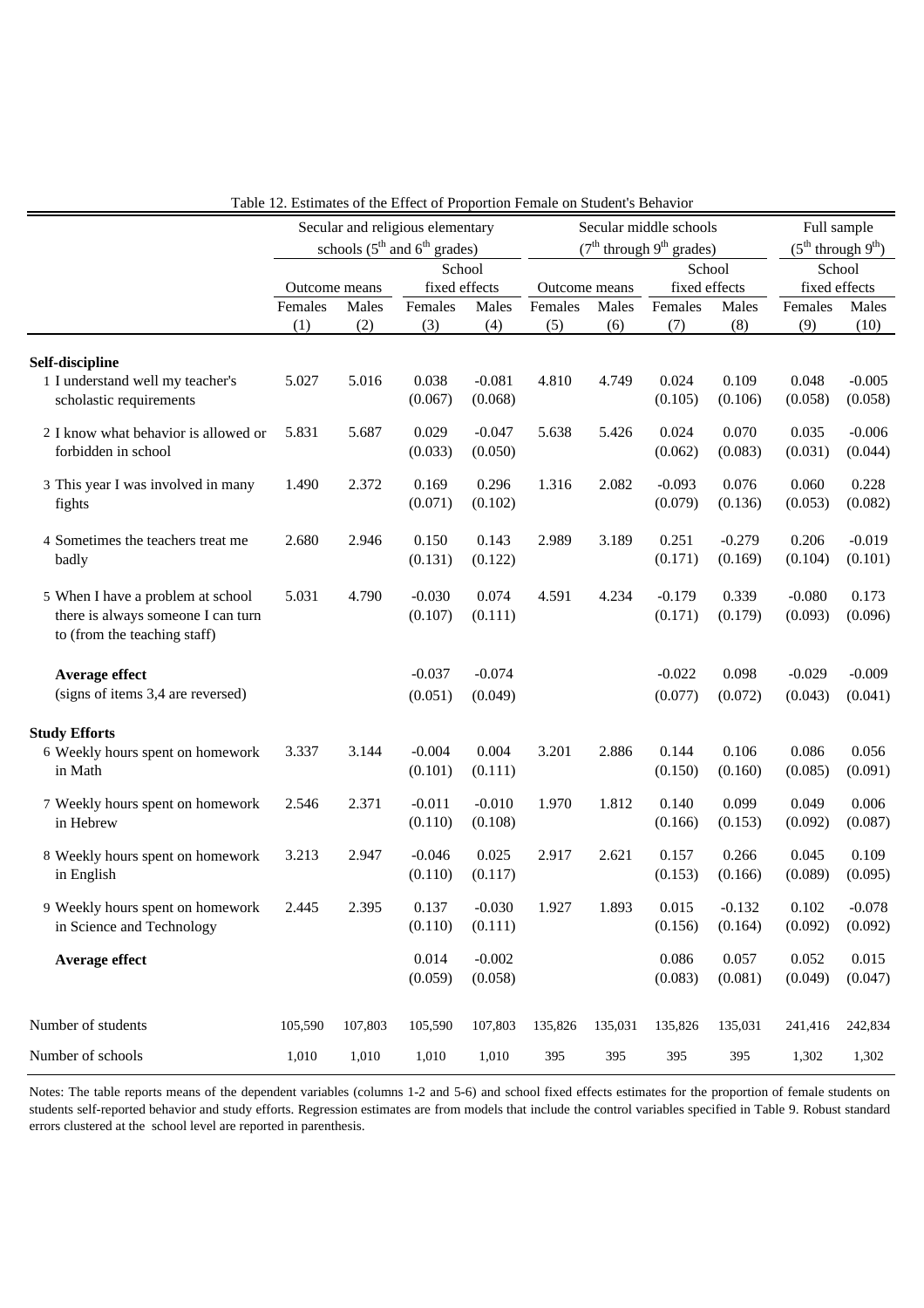

**Figure 1: Within School Standard Deviation in the Proportion of Female Students by School Size**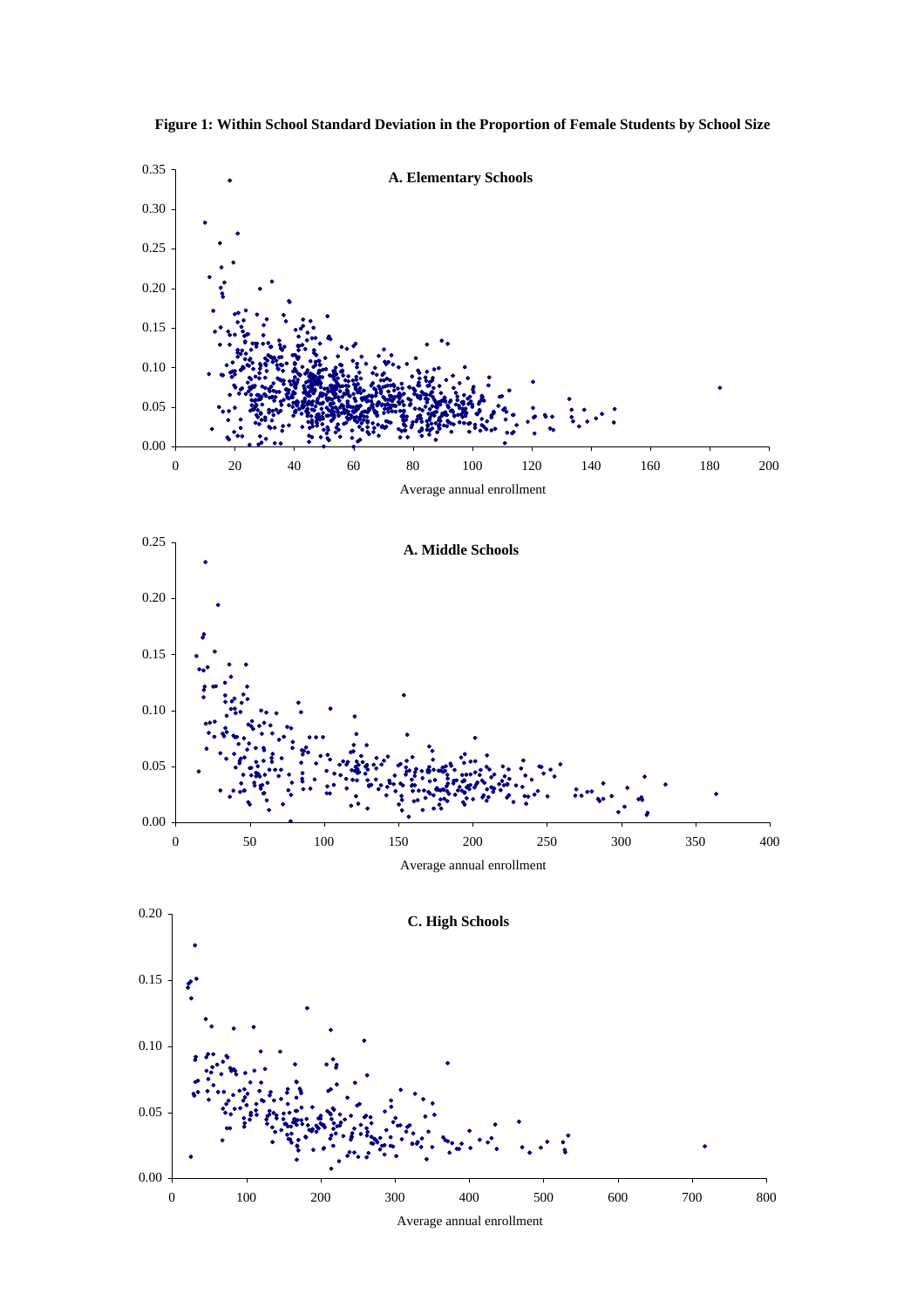

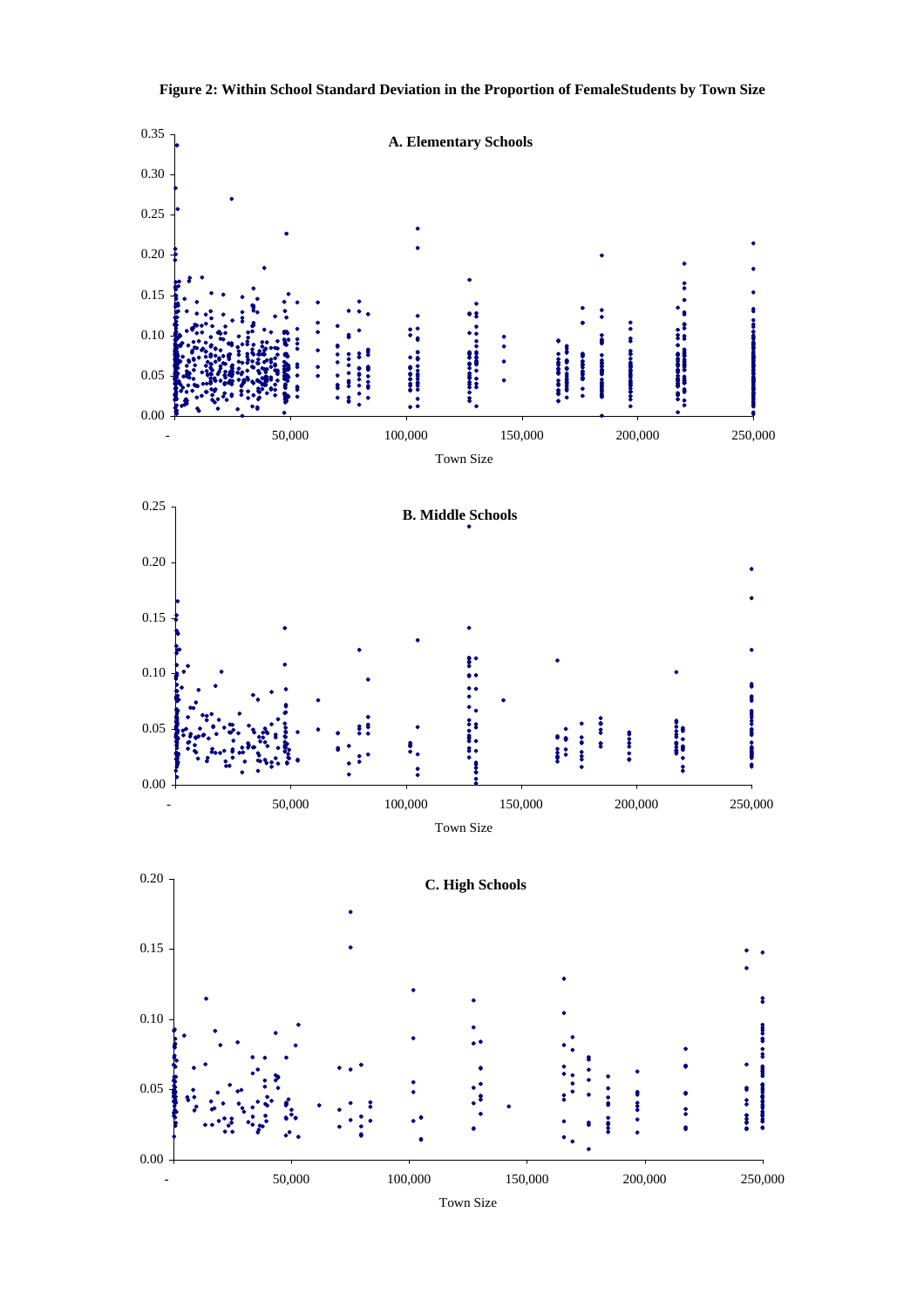|                    | Proportion female |                      |          |                   | on Emonificat in Advanced Math, Science, and English Classes in Fight School<br>Proportion female |         |          |                   |
|--------------------|-------------------|----------------------|----------|-------------------|---------------------------------------------------------------------------------------------------|---------|----------|-------------------|
|                    |                   | in t using sample of |          | Proportion female | in t using sample of                                                                              |         |          | Proportion female |
|                    |                   | cols. 3-4            | $in t-1$ |                   | cols.7-8                                                                                          |         | $in t+1$ |                   |
|                    | Females           | Males                | Females  | Males             | Females                                                                                           | Males   | Females  | Males             |
| Outcome            | (1)               | (2)                  | (3)      | (4)               | (5)                                                                                               | (6)     | (7)      | (8)               |
|                    |                   |                      |          | A. Micro Data     |                                                                                                   |         |          |                   |
| Math               | 0.046             | 0.077                | $-0.002$ | $-0.063$          | 0.048                                                                                             | 0.076   | $-0.012$ | $-0.002$          |
|                    | (0.023)           | (0.030)              | (0.026)  | (0.029)           | (0.023)                                                                                           | (0.029) | (0.026)  | (0.030)           |
|                    |                   |                      |          |                   |                                                                                                   |         |          |                   |
| Physics            | 0.026             | 0.078                | 0.014    | 0.004             | 0.025                                                                                             | 0.075   | $-0.013$ | $-0.011$          |
|                    | (0.018)           | (0.032)              | (0.016)  | (0.030)           | (0.018)                                                                                           | (0.032) | (0.016)  | (0.027)           |
| Computers          | 0.015             | 0.041                | $-0.020$ | $-0.016$          | 0.015                                                                                             | 0.042   | $-0.035$ | $-0.039$          |
|                    | (0.022)           | (0.046)              | (0.031)  | (0.040)           | (0.022)                                                                                           | (0.044) | (0.035)  | (0.050)           |
|                    |                   |                      |          |                   |                                                                                                   |         |          |                   |
| <b>Biology</b>     | $-0.012$          | 0.019                | $-0.013$ | 0.007             | $-0.010$                                                                                          | 0.024   | 0.033    | $-0.021$          |
|                    | (0.029)           | (0.022)              | (0.028)  | (0.022)           | (0.029)                                                                                           | (0.021) | (0.026)  | (0.023)           |
|                    |                   |                      |          |                   |                                                                                                   |         |          |                   |
| Chemistry          | 0.036             | 0.051                | 0.041    | $-0.017$          | 0.034                                                                                             | 0.050   | 0.041    | 0.001             |
|                    | (0.028)           | (0.025)              | (0.030)  | (0.026)           | (0.027)                                                                                           | (0.025) | (0.024)  | (0.026)           |
| English            | 0.026             | 0.108                | $-0.055$ | $-0.051$          | 0.031                                                                                             | 0.109   | 0.026    | 0.029             |
|                    | (0.043)           | (0.040)              | (0.039)  | (0.036)           | (0.042)                                                                                           | (0.040) | (0.041)  | (0.035)           |
|                    |                   |                      |          |                   |                                                                                                   |         |          |                   |
|                    |                   |                      |          |                   | B. Aggregate data at the school/year/gender level weighted by cell size                           |         |          |                   |
| Math               | 0.051             | 0.079                | $-0.006$ | $-0.061$          | 0.053                                                                                             | 0.079   | $-0.006$ | 0.002             |
|                    | (0.025)           | (0.033)              | (0.028)  | (0.031)           | (0.024)                                                                                           | (0.032) | (0.027)  | (0.032)           |
|                    |                   |                      |          |                   |                                                                                                   |         |          |                   |
| Physics            | 0.025             | 0.078                | 0.013    | 0.007             | 0.026                                                                                             | 0.075   | $-0.011$ | $-0.006$          |
|                    | (0.020)           | (0.035)              | (0.018)  | (0.032)           | (0.019)                                                                                           | (0.034) | (0.017)  | (0.029)           |
| Computers          | 0.015             | 0.047                | $-0.022$ | $-0.015$          | 0.016                                                                                             | 0.048   | $-0.036$ | $-0.040$          |
|                    | (0.025)           | (0.051)              | (0.034)  | (0.044)           | (0.024)                                                                                           | (0.048) | (0.038)  | (0.054)           |
|                    |                   |                      |          |                   |                                                                                                   |         |          |                   |
| Biology            | $-0.009$          | 0.022                | $-0.014$ | 0.008             | $-0.006$                                                                                          | 0.027   | 0.032    | $-0.022$          |
|                    | (0.032)           | (0.024)              | (0.031)  | (0.024)           | (0.031)                                                                                           | (0.023) | (0.028)  | (0.025)           |
| Chemistry          | 0.037             | 0.047                | 0.040    | $-0.018$          | 0.035                                                                                             | 0.046   | 0.040    | 0.005             |
|                    | (0.031)           | (0.027)              | (0.032)  | (0.028)           | (0.030)                                                                                           | (0.026) | (0.026)  | (0.029)           |
|                    |                   |                      |          |                   |                                                                                                   |         |          |                   |
| English            | 0.032             | 0.109                | $-0.056$ | $-0.038$          | 0.037                                                                                             | 0.110   | 0.021    | 0.033             |
|                    | (0.047)           | (0.045)              | (0.042)  | (0.039)           | (0.046)                                                                                           | (0.043) | (0.045)  | (0.036)           |
|                    |                   |                      |          |                   |                                                                                                   |         |          |                   |
| Number of students | 210,925           | 205,349              | 210,925  | 205,349           | 214,884                                                                                           | 208,864 | 214,884  | 208,864           |
| Number of schools  | 271               | 271                  | 271      | 271               | 278                                                                                               | 278     | 278      | 278               |

Table A1. Falsification Tests for the Effect of Proportion Female on Enrollment in Advanced Math, Science, and English Classes in High School

Notes: The table reports falsification tests for students enrollment in advance classes in math, science, computer science and English using the proportion of female students of cohort in t-1 (columns 3 and 4) or t+1 (columns 7 and 8). Models are equal to those reported in Table 5. Robust standard errors clustered at the school level are reported in parenthesis.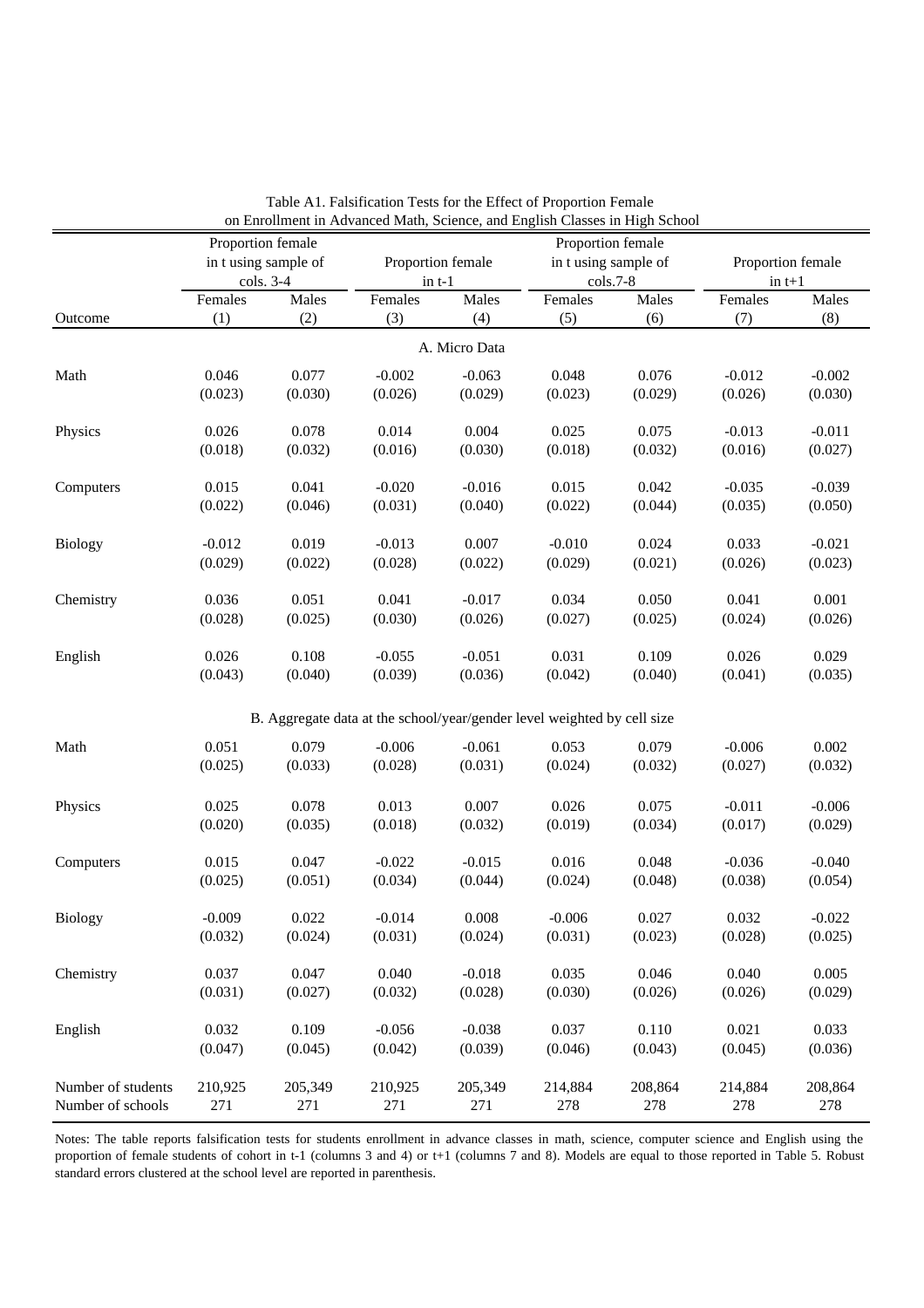|                                                                     |                         |                        | Females                       |                         |                                  |                         |                         | Males                         |                         |                                  |
|---------------------------------------------------------------------|-------------------------|------------------------|-------------------------------|-------------------------|----------------------------------|-------------------------|-------------------------|-------------------------------|-------------------------|----------------------------------|
|                                                                     | Full sample             |                        | Average enrollment<br>$<$ 200 |                         | Average enrollment<br>$\geq$ 200 | Full sample             |                         | Average enrollment<br>$<$ 200 |                         | Average enrollment<br>$\geq$ 200 |
|                                                                     | School<br>fixed effects | Outcome<br>means       | School<br>fixed effects       | Outcome<br>means        | School<br>fixed effects          | School<br>fixed effects | <b>Outcome</b><br>means | School<br>fixed effects       | Outcome<br>means        | School<br>fixed effects          |
| Outcome                                                             | (1)                     | (2)                    | (3)                           | (4)                     | (5)                              | (6)                     | (7)                     | (8)                           | (9)                     | (10)                             |
| Main matriculation outcomes<br>Average score                        | 5.297<br>(2.178)        | 65.07                  | 4.667<br>(3.265)              | 69.96                   | 4.946<br>(2.919)                 | 6.740<br>(2.656)        | 58.42                   | 9.769<br>(3.935)              | 63.94                   | 4.019<br>(3.448)                 |
| Matriculation status                                                | 0.087<br>(0.040)        | 0.540                  | 0.071<br>(0.058)              | 0.638                   | 0.081<br>(0.055)                 | 0.054<br>(0.043)        | 0.435                   | 0.032<br>(0.057)              | 0.543                   | 0.082<br>(0.063)                 |
| Number of credit units                                              | 1.413<br>(0.849)        | 19.08                  | 1.823<br>(1.184)              | 20.96                   | 0.604<br>(1.193)                 | 1.332<br>(1.025)        | 17.13                   | 1.227<br>(1.348)              | 19.59                   | 1.516<br>(1.457)                 |
| Number of advanced level<br>subjects in science                     | 0.120<br>(0.069)        | 0.422                  | 0.011<br>(0.080)              | 0.626                   | 0.188<br>(0.108)                 | 0.209<br>(0.071)        | 0.445                   | 0.168<br>(0.076)              | 0.666                   | 0.228<br>(0.113)                 |
| Matriculation diploma that<br>meets university requirements         | 0.070<br>(0.045)        | 0.468                  | 0.055<br>(0.059)              | 0.582                   | 0.061<br>(0.068)                 | 0.081<br>(0.044)        | 0.377                   | 0.054<br>(0.054)              | 0.495                   | 0.112<br>(0.067)                 |
| Enrollment in advanced classes<br>Math                              | 0.045<br>(0.023)        | 0.080                  | 0.042<br>(0.032)              | 0.125                   | 0.047<br>(0.033)                 | 0.077<br>(0.029)        | 0.110                   | 0.067<br>(0.037)              | 0.177                   | 0.089<br>(0.043)                 |
| Physics                                                             | 0.024<br>(0.018)        | 0.031                  | $-0.004$<br>(0.020)           | 0.055                   | 0.040<br>(0.028)                 | 0.074<br>(0.031)        | 0.099                   | 0.065<br>(0.032)              | 0.169                   | 0.076<br>(0.050)                 |
| Computers                                                           | 0.017<br>(0.021)        | 0.036                  | 0.014<br>(0.026)              | 0.054                   | 0.012<br>(0.034)                 | 0.048<br>(0.045)        | 0.139                   | 0.036<br>(0.043)              | 0.204                   | 0.058<br>(0.075)                 |
| <b>Biology</b>                                                      | $-0.010$<br>(0.028)     | 0.106                  | $-0.027$<br>(0.033)           | 0.137                   | $-0.002$<br>(0.045)              | 0.024<br>(0.021)        | 0.068                   | 0.028<br>(0.027)              | 0.079                   | 0.015<br>(0.032)                 |
| Chemistry                                                           | 0.036<br>(0.027)        | 0.078                  | $-0.006$<br>(0.034)           | 0.127                   | 0.065<br>(0.042)                 | 0.048<br>(0.024)        | 0.066                   | 0.031<br>(0.028)              | 0.098                   | 0.057<br>(0.038)                 |
| English                                                             | 0.030<br>(0.042)        | 0.327                  | 0.069<br>(0.045)              | 0.432                   | $-0.021$<br>(0.067)              | 0.106<br>(0.039)        | 0.292                   | 0.130<br>(0.046)              | 0.400                   | 0.078<br>(0.061)                 |
| Average SD(prop. female)<br>Number of schools<br>Number of students | 0.050<br>280<br>215,442 | 0.061<br>147<br>62,548 |                               | 0.039<br>133<br>152,894 |                                  | 0.050<br>280<br>209,696 | 0.061<br>147<br>61,867  |                               | 0.039<br>133<br>147,829 |                                  |

Table A2. Heterogeneous effects by School Size

Notes: The table reports heterogeneous by school size of effects of the proportion of female students on main matriculation outcomes and enrollment in advanced classes in math, science, and English. The table also reproduces the estimates from the full sample reported in cols. 5 and 66 of tables 4 and 6. The regressions control for students background characteristics and school time varying controls detailed in table 4. The regressions include also school and year fixed effects and school specific linear time trends. Robust standard errors clustered at the school level are reported in parenthesis.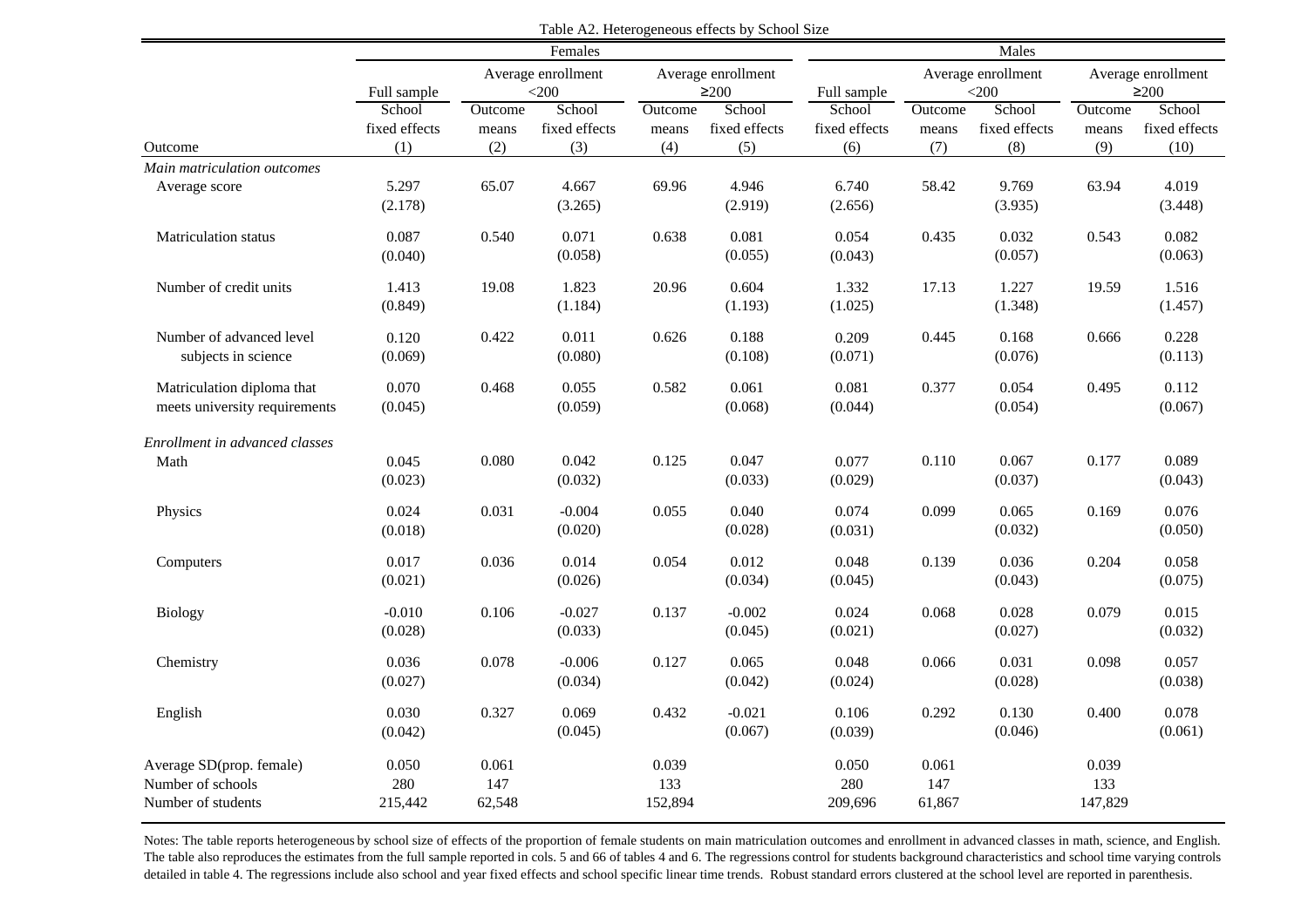|                    | <b>Ouintile 1</b> | <b>Ouintile 2</b>     | Ouintile 3                                    | <b>Ouintile 4</b> | Ouintile 5      |
|--------------------|-------------------|-----------------------|-----------------------------------------------|-------------------|-----------------|
|                    |                   | A. Summary Statistics |                                               |                   |                 |
| Range              | $0.000 - 0.439$   | 0.439-0.499           | 0.499-0.539                                   | 0.539-0.584       | $0.584 - 1.000$ |
| Mean               | 0.309             | 0.473                 | 0.519                                         | 0.559             | 0.648           |
| Median             | 0.346             | 0.477                 | 0.519                                         | 0.558             | 0.628           |
| Number of grades   | 405               | 400                   | 411                                           | 406               | 406             |
| Number of students | 66,413            | 87,359                | 100,371                                       | 93,586            | 77,411          |
|                    |                   |                       | <b>B.</b> School Transitions Across Quintiles |                   |                 |
| Ouintile 1         | 26                | 73                    | 60                                            | 36                | 22              |
| <b>Ouintile 2</b>  |                   | 1                     | 134                                           | 110               | 58              |
| Ouintile 3         |                   |                       | $\overline{c}$                                | 137               | 77              |
| Quintile 4         |                   |                       |                                               | $\overline{0}$    | 99              |
| Ouintile 5         |                   |                       |                                               |                   | 8               |

Table A3. Quintiles of the Proportion Female in High Schools

Note: Panel A reports the range, median, number of grades and number of students for each quintile. The quintiles are defined based on the distribution of proportion female across schools in all years. The matrix in panel B shows the transition of schools across quintiles. The elements of the diagonal report the number of schools that appear in the same quintile during the whole period of interest. The elements of the offdiagonals report the number of schools that are observed both in quintile x and in quintile y. The sum of observations across cells in panel B is larger than the total number of schools in the sample since schools can be observed in multiple quintiles.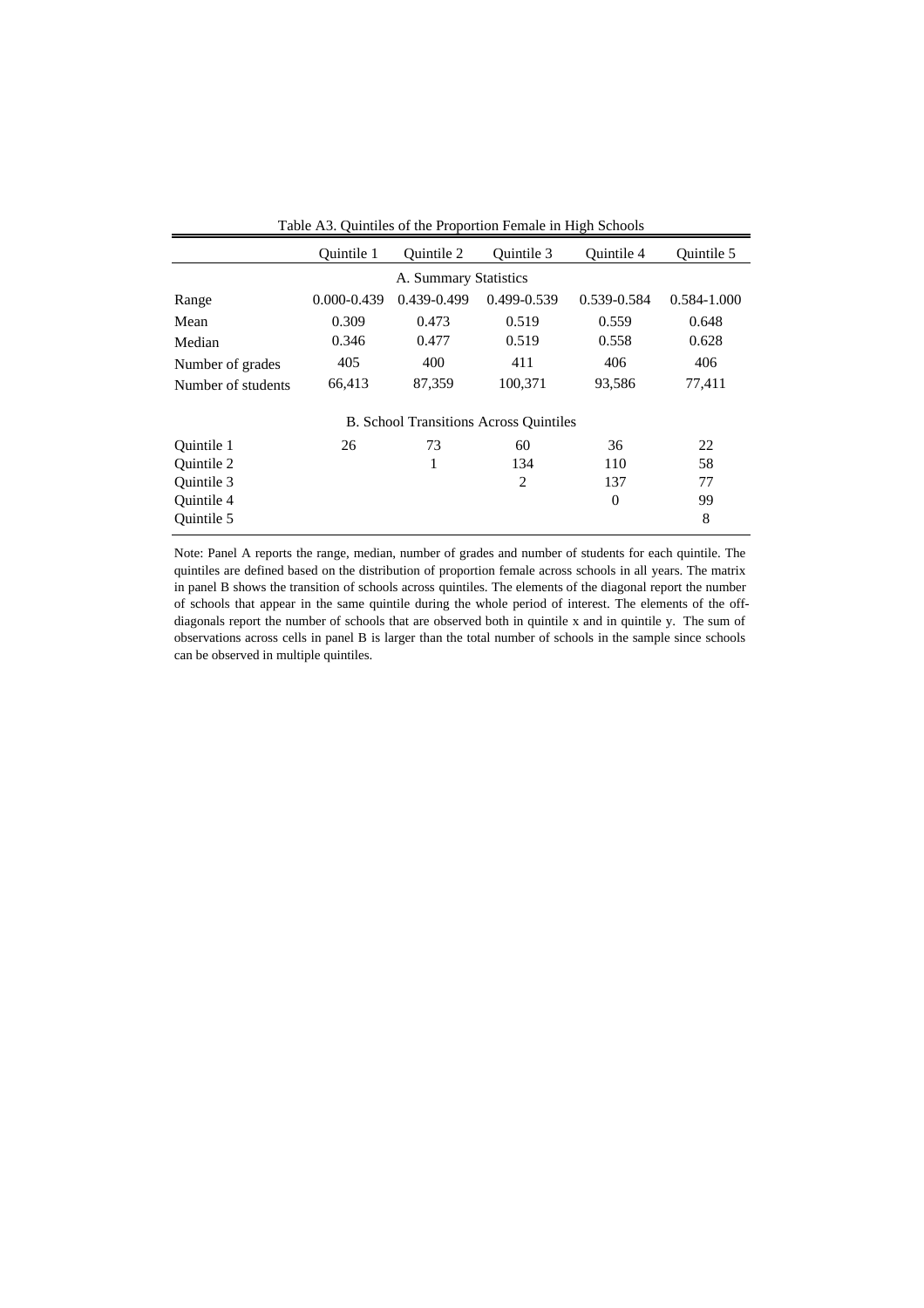| Table A4: Within Classroom Associations Between Students Characteristics and Students Reports on Classroom Environment |  |  |  |
|------------------------------------------------------------------------------------------------------------------------|--|--|--|
|                                                                                                                        |  |  |  |

|                                                                                                                  |                       | Elementary schools  |                              |                         | Middle schools        |                  |                              |                         |
|------------------------------------------------------------------------------------------------------------------|-----------------------|---------------------|------------------------------|-------------------------|-----------------------|------------------|------------------------------|-------------------------|
|                                                                                                                  | Mean<br>(S.D.)<br>(1) | Female<br>(2)       | Number of<br>siblings<br>(3) | New<br>immigrant<br>(4) | Mean<br>(S.D.)<br>(5) | Female<br>(6)    | Number of<br>siblings<br>(7) | New<br>immigrant<br>(8) |
| <b>Classroom disruption and violence</b><br>1 Frequently the classroom is noisy and<br>not conducive to learning | 4.789<br>(1.290)      | $-0.027$<br>(0.006) | $-0.002$<br>(0.002)          | $-0.249$<br>(0.023)     | 4.918<br>(1.225)      | 0.081<br>(0.006) | $-0.008$<br>(0.002)          | $-0.161$<br>(0.020)     |
| 2 There are many fights among students                                                                           | 3.577                 | $-0.055$            | 0.006                        | $-0.055$                | 3.129                 | $-0.076$         | $-0.012$                     | $-0.017$                |
| in my classroom                                                                                                  | (1.502)               | (0.007)             | (0.003)                      | (0.024)                 | (1.433)               | (0.007)          | (0.002)                      | (0.023)                 |
| 3 Sometimes I'm scared to go to school                                                                           | 1.863                 | 0.067               | $-0.006$                     | 0.066                   | 1.583                 | $-0.159$         | $-0.007$                     | 0.201                   |
| because there are violent students                                                                               | (1.446)               | (0.007)             | (0.003)                      | (0.024)                 | (1.180)               | (0.007)          | (0.002)                      | (0.023)                 |
| <b>Inter-student relationships</b>                                                                               |                       |                     |                              |                         |                       |                  |                              |                         |
| 4 I feel well adjusted socially in my class                                                                      | 5.187                 | $-0.015$            | 0.032                        | $-0.233$                | 5.109                 | 0.073            | 0.030                        | $-0.339$                |
|                                                                                                                  | (1.241)               | (0.006)             | (0.002)                      | (0.022)                 | (1.212)               | (0.006)          | (0.003)                      | (0.026)                 |
| 5 Students in my class help each other                                                                           | 4.490                 | 0.131               | 0.037                        | $-0.034$                | 4.004                 | 0.289            | 0.030                        | $-0.031$                |
|                                                                                                                  | (1.286)               | (0.006)             | (0.002)                      | (0.021)                 | (1.352)               | (0.007)          | (0.003)                      | (0.023)                 |
| <b>Teacher-student relationships</b>                                                                             |                       |                     |                              |                         |                       |                  |                              |                         |
| 6 Students frequently talk back to                                                                               | 3.998                 | $-0.051$            | 0.001                        | $-0.162$                | 4.427                 | 0.122            | $-0.009$                     | $-0.128$                |
| teachers                                                                                                         | (1.499)               | (0.007)             | (0.003)                      | (0.023)                 | (1.362)               | (0.006)          | (0.002)                      | (0.021)                 |
| 7 There are good relationships between                                                                           | 4.457                 | 0.126               | $-0.001$                     | 0.174                   | 3.717                 | 0.150            | $-0.001$                     | 0.265                   |
| teachers and students                                                                                            | (1.279)               | (0.006)             | (0.002)                      | (0.020)                 | (1.301)               | (0.007)          | (0.002)                      | (0.021)                 |
| 8 There is mutual respect between                                                                                | 4.437                 | 0.182               | 0.008                        | 0.033                   | 3.683                 | 0.164            | 0.013                        | 0.151                   |
| teachers and students                                                                                            | (1.298)               | (0.006)             | (0.002)                      | (0.023)                 | (1.340)               | (0.007)          | (0.002)                      | (0.021)                 |
| <b>School discipline</b>                                                                                         |                       |                     |                              |                         |                       |                  |                              |                         |
| 9 School emphasizes discipline                                                                                   | 5.235                 | 0.127               | 0.003                        | $-0.220$                | 4.831                 | 0.190            | 0.012                        | $-0.193$                |
|                                                                                                                  | (1.068)               | (0.005)             | (0.002)                      | (0.018)                 | (1.229)               | (0.006)          | (0.002)                      | (0.019)                 |
| 10 Students are frequently late or truant                                                                        | 3.953                 | $-0.168$            | 0.024                        | $-0.154$                | 4.406                 | $-0.030$         | 0.007                        | $-0.241$                |
|                                                                                                                  | (1.408)               | (0.006)             | (0.003)                      | (0.022)                 | (1.303)               | (0.006)          | (0.002)                      | (0.020)                 |
| <b>Students' satisfaction with school</b>                                                                        |                       |                     |                              |                         |                       |                  |                              |                         |
| 11 Generally I feel good at school                                                                               | 5.153                 | 0.233               | 0.004                        | $-0.019$                | 4.854                 | 0.318            | 0.012                        | $-0.072$                |
|                                                                                                                  | (1.219)               | (0.006)             | (0.002)                      | (0.019)                 | (1.276)               | (0.007)          | (0.002)                      | (0.020)                 |
| Number of students                                                                                               | 213,393               | 213,393             | 213,393                      | 213,393                 | 270,857               | 270,857          | 270,857                      | 270,857                 |
| Number of classes                                                                                                | 8,182                 | 8,182               | 8,182                        | 8,182                   | 9,296                 | 9,296            | 9,296                        | 9,296                   |

Notes: Estimates reported in columns 1 through 4 are based on the elementary schools sample. Estimates reported in columns 5 through 8 are based on the middle schools sample. Columns 1 and 5 report the means and standard deviations (in parenthesis) of the dependent variables. Columns 2-4 and 6-8 report within classroom differences of students reports on classroom environment by gender, number of siblings, and immigration status respectively. All regression models include the regressor of interest and classroom fixed effects. Robust standard errors clustered at the school level are reported in parenthesis.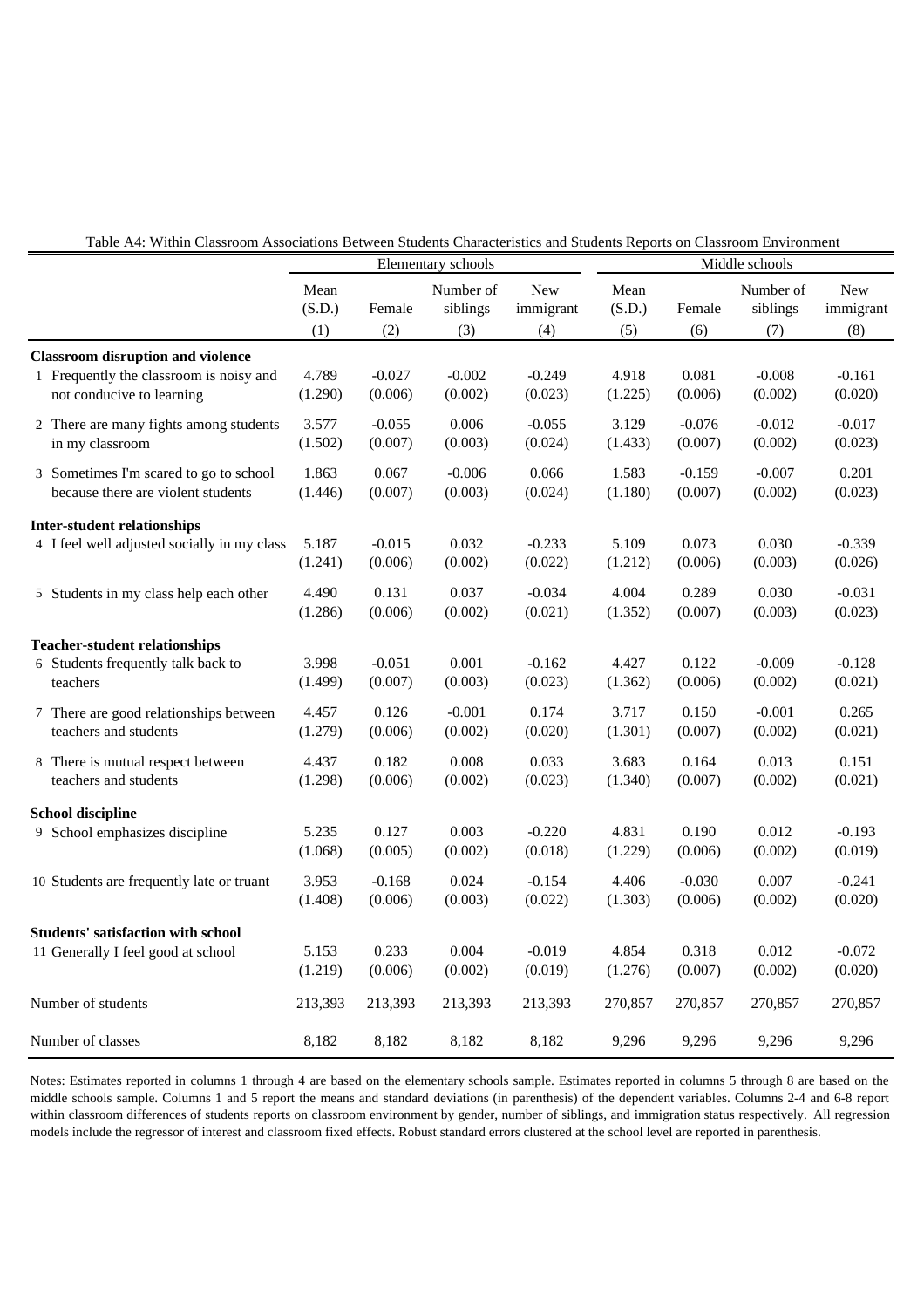|                                                                                                         |                  |                     | Elementary schools    |                     | Middle schools   |                     |                       |                         |
|---------------------------------------------------------------------------------------------------------|------------------|---------------------|-----------------------|---------------------|------------------|---------------------|-----------------------|-------------------------|
|                                                                                                         | Mean<br>(S.D.)   | Female              | Number of<br>siblings | New<br>immigrant    | Mean<br>(S.D.)   | Female              | Number of<br>siblings | <b>New</b><br>immigrant |
|                                                                                                         | (1)              | (2)                 | (3)                   | (4)                 | (5)              | (6)                 | (7)                   | (8)                     |
| Self-discipline                                                                                         |                  |                     |                       |                     |                  |                     |                       |                         |
| 1 I understand well my teacher's<br>scholastic requirements                                             | 5.021<br>(1.020) | 0.011<br>(0.005)    | $-0.029$<br>(0.002)   | $-0.212$<br>(0.017) | 4.778<br>(1.106) | 0.063<br>(0.006)    | $-0.023$<br>(0.002)   | $-0.227$<br>(0.019)     |
| 2 I know what behavior is allowed or<br>forbidden in school                                             | 5.758<br>(0.647) | 0.145<br>(0.003)    | $-0.006$<br>(0.001)   | $-0.101$<br>(0.012) | 5.531<br>(0.834) | 0.212<br>(0.004)    | $-0.006$<br>(0.002)   | $-0.085$<br>(0.014)     |
| 3 This year I was involved in many fights                                                               | 1.936<br>(1.393) | $-0.891$<br>(0.007) | 0.020<br>(0.003)      | 0.306<br>(0.025)    | 1.701<br>(1.219) | $-0.762$<br>(0.007) | $-0.002$<br>(0.002)   | 0.404<br>(0.025)        |
| 4 Sometimes the teachers treat me badly                                                                 | 2.814<br>(1.701) | $-0.273$<br>(0.008) | 0.040<br>(0.003)      | $-0.243$<br>(0.029) | 3.090<br>(1.669) | $-0.206$<br>(0.009) | 0.032<br>(0.003)      | $-0.238$<br>(0.025)     |
| 5 When I have a problem at school there<br>is always someone I can turn to (from<br>the teaching staff) | 4.909<br>(1.435) | 0.239<br>(0.007)    | 0.007<br>(0.003)      | $-0.049$<br>(0.023) | 4.413<br>(1.564) | 0.358<br>(0.008)    | 0.017<br>(0.003)      | $-0.052$<br>(0.026)     |
| <b>Study Efforts</b><br>6 Weekly hours spent on homework in<br>Math                                     | 3.238<br>(1.508) | 0.192<br>(0.007)    | $-0.008$<br>(0.003)   | 0.153<br>(0.025)    | 3.044<br>(1.474) | 0.314<br>(0.008)    | $-0.009$<br>(0.003)   | 0.298<br>(0.022)        |
| 7 Weekly hours spent on homework in<br>Hebrew                                                           | 2.458<br>(1.455) | 0.172<br>(0.007)    | 0.008<br>(0.003)      | 0.125<br>(0.024)    | 1.893<br>(1.299) | 0.154<br>(0.006)    | 0.016<br>(0.003)      | 0.250<br>(0.021)        |
| 8 Weekly hours spent on homework in<br>English                                                          | 3.078<br>(1.573) | 0.263<br>(0.008)    | $-0.002$<br>(0.003)   | 0.019<br>(0.025)    | 2.770<br>(1.537) | 0.291<br>(0.008)    | $-0.006$<br>(0.003)   | 0.277<br>(0.025)        |
| 9 Weekly hours spent on homework in<br>Science and Technology                                           | 2.420<br>(1.520) | 0.049<br>(0.007)    | $-0.004$<br>(0.003)   | 0.108<br>(0.025)    | 1.910<br>(1.411) | 0.031<br>(0.008)    | $-0.014$<br>(0.003)   | 0.305<br>(0.027)        |
| Number of students                                                                                      | 213,393          | 213,393             | 213,393               | 213,393             | 270,857          | 270,857             | 270,857               | 270,857                 |
| Number of schools                                                                                       | 8,182            | 8,182               | 8,182                 | 8,182               | 9,296            | 9,296               | 9,296                 | 9,296                   |

Table A5: Within Classroom Associations Between Students Characteristics and Students Reports on Own Behavior

Notes: Estimates reported in columns 1 through 4 are based on the elementary schools sample. Estimates reported in columns 5 through 8 are based on the middle schools sample. Columns 1 and 5 report the means and standard deviations (in parenthesis) of the dependent variables. Columns 2-4 and 6-8 report within classroom differences of students reports on classroom environment by gender, number of siblings, and immigration status respectively. All regression models include the regressor of interest and classroom fixed effects. Robust standard errors clustered at the school level are reported in parenthesis.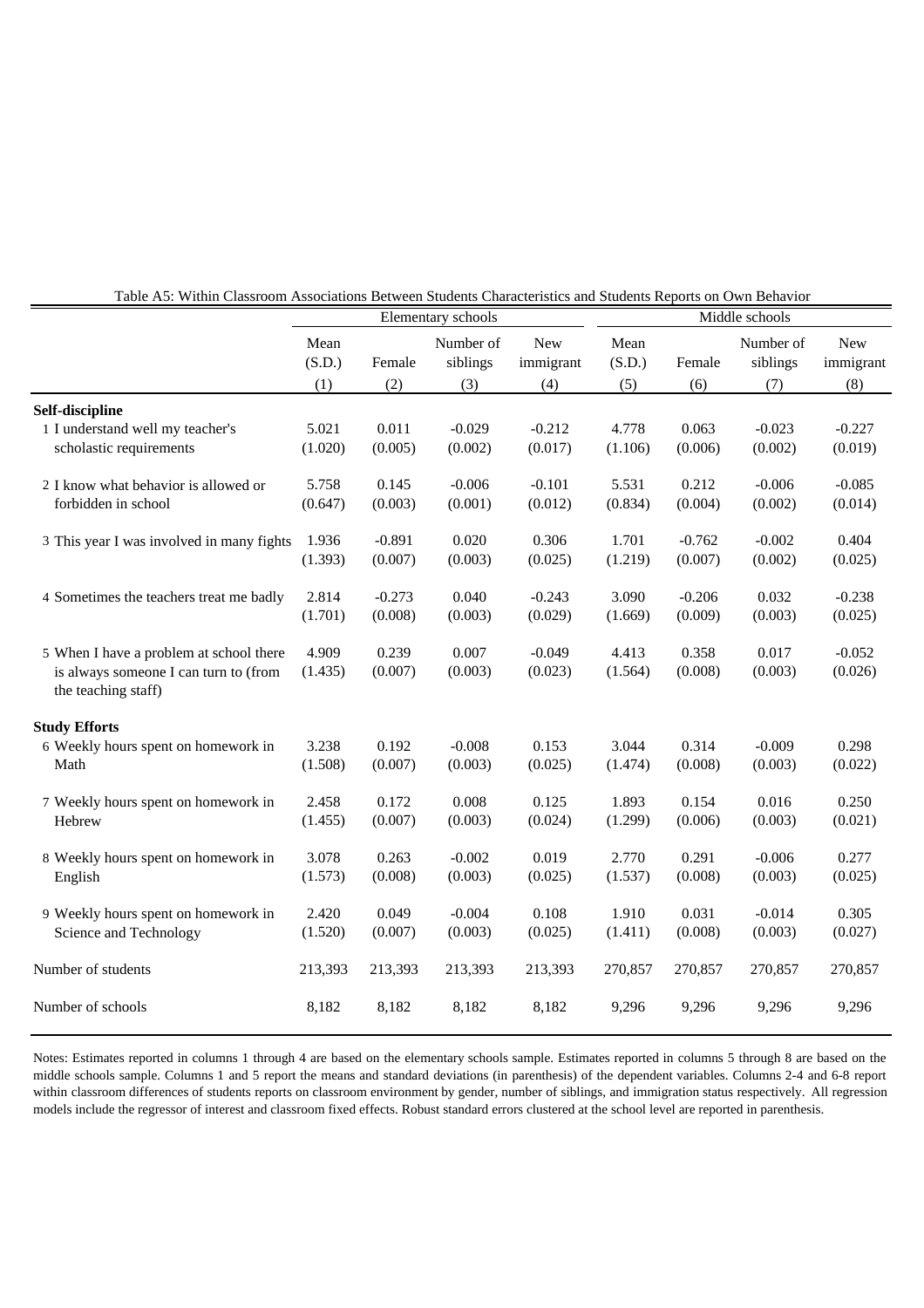|                                             | Secular and religious    |          |                                        |          |          |                              |  |
|---------------------------------------------|--------------------------|----------|----------------------------------------|----------|----------|------------------------------|--|
|                                             | elementary schools       |          | Secular middle schools                 |          |          | Full sample                  |  |
|                                             | $(5th$ and $6th$ grades) |          | $(7th$ through 9 <sup>th</sup> grades) |          |          | $(5^{th}$ through $9^{th}$ ) |  |
|                                             | Females                  | Males    | Females                                | Males    | Females  | Males                        |  |
|                                             | (1)                      | (2)      | (3)                                    | (4)      | (5)      | (6)                          |  |
| <b>Classroom disruption and violence</b>    |                          |          |                                        |          |          |                              |  |
| 1 Frequently the classroom is noisy and     | 0.061                    | 0.094    | 0.000                                  | 0.064    | 0.038    | 0.098                        |  |
| not conducive to learning                   | (0.112)                  | (0.097)  | (0.141)                                | (0.132)  | (0.088)  | (0.078)                      |  |
|                                             |                          |          |                                        |          |          |                              |  |
| 2 There are many fights among students      | 0.430                    | 0.217    | $-0.139$                               | $-0.026$ | 0.194    | 0.136                        |  |
| in my classroom                             | (0.139)                  | (0.140)  | (0.193)                                | (0.184)  | (0.115)  | (0.111)                      |  |
| 3 Sometimes I'm scared to go to school      | 0.118                    | $-0.055$ | 0.029                                  | 0.186    | 0.088    | 0.030                        |  |
| because there are violent students          | (0.095)                  | (0.089)  | (0.102)                                | (0.115)  | (0.071)  | (0.069)                      |  |
|                                             |                          |          |                                        |          |          |                              |  |
| Average effect                              | 0.146                    | 0.060    | $-0.025$                               | 0.059    | 0.082    | 0.064                        |  |
|                                             | (0.069)                  | (0.059)  | (0.095)                                | (0.080)  | (0.057)  | (0.048)                      |  |
| <b>Inter-student relationships</b>          |                          |          |                                        |          |          |                              |  |
| 4 I feel well adjusted socially in my class | $-0.100$                 | 0.101    | $-0.101$                               | $-0.187$ | $-0.080$ | $-0.004$                     |  |
|                                             | (0.084)                  | (0.076)  | (0.110)                                | (0.105)  | (0.066)  | (0.061)                      |  |
| 5 Students in my class help each other      | $-0.271$                 | $-0.054$ | $-0.065$                               | $-0.063$ | $-0.172$ | $-0.064$                     |  |
|                                             | (0.102)                  | (0.101)  | (0.153)                                | (0.149)  | (0.086)  | (0.084)                      |  |
|                                             |                          |          |                                        |          |          |                              |  |
| Average effect                              | $-0.155$                 | 0.020    | $-0.069$                               | $-0.098$ | $-0.103$ | $-0.025$                     |  |
|                                             | (0.068)                  | (0.060)  | (0.098)                                | (0.084)  | (0.056)  | (0.049)                      |  |
| <b>Teacher-student relationships</b>        |                          |          |                                        |          |          |                              |  |
| 6 Students frequently talk back to          | 0.118                    | 0.058    | $-0.097$                               | $-0.057$ | 0.040    | 0.039                        |  |
| teachers                                    | (0.141)                  | (0.130)  | (0.167)                                | (0.156)  | (0.107)  | (0.101)                      |  |
|                                             |                          | 0.016    |                                        |          |          |                              |  |
| 7 There are good relationships between      | $-0.105$                 |          | 0.304                                  | 0.092    | 0.046    | 0.041                        |  |
| teachers and students                       | (0.107)                  | (0.108)  | (0.153)                                | (0.159)  | (0.087)  | (0.091)                      |  |
| 8 There is mutual respect between           | $-0.121$                 | 0.014    | 0.215                                  | 0.072    | 0.013    | 0.037                        |  |
| teachers and students                       | (0.101)                  | (0.108)  | (0.155)                                | (0.160)  | (0.086)  | (0.091)                      |  |
|                                             |                          |          |                                        |          |          |                              |  |
| Average effect                              | $-0.092$                 | $-0.005$ | 0.168                                  | 0.054    | 0.007    | 0.010                        |  |
| (sign of item 6 is reversed)                | (0.081)                  | (0.073)  | (0.112)                                | (0.098)  | (0.066)  | (0.059)                      |  |
|                                             |                          |          |                                        |          |          |                              |  |
| <b>School discipline</b>                    |                          |          |                                        |          |          |                              |  |
| 9 School emphasizes discipline              | $-0.205$                 | 0.016    | 0.135                                  | $-0.051$ | $-0.075$ | $-0.014$                     |  |
|                                             | (0.071)                  | (0.076)  | (0.136)                                | (0.138)  | (0.066)  | (0.068)                      |  |
| 10 Students are frequently late or truant   | $-0.076$                 | $-0.160$ | 0.183                                  | $-0.003$ | $-0.009$ | $-0.103$                     |  |
|                                             | (0.112)                  | (0.110)  | (0.158)                                | (0.150)  | (0.090)  | (0.089)                      |  |
|                                             |                          |          |                                        |          |          |                              |  |
| Average effect                              | $-0.078$                 | 0.064    | $-0.012$                               | $-0.019$ | $-0.033$ | 0.032                        |  |
| (sign of item 10 is reversed)               | (0.063)                  | (0.057)  | (0.101)                                | (0.084)  | (0.053)  | (0.047)                      |  |
| <b>Students' satisfaction with school</b>   |                          |          |                                        |          |          |                              |  |
| 11 Generally I feel good at school          | 0.025                    | 0.107    | 0.114                                  | $-0.166$ | 0.068    | 0.000                        |  |
|                                             | (0.078)                  | (0.095)  | (0.125)                                | (0.134)  | (0.067)  | (0.078)                      |  |
|                                             |                          |          |                                        |          |          |                              |  |
| Number of students                          | 105,376                  | 107,573  | 131,389                                | 130,539  | 236,765  | 238,112                      |  |
| Number of schools                           | 1,008                    | 1,008    | 384                                    | 384      | 1,301    | 1,301                        |  |
|                                             |                          |          |                                        |          |          |                              |  |

Table A6. Falsification Tests for the Proportion Female on the Classroom Environment

Notes: The table reports falsification tests for the outcomes reported in table 9. With the exception of  $7<sup>th</sup>$  grade, the proportion of female students in grade g was replaced with the proportion of female students in grade g-1. The proportion of female students in 7<sup>th</sup> grade was replaced with the proportion of female students in 9<sup>th</sup> grade. Regression estimates are from models that include the control variables specified in Table 9. Robust standard errors clustered at the school level are reported in parenthesis.